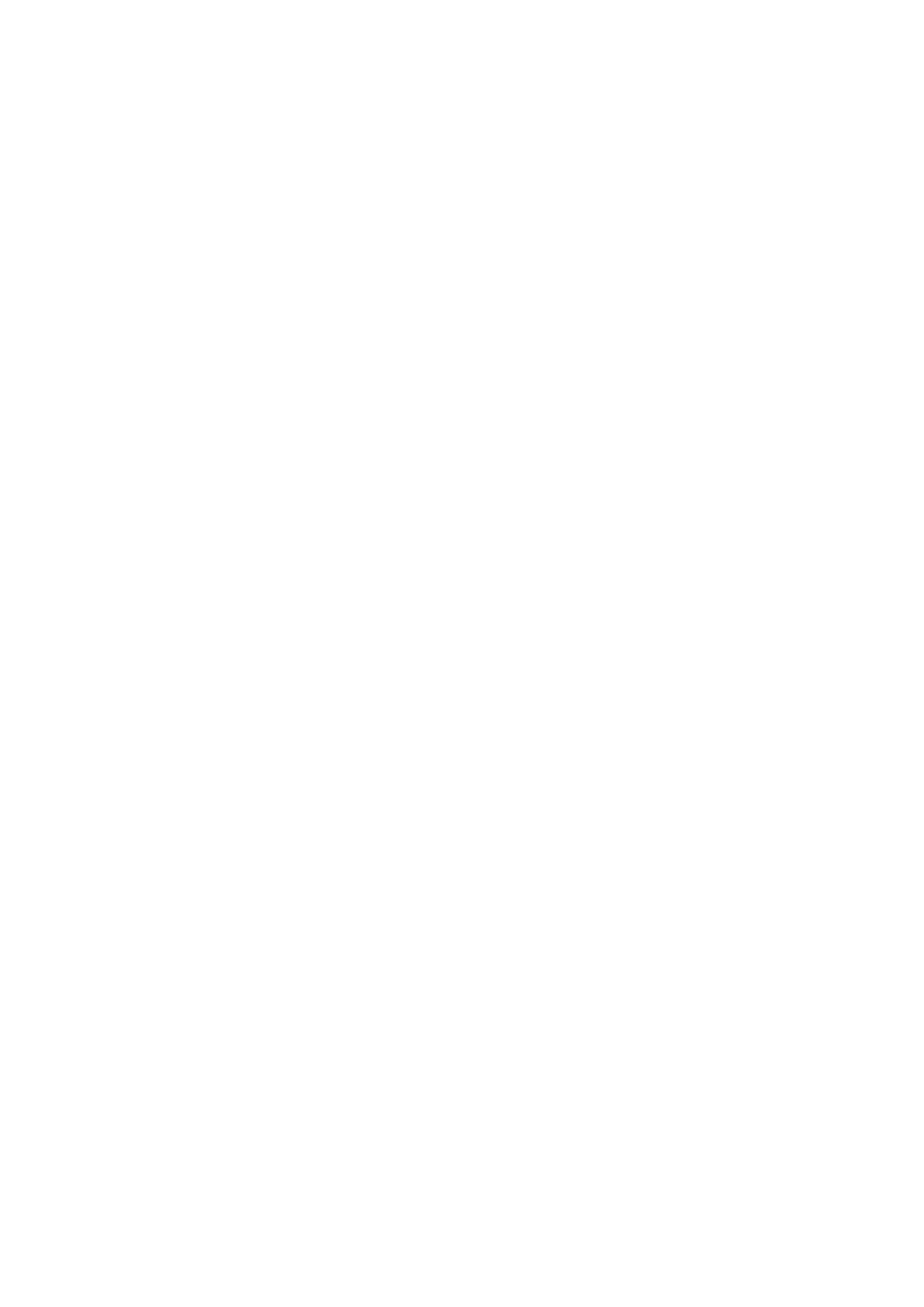## **CITY OF COCKBURN**

## **SUMMARY OF AGENDA TO BE PRESENTED TO THE ORDINARY COUNCIL MEETING TO BE HELD ON TUESDAY, 16 JANUARY 2001 AT 7:30 P.M.**

## **Page**

 $\equiv$ 

| 1.  |                                                 |                                                                                                                                |                |  |
|-----|-------------------------------------------------|--------------------------------------------------------------------------------------------------------------------------------|----------------|--|
| 2.  | APPOINTMENT OF PRESIDING MEMBER (IF REQUIRED) 1 |                                                                                                                                |                |  |
| 3.  |                                                 |                                                                                                                                |                |  |
| 4.  |                                                 | ACKNOWLEDGEMENT OF RECEIPT OF WRITTEN DECLARATIONS                                                                             |                |  |
| 5.  |                                                 |                                                                                                                                |                |  |
| 6.  |                                                 | ACTION TAKEN ON PREVIOUS PUBLIC QUESTIONS TAKEN ON                                                                             |                |  |
| 7.  |                                                 |                                                                                                                                |                |  |
| 8.  |                                                 |                                                                                                                                |                |  |
|     | 8.1                                             | (OCM1 1 2001) - CONFIRMATION OF MINUTES - 19/12/2000                                                                           | 3              |  |
| 9.  |                                                 |                                                                                                                                |                |  |
| 10. |                                                 |                                                                                                                                |                |  |
| 11. |                                                 | BUSINESS LEFT OVER FROM THE PREVIOUS MEETING (If                                                                               |                |  |
| 12. |                                                 | DECLARATION BY COUNCILLORS WHO HAVE NOT GIVEN DUE<br>CONSIDERATION TO MATTERS CONTAINED IN THE BUSINESS                        |                |  |
| 13. |                                                 |                                                                                                                                |                |  |
|     | 13.1                                            | (OCM1 1 2001) - ESTABLISHMENT OF COMMITTEES (1701) (DMG)                                                                       | $\overline{4}$ |  |
|     | 13.2                                            | (OCM1 1 2001) - APPOINTMENT OF REPRESENTATIVE TO ELECTED<br>MEMBERS AREA USAGE COMMITTEE (DMG) (1701)                          | 6              |  |
|     | 13.3                                            | (OCM1 1 2001) - BEELIAR (PANORAMA GARDENS) - REVOCATION<br>AGENDA ITEM 17.3 COUNCIL MEETING - 19 DECEMBER 2000 (9519)<br>(DMG) | $\overline{7}$ |  |
| 14. |                                                 |                                                                                                                                |                |  |
|     | 14.1                                            | (OCM1 1 2001) - INTEGRATED TRANSPORT PLANNING - PARTNERING<br>AGREEMENT (9245) (AJB) (ATTACH)                                  | 8              |  |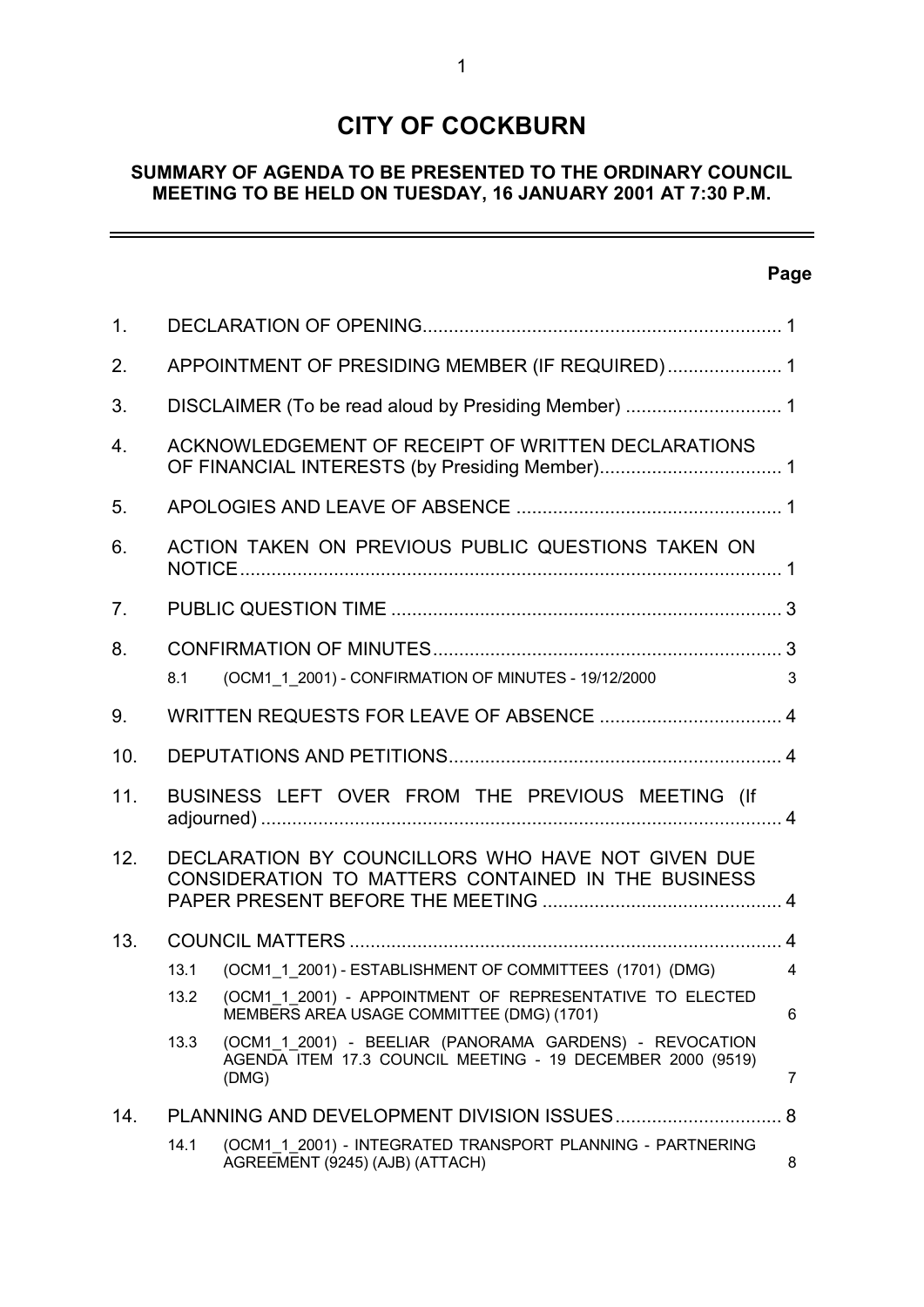|     | 14.2  | (OCM1 1 2001) - REVISED PLANS FOR PROPOSED DOUBLE GARAGE -<br>HERITAGE SITE - LOT 407, 33 LINTOTT WAY, SPEARWOOD - OWNER: I &<br>K SEPAROVICH - APPLICANT: HERITAGE OUTDOOR (3210191) (SA)<br>(WEST) (ATTACH)                                                                          | 10 |
|-----|-------|----------------------------------------------------------------------------------------------------------------------------------------------------------------------------------------------------------------------------------------------------------------------------------------|----|
|     | 14.3  | (OCM1 1 2001) - PROPOSED RELOCATION OF COUNCIL COMMUNITY<br>PURPOSE SITE - GATEWAYS SHOPPING CENTRE SITE - BEELIAR<br>DRIVE, SUCCESS - OWNER: PERRON INVESTMENTS PTY LTD -<br>APPLICANT: TAYLOR BURRELL TOWN PLANNING & DESIGN (5518344)<br>(AJB) (EAST) (MAP 15) (ATTACH)             | 13 |
|     | 14.4  | (OCM1 1 2001) - ADOPTION OF THE DRAFT GREENING PLAN (6129)<br>(SA) (ALL) (ATTACH)                                                                                                                                                                                                      | 18 |
|     | 14.5  | (OCM1 1 2001) - MODIFICATIONS TO AMENDMENT NO 205 TO<br>DISTRICT ZONING SCHEME NO. 2 - LAND BOUNDED BY RIGBY AVENUE,<br>MELL ROAD, ROCKINGHAM ROAD AND SOUTHERN BOUNDARIES OF<br>LOT 11 ROCKINGHAM ROAD AND LOT 24 MELL ROAD, INCLUDING LOT<br>291 ZLINYA CIRCLE (92205) (SA) (ATTACH) | 21 |
|     | 14.6  | (OCM1 1 2001) - MODIFICATIONS TO AMENDMENT NO. 193 -<br>DEVELOPER CONTRIBUTION REQUIREMENTS (92193) (SOS) (ALL)                                                                                                                                                                        | 25 |
|     | 14.7  | (OCM1 1 2001) - PROPOSED STRUCTURE PLAN AND SUBDIVISION<br>PROPOSALS - CELL 10, BEELIAR (9620/ 114493/ 115265) (SOS)<br>(CENTRAL) (ATTACH)                                                                                                                                             | 28 |
|     | 14.8  | (OCM1 1 2001) - UNAPPROVED LAND USE - STORAGE OF MATERIALS -<br>POSSIBLE HOME OCCUPATION - LOT 215, 15 VENETA CIRCUIT, ATWELL<br>- OWNER: INULNISSA STANISLOUS (5516791) (RH) (EAST) (MAP 20)<br>(ATTACH)                                                                              | 32 |
|     | 14.9  | (OCM1 1 2001) - POLICY PD55 - SUBDIVISION POLICY FOR SAND<br>EXTRACTION AND OTHER SITES IN JANDAKOT AND BANJUP NORTH OF<br>ARMADALE ROAD (9003) (CC) (EAST) (MAPS 18, 19 & 20) (ATTACH)                                                                                                | 34 |
|     | 14.10 | (OCM1 1 2001) - ABORICULTURAL COMMITTEE (4704) (AJB)                                                                                                                                                                                                                                   | 37 |
|     | 14.11 | (OCM1 1 2001) - PROPOSED TOWN PLANNING SCHEME NO. 3 - LATE<br>SUBMISSION TO AMEND INDUSTRIAL ZONING IN COCOS PARK -<br>LOMBARDO GROUP (SMH) (ATTACH)                                                                                                                                   | 40 |
|     | 14.12 | (OCM1 1 2001) - PLANNING APPLICATION FEES FOR THE RENEWAL OR<br>MODIFICATION OF PLANNING APPROVALS (9003) (MR)                                                                                                                                                                         | 43 |
|     |       | 15. FINANCE AND CORPORATE SERVICES DIVISION ISSUES 45                                                                                                                                                                                                                                  |    |
|     | 15.1  | (OCM1 1 2001) - LIST OF CREDITORS PAID (5605) (KL) (ATTACH)                                                                                                                                                                                                                            | 45 |
| 16. |       |                                                                                                                                                                                                                                                                                        |    |
| 17. |       |                                                                                                                                                                                                                                                                                        |    |
| 18. |       |                                                                                                                                                                                                                                                                                        |    |
| 19. |       | MOTIONS OF WHICH PREVIOUS NOTICE HAS BEEN GIVEN 46                                                                                                                                                                                                                                     |    |
| 20. |       | NOTICES OF MOTION GIVEN AT THE MEETING FOR                                                                                                                                                                                                                                             |    |
| 21. |       | NEW BUSINESS OF AN URGENT NATURE INTRODUCED BY<br>DECISION OF MEETING BY COUNCILLORS OR OFFICERS 46                                                                                                                                                                                    |    |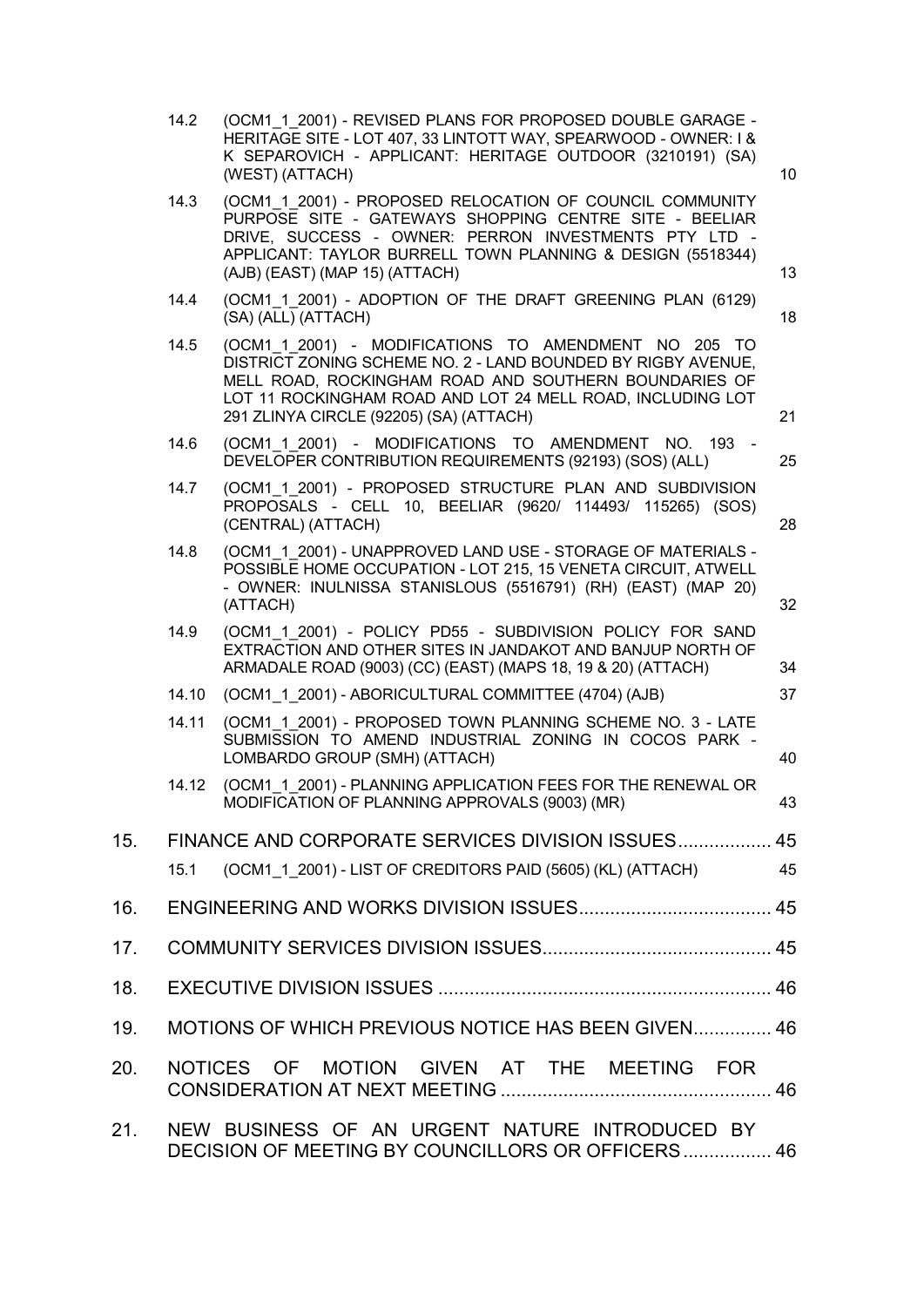| 22. MATTERS TO BE NOTED FOR INVESTIGATION, WITHOUT              |  |
|-----------------------------------------------------------------|--|
|                                                                 |  |
| 24. RESOLUTION OF COMPLIANCE (Section 3.18(3), Local Government |  |
|                                                                 |  |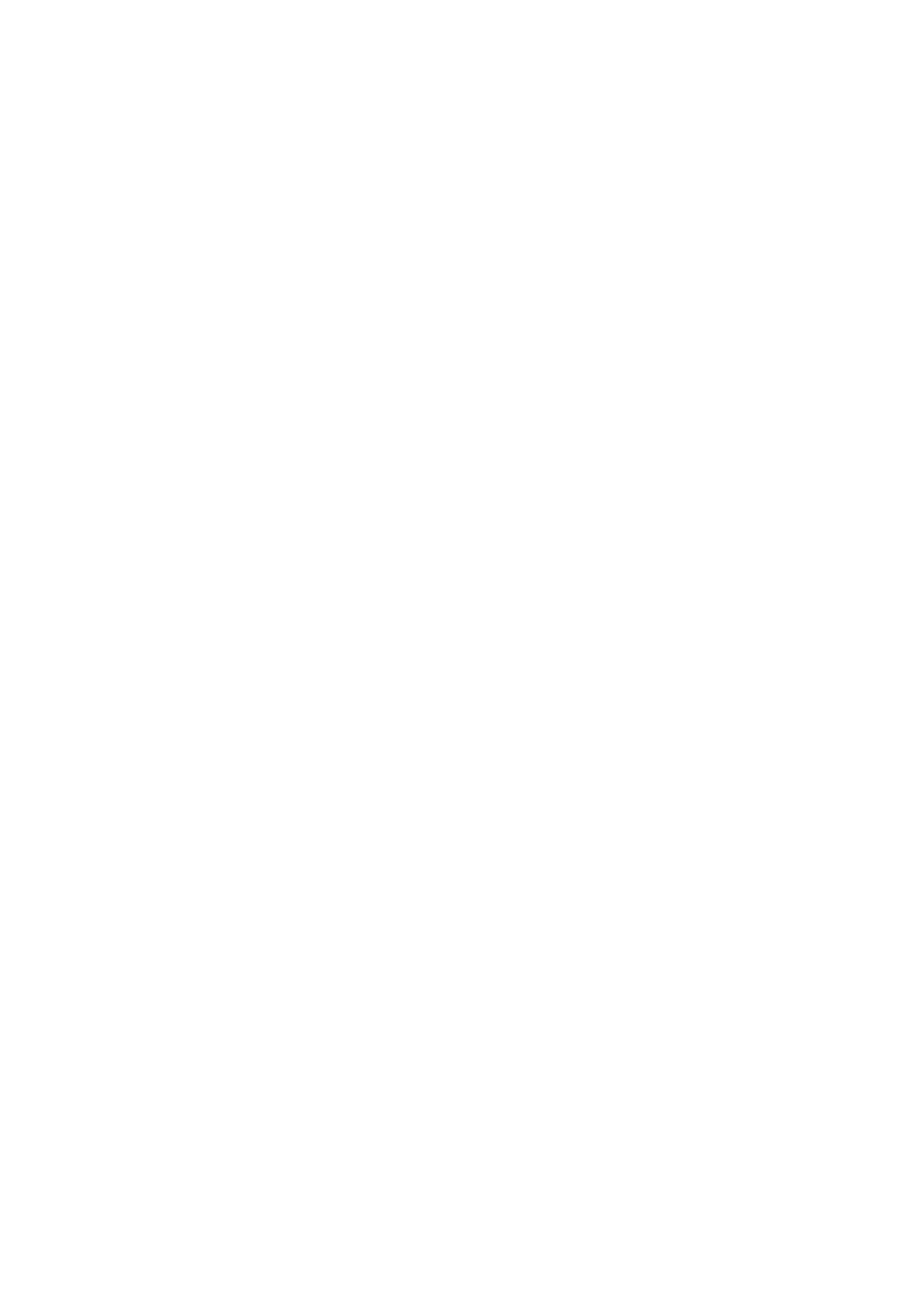## **CITY OF COCKBURN**

**AGENDA TO BE PRESENTED TO THE ORDINARY COUNCIL MEETING TO BE HELD ON TUESDAY, 16 JANUARY 2001 AT 7:30 P.M.**

## **1. DECLARATION OF OPENING**

## **2. APPOINTMENT OF PRESIDING MEMBER** (IF REQUIRED)

Nil

#### **3. DISCLAIMER (To be read aloud by Presiding Member)**

Members of the public who attend Council Meetings, should not act immediately on anything they hear at the Meetings, without first seeking clarification of Council's position. Persons are advised to wait for written advice from the Council prior to taking action on any matter that they may have before Council.

#### **4. ACKNOWLEDGEMENT OF RECEIPT OF WRITTEN DECLARATIONS OF FINANCIAL INTERESTS (by Presiding Member)**

#### **5. APOLOGIES AND LEAVE OF ABSENCE**

**6. ACTION TAKEN ON PREVIOUS PUBLIC QUESTIONS TAKEN ON NOTICE**

**Mr De Jesus - Public Question Time - Ordinary Council Meeting - 21 November 2000 -** requested that Council investigate the closure of Freshwater Drive Atwell.

A response dated 11 December 2000 reinforced what was stated at the Council Meeting, that being that the Atwell subdivision was designed to have two road outlets onto Forrest Road (from Tapper Road and Freshwater Drive)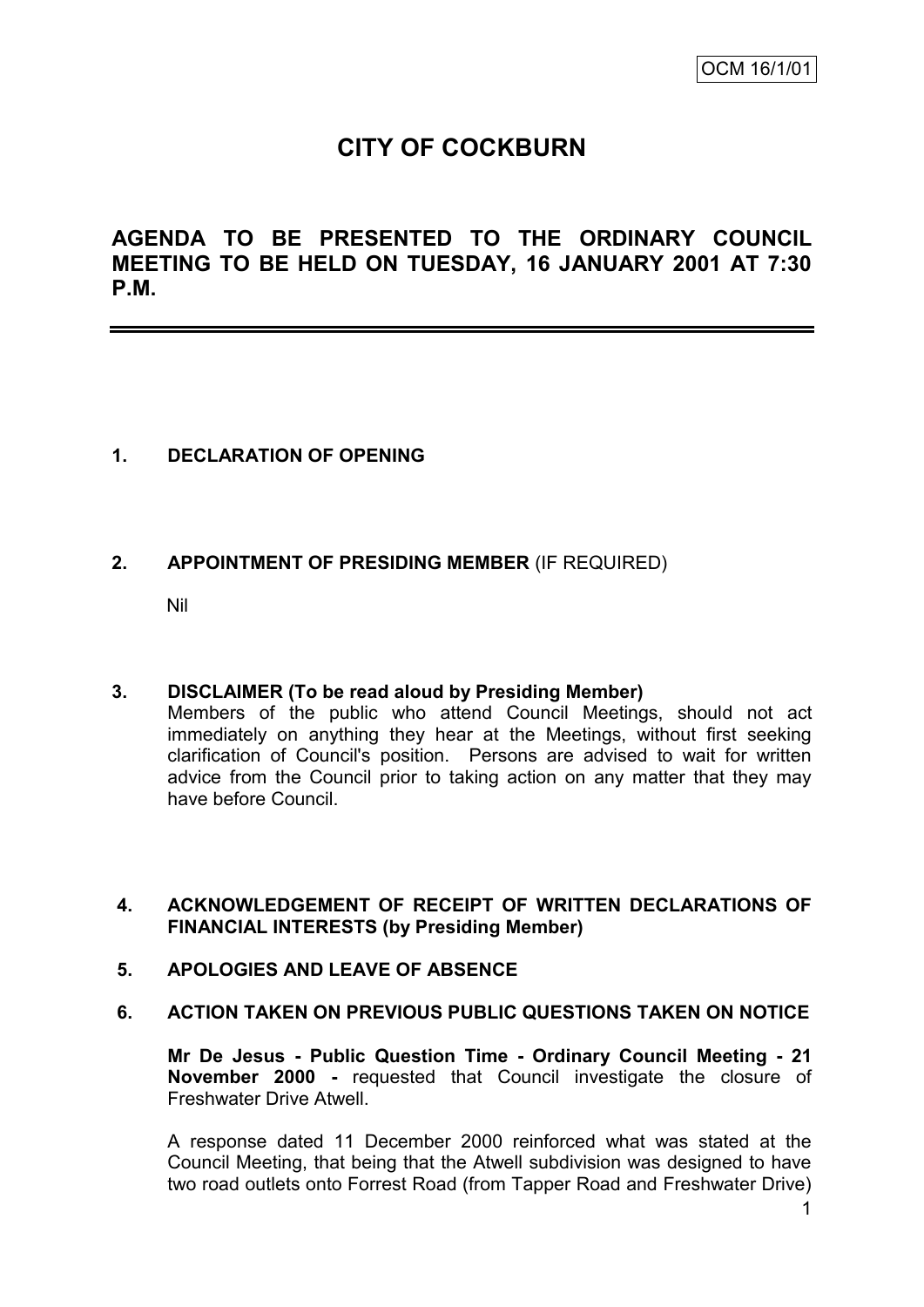and the Planning Department do not support the closure of Freshwater Drive. However, the Manager Engineering would investigate if it was possible to install traffic slowing devices in Freshwater Drive. This investigation would take place over the next three(3) months and if funds are approved in the Council budget for the next financial year, the work could be carried out.

**Ms Taaffe - Public Question Time - Ordinary Council Meeting - 21 November 2000 -** regarding the fencing of Denis De-Young Reserve which is restricting horse riding access to the area.

A response dated 22 December 2000 advised that the Denis De Young Reserve has been identified as having areas infested with dieback. The fencing of the reserve was outlined in the "Denis De Young Management Plan - 1998" (which went out to public comment) as being necessary to protect flora, fauna and to restrict animal and vehicle access into the reserve as well as the best step to combat further spread of dieback through the reserve.

The fencing also increases the safety of the tracks for bushwalkers which have previously raised concerns regarding near misses between horses and walkers.

**Mr Renner - Public Question Time - Ordinary Council Meeting - 19 December 2000 -** suggested that Council Rangers should "*change their night schedule from looking for dogs to patrolling the area*". Mr Renner also mentioned that Council should put pressure on the authorities to have night patrols or the local Police Station be manned at night to take calls.

A response dated 4 January 2001 informed Mr Renner that Council Rangers do not work regular night duties and are only called out to deal with matters of extreme urgency such as dog attacks.

Council's Safer City Coordinator is in constant contact with the Officer In Charge of the Cockburn Police Station who has given assurance that there is a constant police presence servicing Cockburn from the Police Station and surrounding police stations if necessary.

**Mr Spry - Public Question Time - Ordinary Council Meeting - 19 December 2000 -** raised a number of questions in relation to the activities of the Montessori School in Bibra Lake to which the following answers were provided in a letter dated 8 January 2001:-

- Q. Who approved the fact that the school could use the facilities in Mellor Park?
- A. Mellor Park club room is managed by the Mellor Park Management Association (Inc) which has the authority to rent the facility to suitable users. The Mellor Park Management Association (Inc) is a committee made up of representatives of local sporting groups.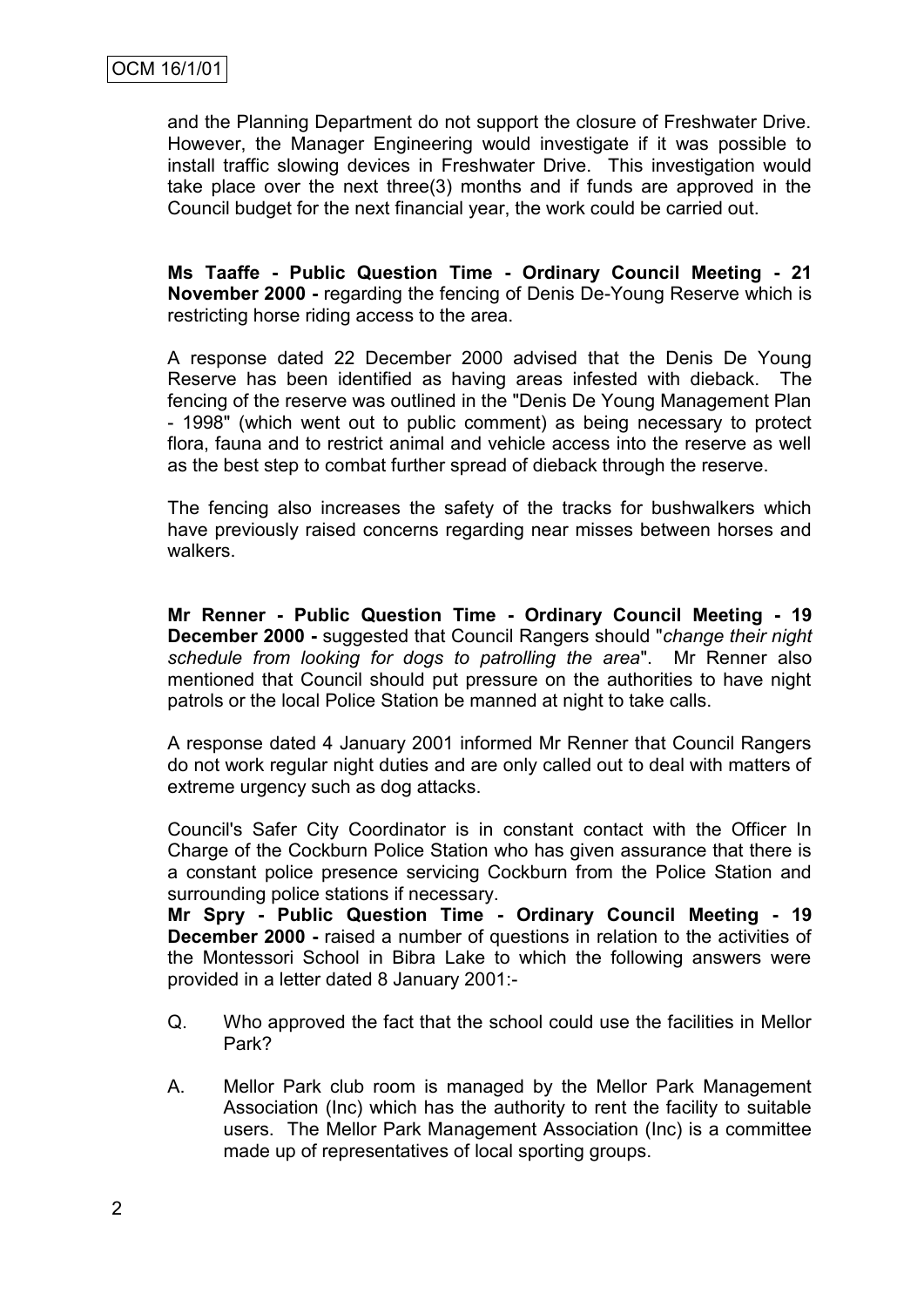- Q. How was it granted?
- A. The Mellor Park Management Association (Inc). The Council was not involved.
- Q. Why was it granted as it pre-empts the application approval?
- A. The decision by the Mellor Park Management Association (Inc) does not pre-empt the application by the school as the approach by the school to the Association and the application for development are quite separate, the Council is responsible for the determination of only the application.
- Q. Who is paying the public liability insurance for the children whilst using the facilities on the park and if it is the ratepayers, why?
- A. All public land vested in the Council is covered by public liability.

**Mrs Massey - Public Question Time - Ordinary Council Meeting - 19 December 2000 -** queried why Council would be paying for babysitters for Councillors and whether that same allowance was available to others who require a babysitter so they can provide their volunteer service to the community.

A response dated 5 January 2001 advised that Section 5.98 of the Local Government Act 1995 allows for the reimbursement to Councillors of expenses incurred as a result of their being Council Members. Section 31 of the Local Government (Administration) Regulations 1996, gives details of the kind of expenses that are to be reimbursed by all local governments including child care and travel costs.

There is no provision that exists to reimburse anyone other than a Council Member for child care.

## **7. PUBLIC QUESTION TIME**

Nil

#### **8. CONFIRMATION OF MINUTES**

## **8.1 (OCM1\_1\_2001) - CONFIRMATION OF MINUTES - 19/12/2000**

That the Minutes of the Ordinary Council Meeting held on Tuesday, 19 December 2000 be confirmed as a true and accurate record.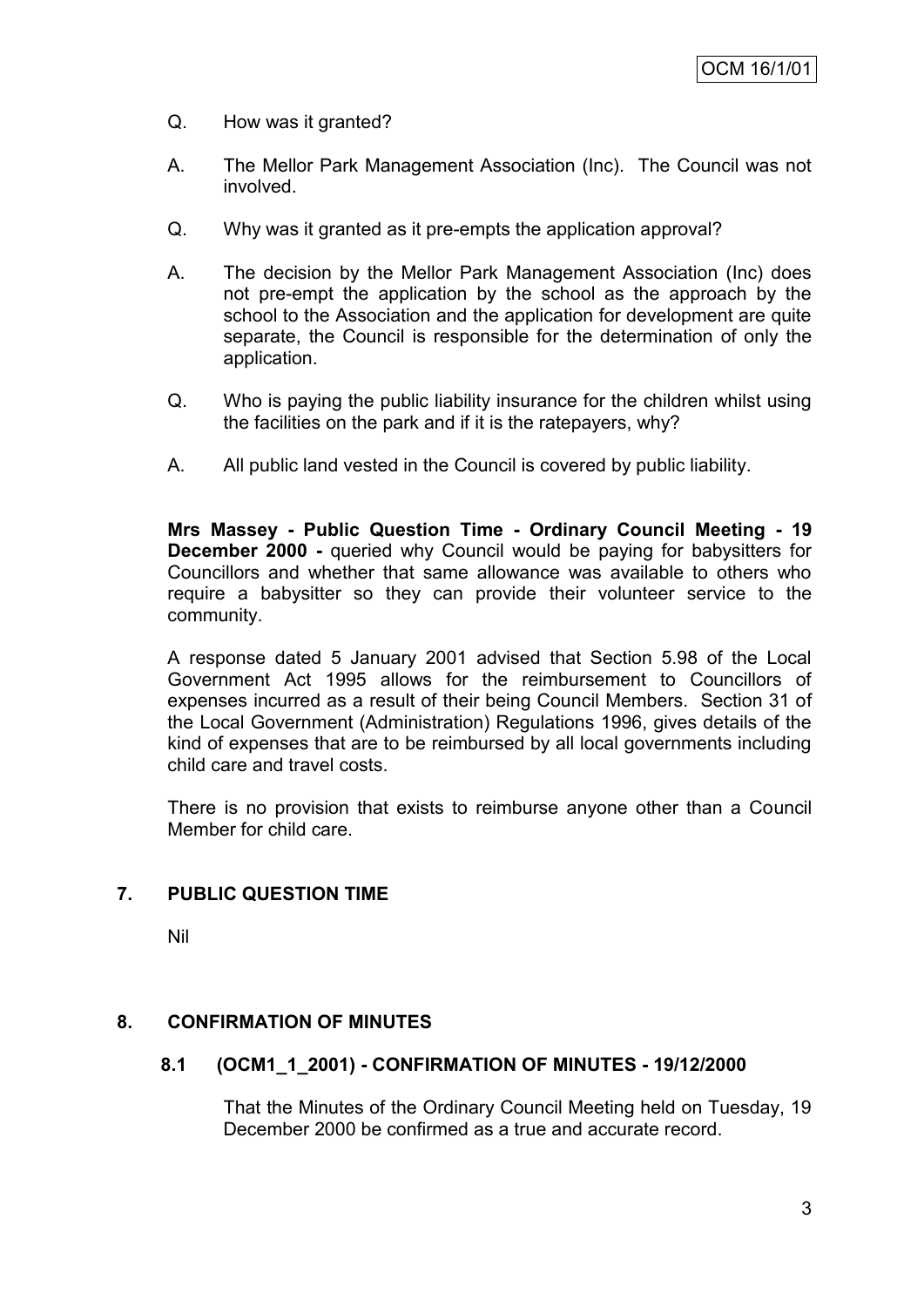OCM 16/1/01

### **9. WRITTEN REQUESTS FOR LEAVE OF ABSENCE**

Nil

### **10. DEPUTATIONS AND PETITIONS**

Nil

## **11. BUSINESS LEFT OVER FROM THE PREVIOUS MEETING (If adjourned)**

Nil

#### **12. DECLARATION BY COUNCILLORS WHO HAVE NOT GIVEN DUE CONSIDERATION TO MATTERS CONTAINED IN THE BUSINESS PAPER PRESENT BEFORE THE MEETING**

Nil

#### **13. COUNCIL MATTERS**

## **13.1 (OCM1\_1\_2001) - ESTABLISHMENT OF COMMITTEES (1701) (DMG)**

## **RECOMMENDATION**

That Council:

- (1) formally establishes the following Committees pursuant to Section 5.8 of the Local Government Act, 1995:
	- (a) Internal Audit Committee
	- (b) Elected Members Area Usage Committee
	- (c) Museum Management Committee
	- (d) Cockburn/Split (Croatia) Sister City Committee
	- (e) Cockburn/Yeu Yang (China) Sister City Committee
	- (f) Disability Services Committee
	- (g) Centenary of Federation Committee
	- (h) Cockburn Recreation Committee
	- (i) Cockburn Youth Advisory Council
	- (j) Bush Fire Committee
	- (k) Cockburn Neighbourhood Watch Committee;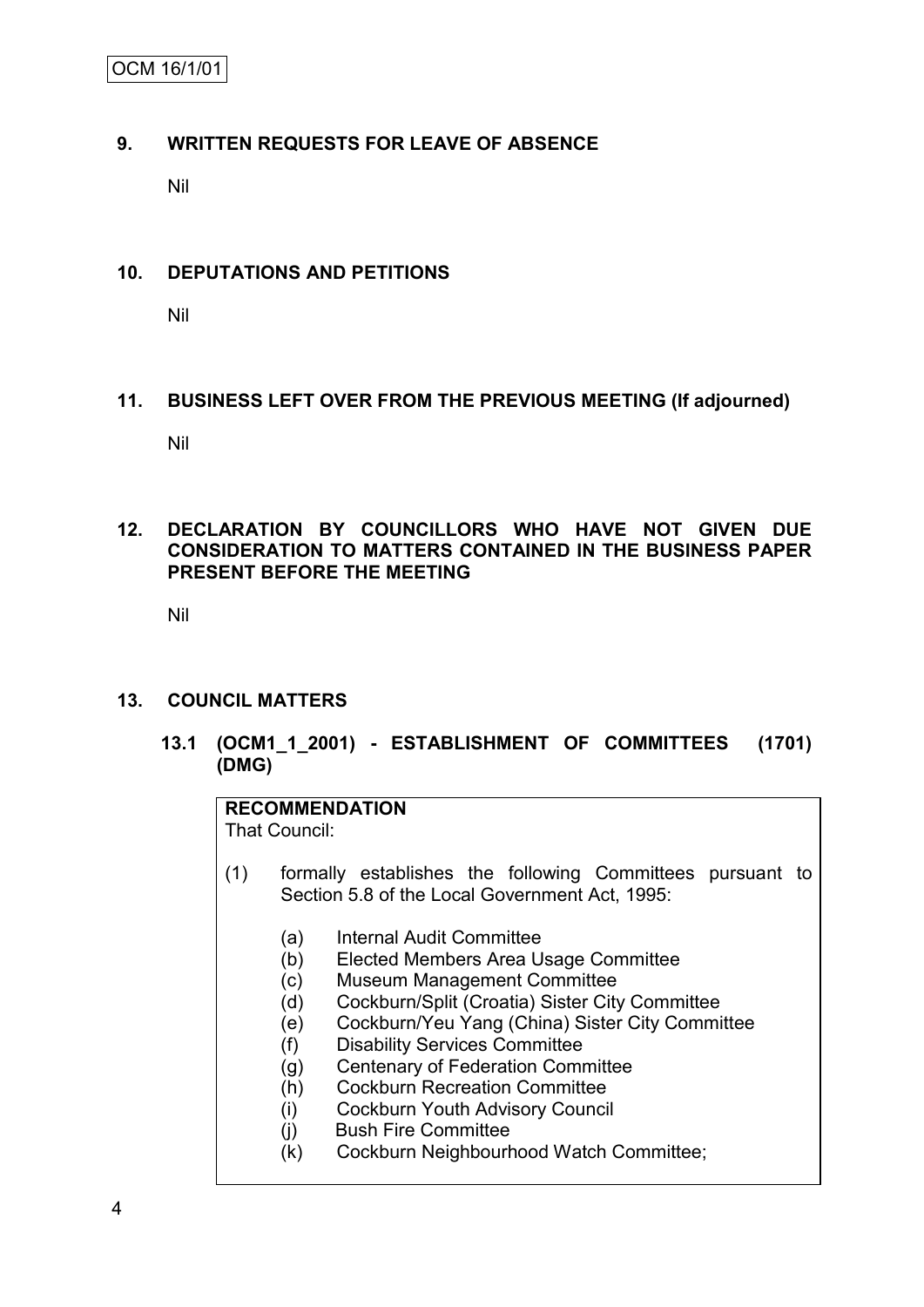- (2) reiterates the appointment of membership to these Committees, as adopted by Council at the Special Council Meeting of 12 December, 2000; and
- (3) appoint the following representatives to the Youth Advisory Council:
	- Community representatives 16 Youth Councillors.

## **TO BE CARRIED BY AN ABSOLUTE MAJORITY OF COUNCIL**

## **COUNCIL DECISION**

## **Background**

At the Special Council Meeting conducted on 12 December, 2000, Council appointed delegates to a number of Committees. However, a pre-requisite to the appointment of membership to these Committees, is the formal establishment of them, pursuant to Section 5.8 of the Act. Most of the Committees have been established, by the previous Council, however three of them – Elected Members Area Usage; Youth Advisory Committee and Neighbourhood Watch – have not. Therefore, it is considered prudent for Council to formally adopt its list of established Committees and, at the same time, reiterate its membership appointments made previously in December, 2000.

#### **Submission**

N/A

#### **Report**

N/A

## **Strategic Plan/Policy Implications**

Key Result Area "Managing Your City" refers.

#### **Budget/Financial Implications**

N/A

## **Implications of Section 3.18(3) Local Government Act, 1995**

Nil.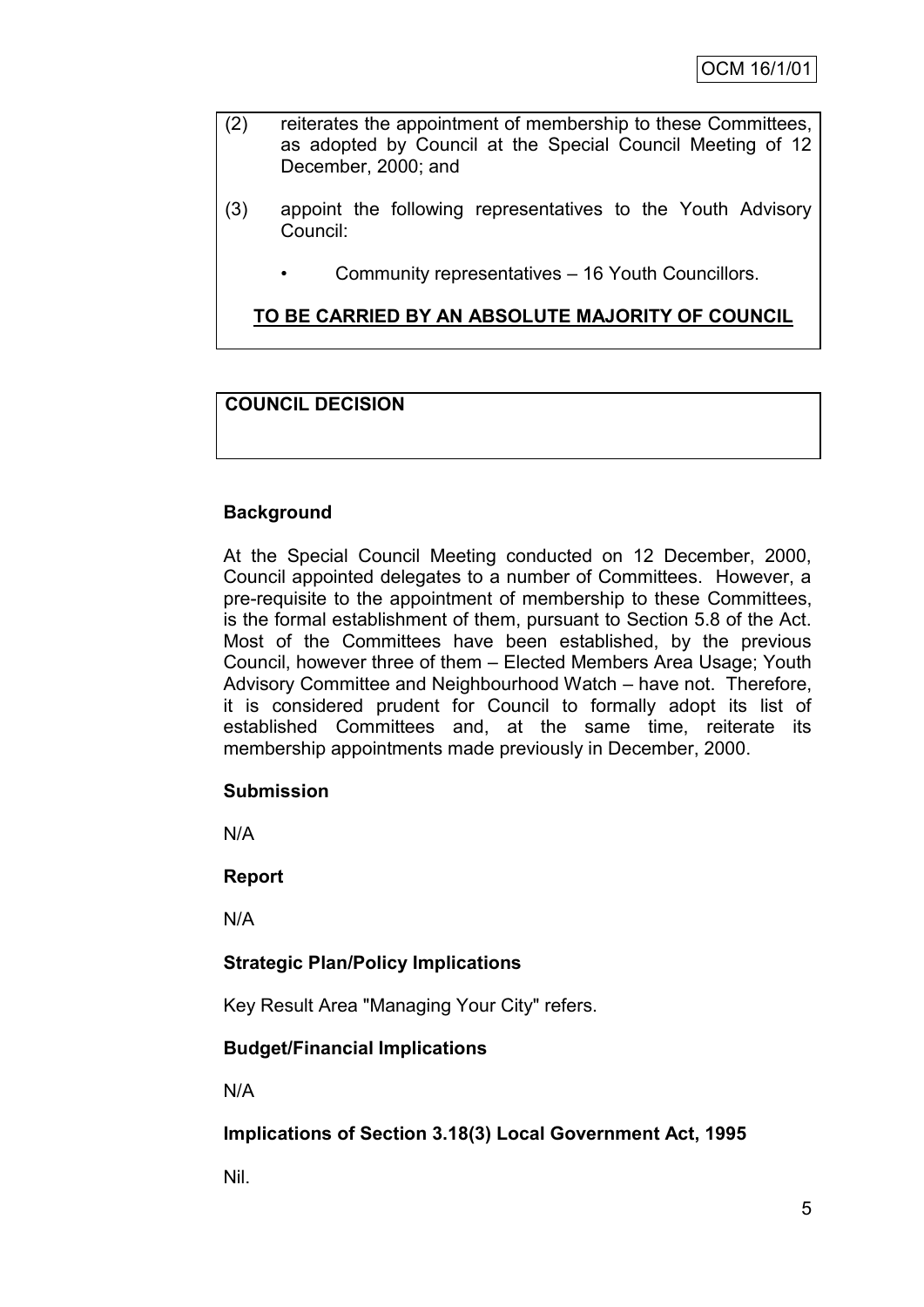## **13.2 (OCM1\_1\_2001) - APPOINTMENT OF REPRESENTATIVE TO ELECTED MEMBERS AREA USAGE COMMITTEE (DMG) (1701)**

## **RECOMMENDATION**

That Council appoint Mayor Lee as a member of the Elected Members Area Usage Occasional Committee.

**TO BE CARRIED BY ABSOLUTE MAJORITY OF COUNCIL**

## **COUNCIL DECISION**

#### **Background**

At the Special Council Meeting held on 12 December 2000, Council appointed its membership to this Committee. One of the appointed members was Mayor Lee however, the Minutes inadvertently omitted his name from that which was recorded and subsequently, adopted in the Minutes of that Meeting.

#### **Submission**

N/A

#### **Report**

As the Minutes of the meeting have already been adopted, the most expedient method of correcting the issue, is to formally accept The Mayor as a member of the Committee. The Committee has not yet formally convened its first meeting, so this oversight has not caused any inconvenience to the operation of the Committee.

#### **Strategic Plan/Policy Implications**

Key Result Area "Managing Your City" refers.

#### **Budget/Financial Implications**

N/A

#### **Implications of Section 3.18(3) Local Government Act, 1995**

Nil.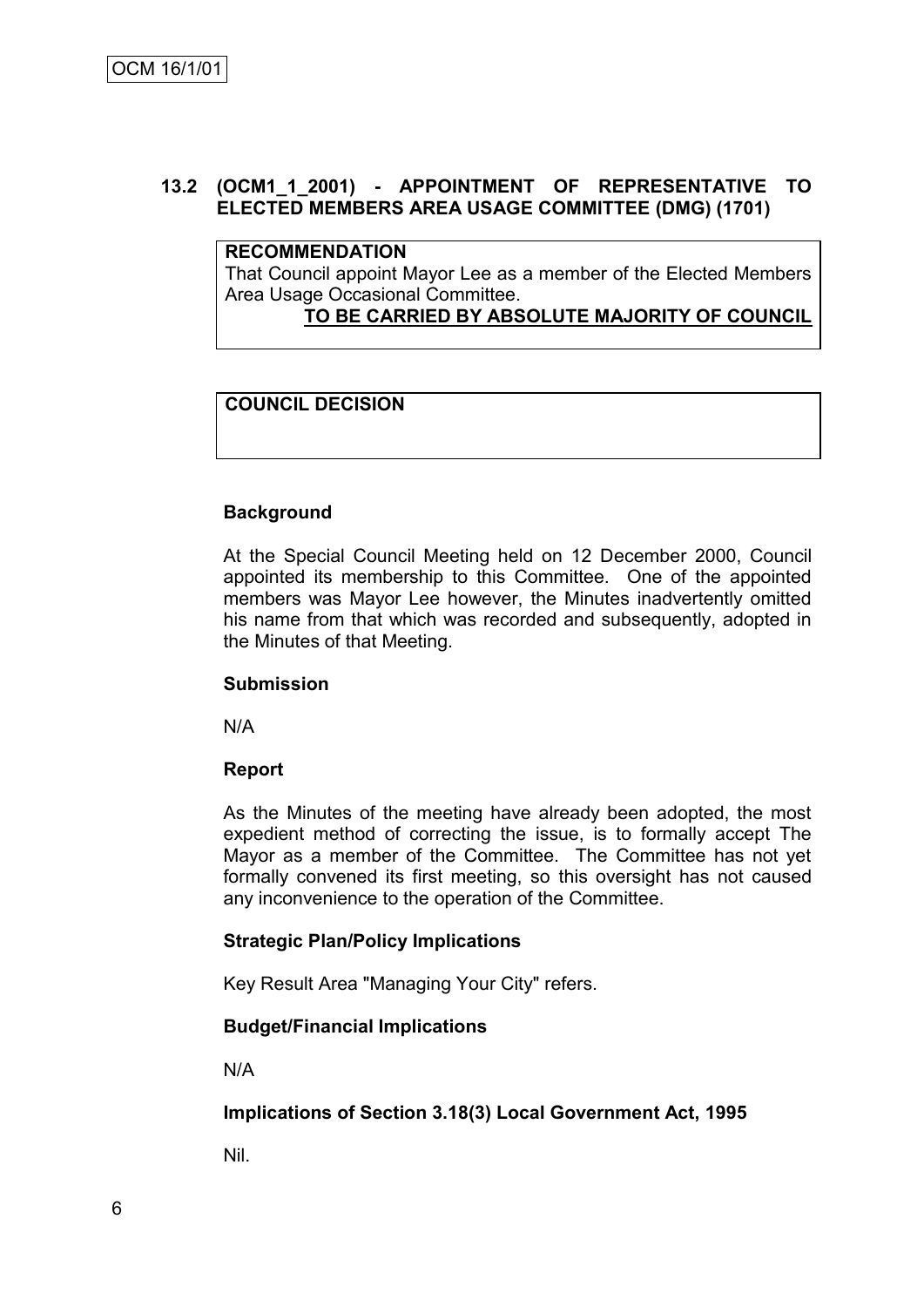#### **13.3 (OCM1\_1\_2001) - BEELIAR (PANORAMA GARDENS) - REVOCATION AGENDA ITEM 17.3 COUNCIL MEETING - 19 DECEMBER 2000 (9519) (DMG)**

#### **RECOMMENDATION**

That Council revoke Agenda item 17.3 (Min. ) as adopted by Council at its meeting of 19 December 2000, as follows :-

" MOVED Clr Oliver SECONDED Clr Reeve-Fowkes that Council:

- (1) call tenders for a (1) one year 35 hour per week security patrol contract for the area known as Panorama Gardens Beeliar for the period 1 July 2001 to 30 June 2002;
- (2) on the identification of the preferred tenderer, advise the property owners of the calculated cost per week for the security patrols and seek the owners agreement to pay a Council rated service charge to fund the patrols;
- (3) proceed to formalise a contract with the preferred tenderer as soon as practical in the year 2001, if the majority of respondents are prepared to pay the service charge; and
- (4) impose a service charge on the affected land owners, equivalent to the total cost of the tender, divided equally among the land owners receiving the service, pursuant to Section 6.38 of the Local Government Act, 1995. "

## **TO BE CARRIED BY ABSOLUTE MAJORITY OF COUNCIL**

## **COUNCIL DECISION**

## **Background**

Council, at its meeting of 19 December 2000, resolved to carry an alternative resolution to the one recommended by staff.

#### **Submission**

By letter dated 21 December 2000 and received by facsimile on 4 January 2001, a notice of intention to revoke the Council decision was received with the required number of four(4) signatures.

#### **Report**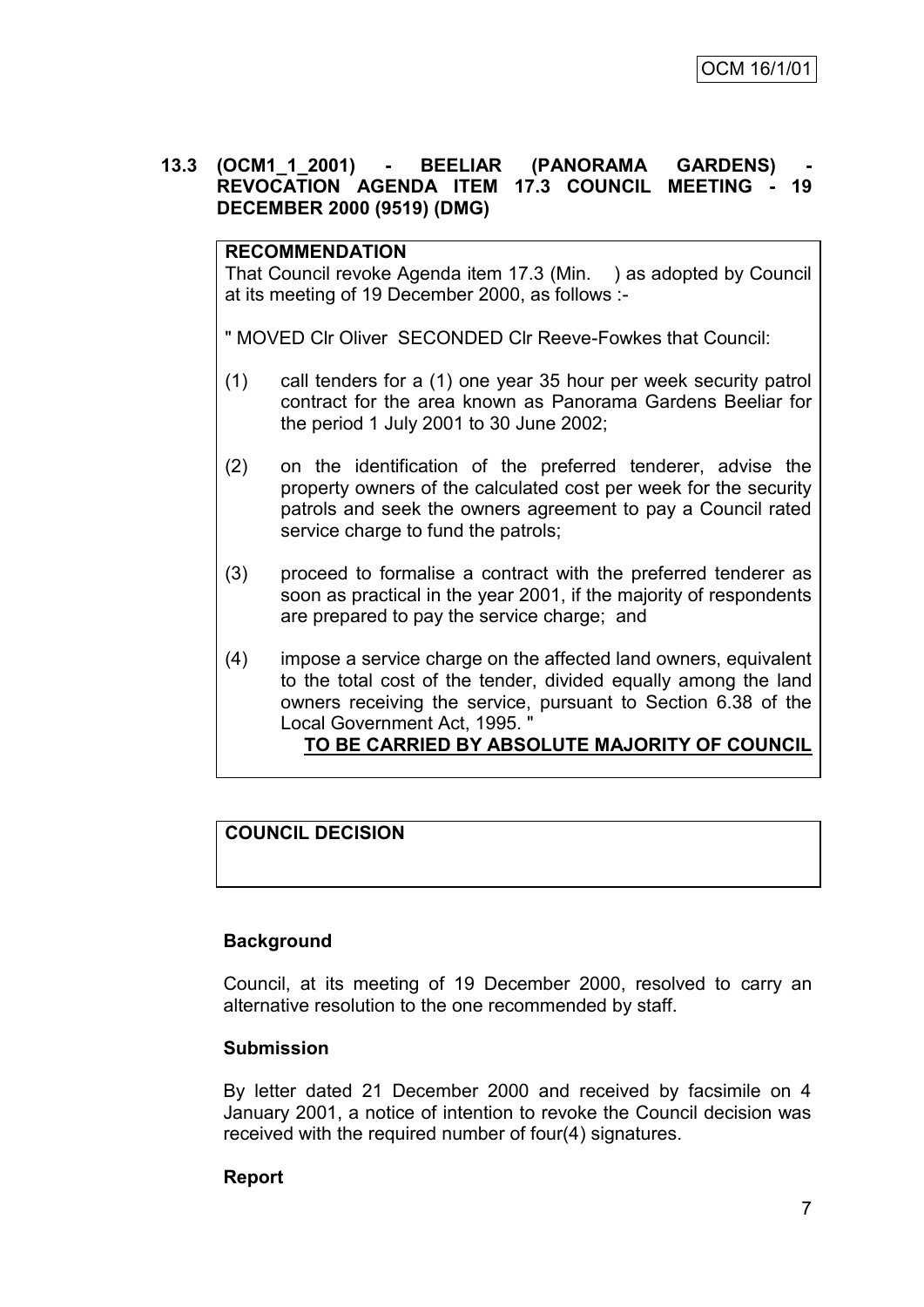The notice of intention to revoke the Council decision, advised that the reason for seeking the revocation was "*that the Council decision to formalise a contract on the basis of the majority of residents being prepared to pay for the service charge, is wrong as Council needs to be giving due consideration to the wishes of the majority of the property owners. The Council decision could allow for a contract to be let on the basis of very minimal response*.

*If the revocation notice is successful, it is intended to move the following:-*

- *(1) as resolved*
- *(2) as resolved*
- *(3) proceed to formalise a contract with the preferred tenderer as of 1 July 2001 for 1 year, should the response rate in agreement to pay the service charge, be greater than 50% of property owners in the area (other than the Ministry for Housing whose property vote shall be considered as one); and*
- *(4) as resolved.* "

The revocation notice has meant that the Council decision has been put on hold subject to further Council consideration.

Council's Standing Orders provides that the revocation notice must be signed by at least four(4) Elected Members and that an absolute majority of Council is required for the revocation (ie: six).

#### **Strategic Plan/Policy Implications**

N/A

#### **Budget/Financial Implications**

The revocation, if carried, will place Council in the same position as it was before the decision was taken.

#### **Implications of Section 3.18(3) Local Government Act, 1995**

Nil

#### **14. PLANNING AND DEVELOPMENT DIVISION ISSUES**

**14.1 (OCM1\_1\_2001) - INTEGRATED TRANSPORT PLANNING - PARTNERING AGREEMENT (9245) (AJB) (ATTACH)**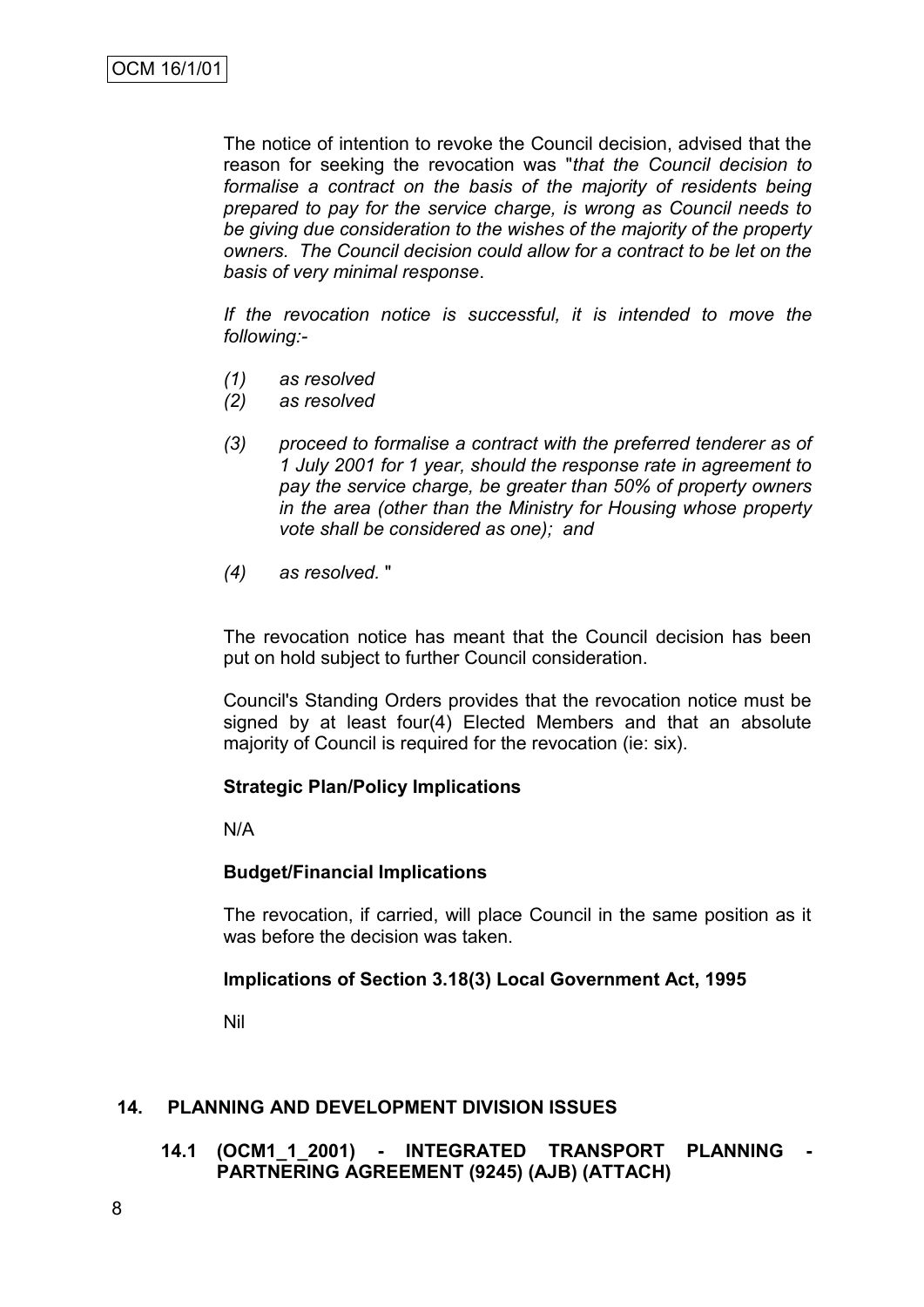#### **RECOMMENDATION**

That Council endorse the "Integrated Transport Planning Partnering Agreement" dated November 2000 and advise Transport accordingly.

## **COUNCIL DECISION**

## **Background**

A Local Government Forum – Responding to the Challenges of the  $21<sup>st</sup>$ Century Through Partnerships with Local Government was held at the City of South Perth on  $9<sup>th</sup>$  June 2000. It was attended by Rod Brown, City of Cockburn Chief Executive Officer, and Allen Blood of Council's Strategic Planning Services. The forum brought together Perth's local government authorities and relevant state government agencies to discuss opportunities to improve the approach to metropolitan transport planning. The outcome was a partnering agreement which will help government agencies to effectively achieve common goals and to maximise the benefits offered by an effective transport system.

#### **Submission**

Transport has invited the City of Cockburn to be party to the Partnering Agreement. A copy of the Partnering Agreement is included in the Agenda attachments.

#### **Report**

Council has experienced frustration in the past with unsuccessful attempts to link land-use and transport planning, an example being the Marine Skills Learning Centre, Marine Technology Park, Henderson, where an attempt was made to closely integrate the Marine Skills Learning Centre with the Fremantle – Rockingham transitway. In cases such as this, efforts to produce better planning outcomes through Integrated Planning have received little support from State Government Agencies or the outcomes have been largely ineffective.

It is acknowledged in the agreement that partnered transport planning will include regional and local transport needs in developing solutions that minimise the impact on local communities. The relevant government departments and local government will work together to achieve optimal transport outcomes that promote liveable communities.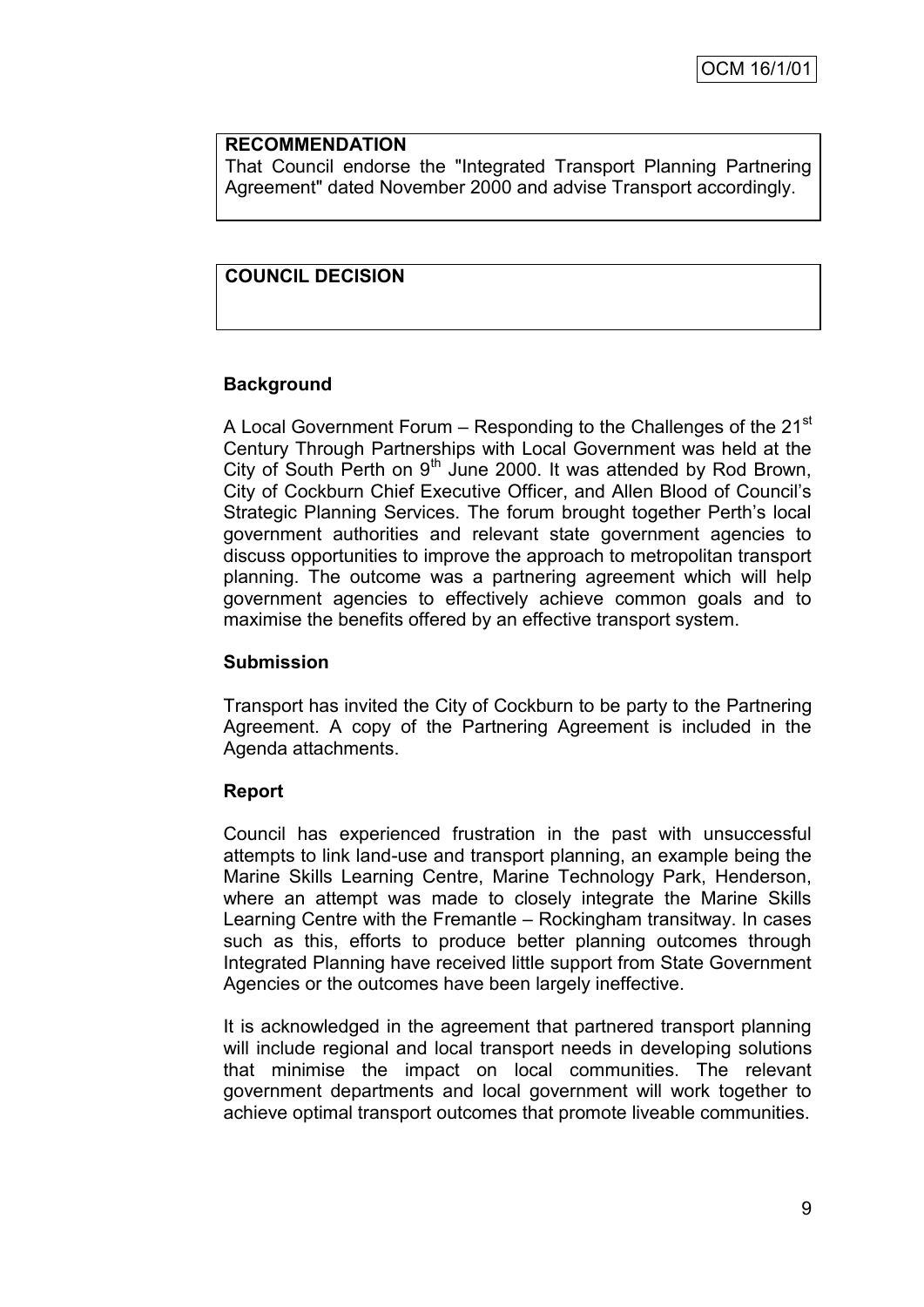It is considered that the agreement could have a beneficial impact on future planning, and the "Integrated Transport Planning Partnering Agreement" is therefore recommended for Council's endorsement.

## **Strategic Plan/Policy Implications**

The Corporate Strategic Plan Key Result Areas which apply to this item are:-

- 2. Planning Your City
	- *"To ensure that the planning of the City is based on an approach which has the potential to achieve high levels of convenience for its citizens."*
	- *"To ensure that the development will enhance the levels of amenity currently enjoyed by the community."*
	- *"To foster a sense of community within the district generally and neighbourhoods in particular."*

The Planning Policies which apply to this item are:-

N/A

#### **Budget/Financial Implications**

N/A

**Implications of Section 3.18(3) Local Government Act, 1995**

Nil

**14.2 (OCM1\_1\_2001) - REVISED PLANS FOR PROPOSED DOUBLE GARAGE - HERITAGE SITE - LOT 407, 33 LINTOTT WAY, SPEARWOOD - OWNER: I & K SEPAROVICH - APPLICANT: HERITAGE OUTDOOR (3210191) (SA) (WEST) (ATTACH)**

| <b>RECOMMENDATION</b>                                |
|------------------------------------------------------|
| $T_{\text{total}} \cap \ldots \cap T_{\text{total}}$ |

That Council:

- (1) delete the following condition from the MRS Form 2 Notice of Approval, dated 18 October 2000:
	- 1. Applicant to submit revised plans indicating the following:
		- a. relocation of the proposed garage to be setback in alignment with the existing residence (13 metres from the primary street frontage);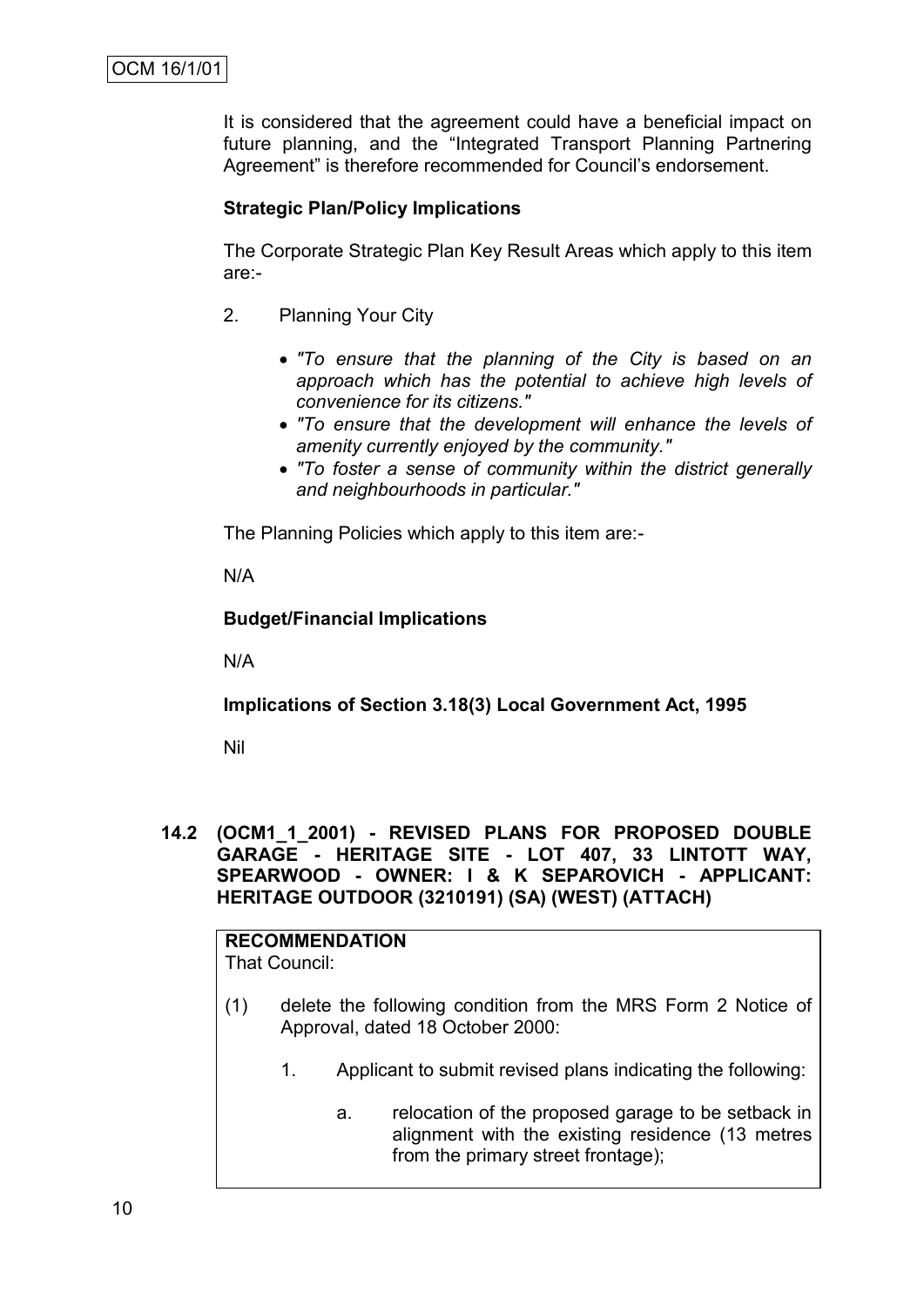(2) issue a revised MRS Form 2 Notice of Approval (valid for a period of 24 months) for the proposed double garage on Lot 407, 33 Lintott Way, Spearwood in accordance with the **revised plans**, subject to the following conditions:

Standard Conditions:

1. Standard conditions contained in Council Policy PD 17 as determined appropriate to this application by the delegated officer under clause 7.6 of the Town Planning Scheme - District Zoning Scheme No. 2;

Special Condition:

1. redesign of the facade to the proposed garage to a more sympathetic design, in context with the existing heritage building. The applicant to detail materials, colours and finishes to be used.

These details must be submitted to Council for approval prior to issue of a building licence.

(3) advise those who made submissions of Council's decision accordingly.

## **COUNCIL DECISION**

#### **Background**

| ZONING:           | MRS:      | Urban             |
|-------------------|-----------|-------------------|
|                   | DZS:      | Residential R12.5 |
| LAND USE:         | Residence |                   |
| LOT SIZE:         | 1000m2    |                   |
| AREA:             | N/A       |                   |
| <b>USE CLASS:</b> | "AA"      |                   |

The subject site is listed on Council's Municipal Heritage Inventory, Place No. 52. The Inventory was formulated in 1997, and was adopted by Council, as part of Amendment No. 172, in October 1999. The site has been classified as a "B" Management Category which means:

*"High level of protection appropriate: provide maximum encouragement to the owner under the Town Planning Scheme to conserve significance of the place. A more detailed Heritage assessment to be undertaken before approval given for any major redevelopment."*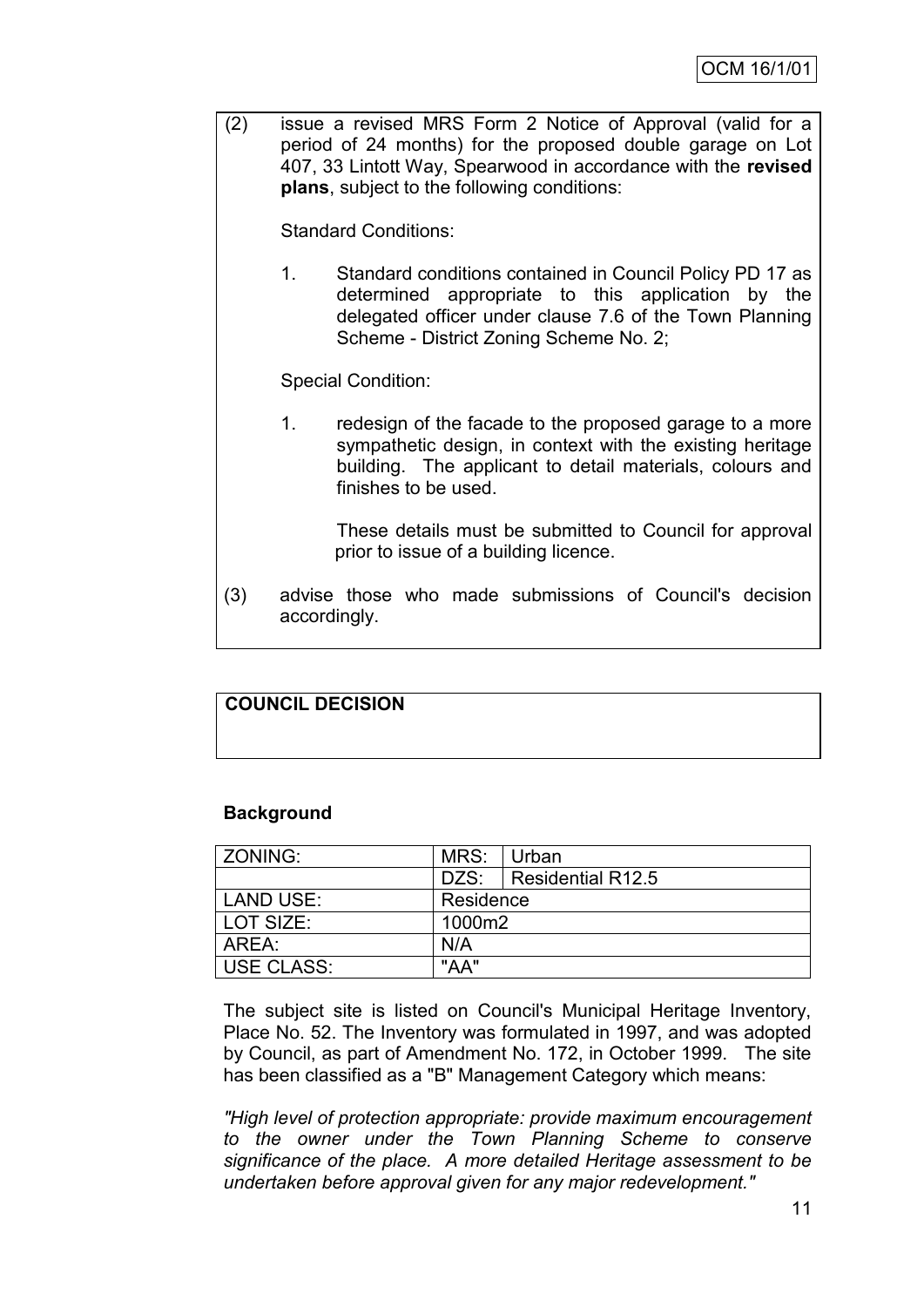The applicant/owner submitted plans indicating the construction of a double garage, 27.6m2 in area, with panel doors. The garage will have colour bond walls, zincalume roof and concrete floor. The height of the garage is not specified.

The application was advertised for public comment for a period of 21 days in accordance with Council's District Zoning Scheme No.2, Clause 5.8, as it is Heritage site. Seven (7) letters were sent out, and three (3) submissions were received. Refer to Agenda Attachments for further details.

Council previously resolved at it meeting on the 17 October 2000, to approve the proposed garage on the Heritage site subject to several conditions including:

- 1. Applicant to submit revised plans indicating the relocation of the proposed garage to be setback in alignment with the existing residence (13 metres from the primary street frontage);
- 2. Applicant to redesign the facade to the proposed garage to a more sympathetic design, in context with the existing heritage building. The applicant to detail materials, colours and finishes to be used.

It should also be noted that the landowner of the site has submitted a request to Council that the subject site be removed from Council's Municipal Heritage Inventory. The owner believes that house no longer has heritage value. This matter has been referred to the Heritage Council of WA for consideration and advice, and to Council's heritage consultant for advice.

#### **Submission**

The owner has advised that the proposed garage cannot be placed in alignment with the existing dwelling as it will be over a Water Corporation easement, and also an operational pump and well. The Planning officers were unaware of this at the time of writing the original report, as a site inspection of the site only revealed an old tin shed, which covers the pump and well area.

The owner has requested that the following special condition be deleted from the current approval:

- 1. Applicant to submit revised plans indicating the following:
	- a. relocation of the proposed garage to be setback in alignment with the existing residence (13 metres from the primary street frontage);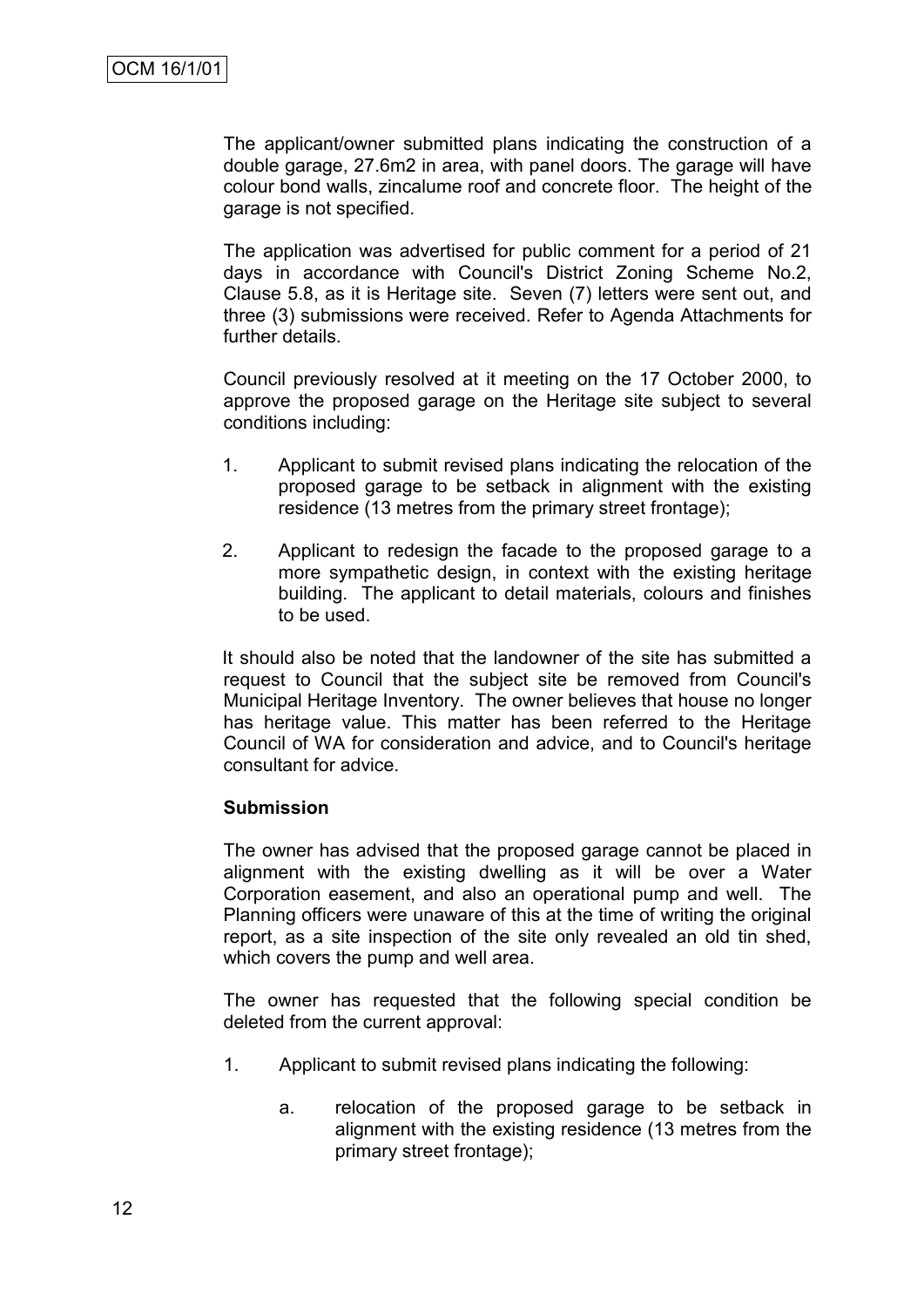## **Report**

After the owner's request was made to delete the above special condition, a heritage consultant was employed to give advice on the site. The consultant has advised that the siting of the proposed garage in front of the dwelling will have little impact on the heritage value of the site. However, the proposed garage should be constructed in a manner that is sympathetic to the existing building. The applicant/landowner has been advised of this and is willing to comply.

It is therefore recommended that the above special condition be deleted and the revised plans be approved subject to standard conditions.

## **Strategic Plan/Policy Implications**

The Corporate Strategic Plan Key Result Areas which apply to this item are:-

- 3. Conserving and Improving Your Environment
	- *"To conserve the quality, extent and uniqueness of the natural environment that exists within the district."*
	- *"To conserve the character and historic value of the human and built environment."*
	- *"To ensure that the development of the district is undertaken in such a way that the balance between the natural and human environment is maintained."*

The Planning Policies which apply to this item are:-

PD17\* Standard Development Conditions and Footnotes

#### **Budget/Financial Implications**

N/A

**Implications of Section 3.18(3) Local Government Act, 1995**

Nil

**14.3 (OCM1\_1\_2001) - PROPOSED RELOCATION OF COUNCIL COMMUNITY PURPOSE SITE - GATEWAYS SHOPPING CENTRE SITE - BEELIAR DRIVE, SUCCESS - OWNER: PERRON INVESTMENTS PTY LTD - APPLICANT: TAYLOR BURRELL TOWN PLANNING & DESIGN (5518344) (AJB) (EAST) (MAP 15) (ATTACH)**

**RECOMMENDATION**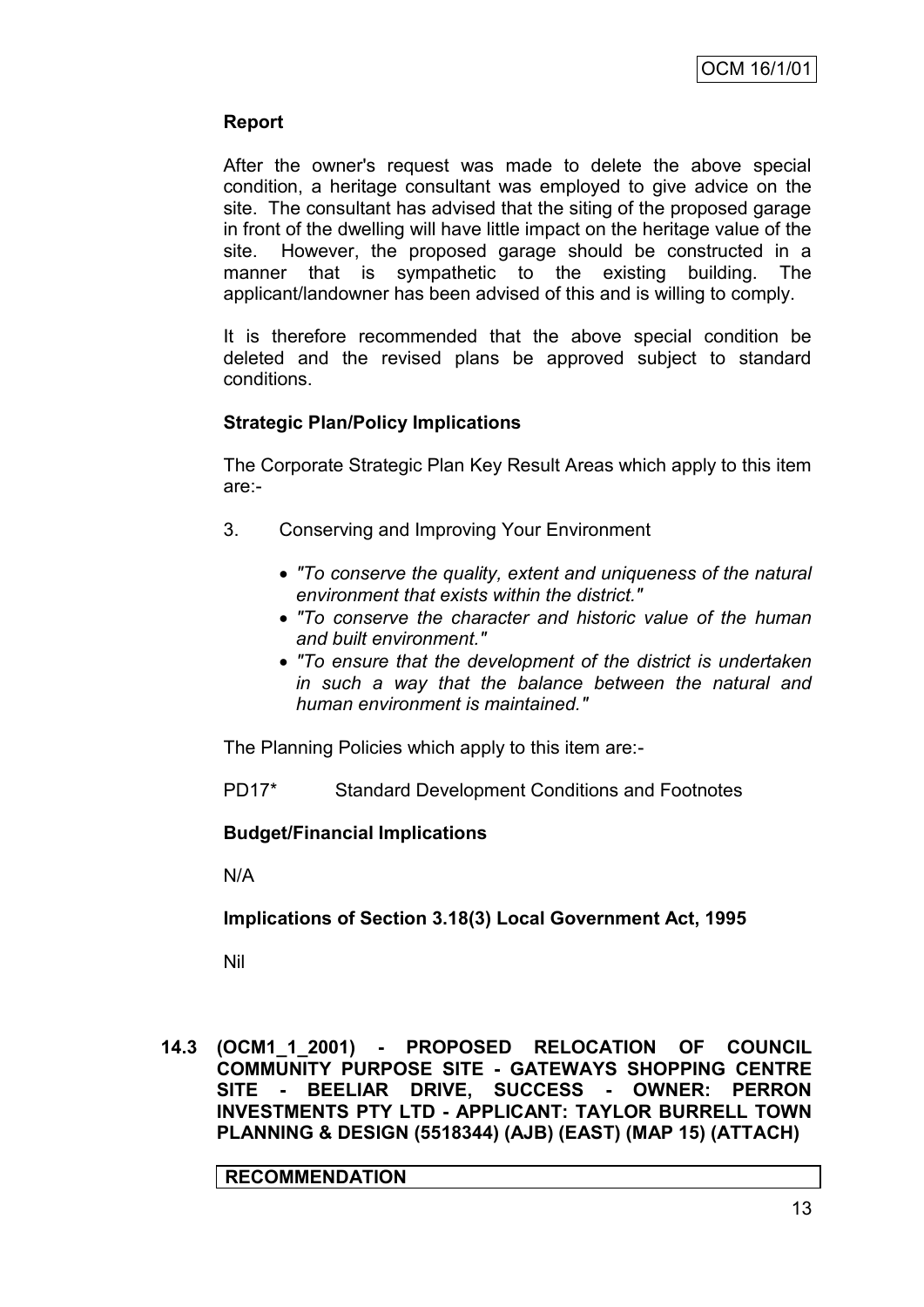That Council:

- (1) advise Taylor Burrell Town Planning and Design that;
	- 1. the proposed relocation of the Community Purpose site within the Gateways site as shown on Concept Master Plan MP1 is supported subject to:-
		- (i) Provision of the southern access road off Wentworth Parade, a roadway along the eastern boundary of the site and abutting Service Station/Fast Food sites and the link south of the southern-most Fast Food site as shown on the Concept Master Plan (MP1).
		- (ii) The net area of the Community Purpose site (excluding the eastern roadway) being not less than 1.91 ha.
		- (iii) Development of the sites fronting the internal extension of North Lake Road including the Service Station and the Fast Food sites to suitably address the roadway between these and the Community Purpose site to ensure a high level of visual amenity, safety and security.
		- (iv) The abutting roadways being constructed at no cost to Council.
		- (v) The site is to be fully serviced at no cost to Council.
		- (vi) There are no services or easements on the site which restrict its usability apart from the eastern roadway.
		- (vii) The designated purpose of the reserve being for "Council Purposes".
	- 2. Council's support is given to facilitate discussions with the Western Australian Planning Commission and DOLA on the proposed land exchange and the preparation and advertising of revised proposals for public comment and this support will be reviewed in light of any submissions made during the formal advertising of the revised Concept Master Plan.

## **COUNCIL DECISION**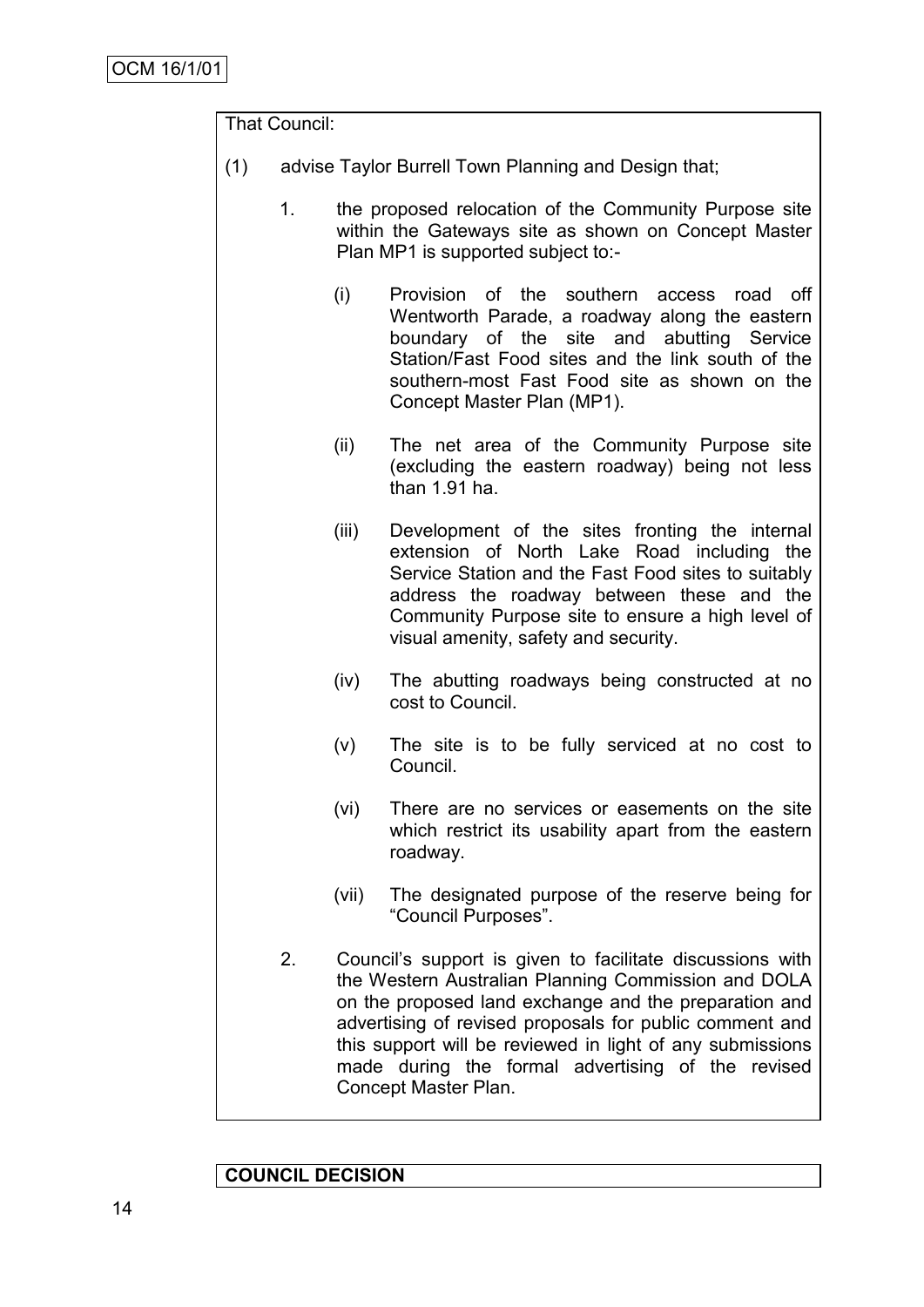## **Submission**

Taylor Burrell on behalf of the new owners of the Gateways shopping centre are proposing a modified Master Plan for the shopping centre development which involves the repositioning of Council's Community Purpose site. Before proceeding further with the revised Master Plan for the centre, Taylor Burrell have requested Council's support to the alternative Community Purpose site.

## **Report**

Planning and approval of the Gateways shopping centre in Beeliar Drive, Success included the provision of a 1.91 Ha Council Community Purpose site. The site was provided as part of the overall public open space commitment for the Thomsons Lake Estate being developed by Gold Estates of Australia and was an irregular shaped area located in the south west quadrant of the intersection of Beeliar Drive and North Lake Road/ entry road as shown on Plan 1 in the Agenda attachments.

The site is reserved for Council Uses in Town Planning Scheme No 2 and Public Purposes (Civic) in proposed Scheme 3. The land has been created as a Crown Reserve as part of the subdivision of the Gateways Shopping Centre site but management of the Reserve has not transferred to Council. To date the mix of uses to be accommodated on the site has not been defined although a library is a certain use given Council's recent commitment to rent space in the shopping centre as an interim measure.

The current Community Purpose site was based on a master plan that was approved for the Gateways site in June 1997. At that time Council used its best endeavours to persuade Gold Estates and their advisers to integrate the Community Purposes site in with the overall development and to use "main street" principles. The best that could be achieved was the provision of a main street along the western boundary of the Community Purpose site which also provided access to the proposed service station, fast food outlets, restaurant and tavern. The design of the shopping centre remained as the traditional "doughnut", that is, a big box surrounded by a sea of car parking.

The shopping centre was bought by a Perth based company, the Perron Group in October 2000. The Perron Group and their consultants have an entirely different approach to the development of the Gateways site and are more aligned with the modern trends in shopping centres to create multi purpose integrated facilities that are people friendly and operate well beyond the normal hours of a shopping centre. Their vision includes integrated main streets with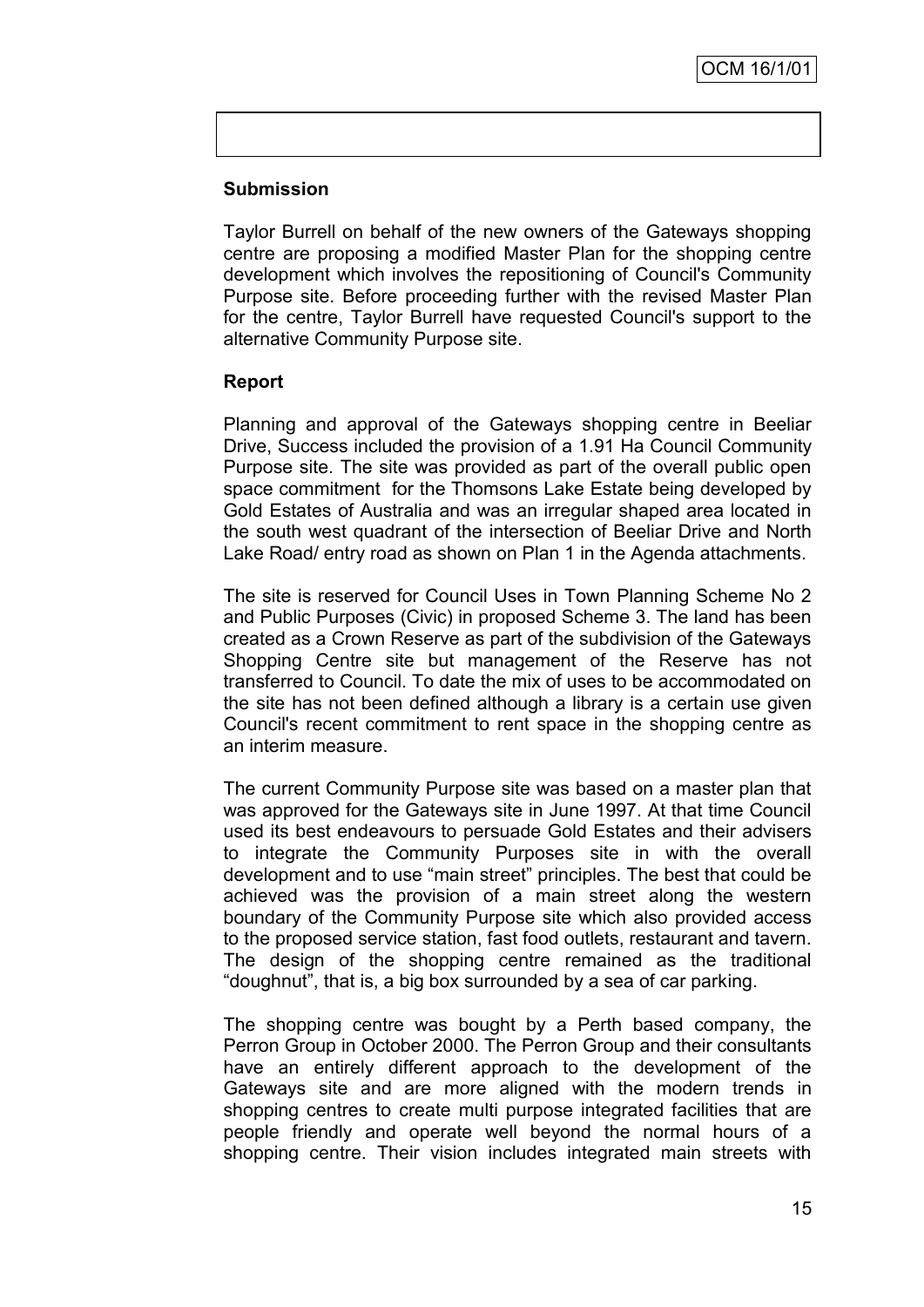alfresco dining, cinemas and closer integration with the railway station and the proposed Town Centre north of Beeliar Drive.

A draft revised Concept Master Plan has been prepared by Taylor Burrell in consultation with Council officers. The plan proposes that Council's Community Purpose site be a rectangular shaped lot located at the intersection of Beeliar Drive and Wentworth Parade as shown on Plan 2 in the Agenda attachments. In addition the site has access to a proposed internal street off Wentworth which will be developed in accordance with "Main Street" principles (eg tree lined boulevards with shops, offices, restaurants etc opening up on to the street like the old traditional shopping streets). This creates the opportunity for Council to develop a meaningful and integrated shop front for uses such as the library within the Gateways complex.

The draft revised Concept Master Plan has been reviewed by Council's Strategic Planning and Community Service sections and it is considered the proposed alternative site is a more suitable location and shape to the current site for the following reasons:

- Better prospects for integration with the Gateways centre.
- Better access and circulation (access to the existing site was restricted to the western access road due to traffic management issues associated with the main access road abutting the eastern side of the site).
- More regular shape and hence easier and more economical for development and building.
- Provides good transitional use between the residential and commercial uses.
- Occupies a prominent site which is suitable and deserving of a landmark building rather than a service station as per the existing plan.
- The site is still within convenient walking distance from the proposed rail and bus station proposed north of Beeliar Drive.
- Does not restrict or compromise any longer term expansion or redevelopment proposals for the shopping centre site.

It is recommended that Council support in-principle the proposed location of the Community site at the corner of Wentworth Parade and Beeliar Drive subject to the conditions set out in the recommendation.

To implement the proposed relocation of the Community Purpose site it will be necessary to complete the following formalities;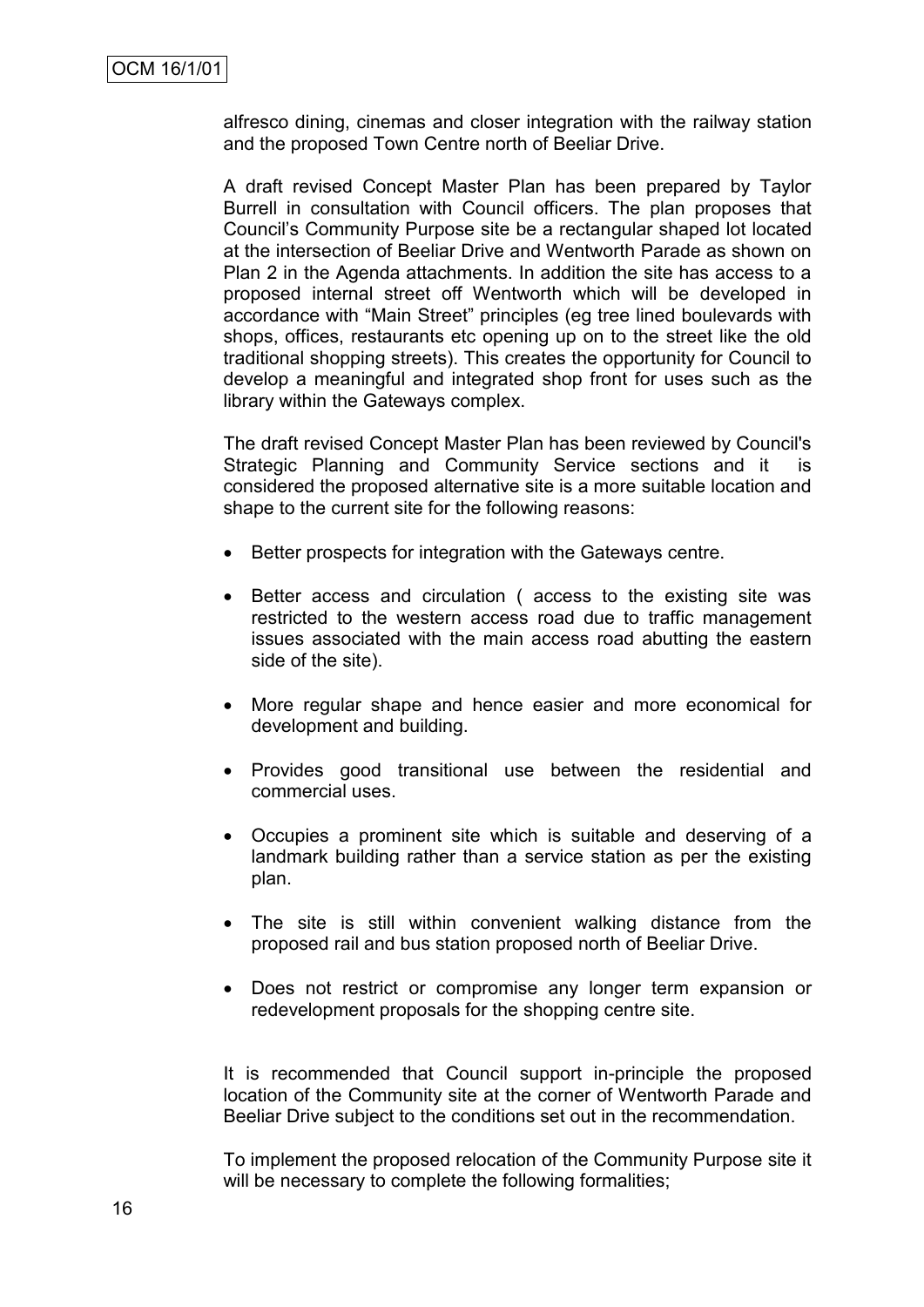- Advertise and adopt a revised Concept Master Plan for the Gateways site including the Community Purpose site.
- An amendment to TPS No 3 to change the location of the Council use reserve within the Gateways site.
- Approval for an amalgamation/resubdivision involving the Crown (DOLA) and the Perron Group to establish the new site and the completion of the required land exchange.

Council's in-principle support will provide the necessary level of confidence to the owners and their consultants to proceed with these formalities.

It should be noted that Council's in-principle support is only in respect to the proposed relocation of the Community Purpose site and that the overall revised Concept Master Plan will be the subject of a future detailed submission to Council.

## **Strategic Plan/Policy Implications**

The Corporate Strategic Plan Key Result Areas which apply to this item are:-

- 1. Managing Your City
	- *"To deliver services and to manage resources in a way that is cost competitive without compromising quality."*
	- *"To conduct Council business in open public forums and to manage Council affairs by employing publicly accountable practices."*
- 2. Planning Your City
	- *"To ensure that the planning of the City is based on an approach which has the potential to achieve high levels of convenience for its citizens."*
	- *"To ensure that the development will enhance the levels of amenity currently enjoyed by the community."*
	- *"To foster a sense of community within the district generally and neighbourhoods in particular."*
- 4. Facilitating the needs of Your Community
	- *"To facilitate and provide an optimum range of community services."*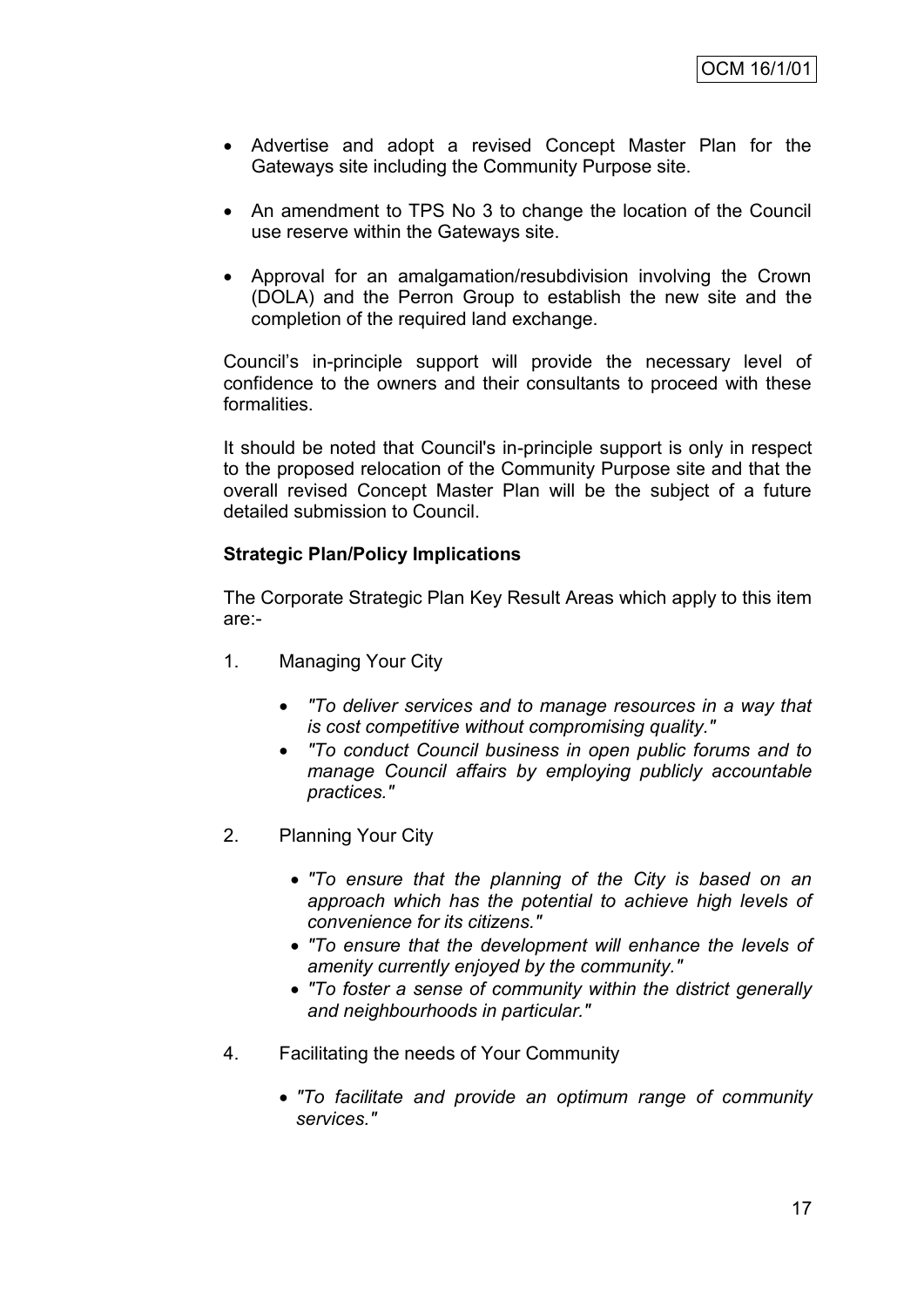- *"To identify current community needs, aspirations, expectations and priorities of the services provided by the Council."*
- 5. Maintaining Your Community Facilities
	- *"To construct and maintain community buildings which are owned or managed by the Council."*

The Planning Policies which apply to this item are:-

| <b>PD15</b> | Ultimate Strategic District Plan                 |
|-------------|--------------------------------------------------|
| $PD25^*$    | Liveable Neighbourhoods - Community Design Codes |

#### **Budget/Financial Implications**

N/A

#### **Implications of Section 3.18(3) Local Government Act, 1995**

Nil

## **14.4 (OCM1\_1\_2001) - ADOPTION OF THE DRAFT GREENING PLAN (6129) (SA) (ALL) (ATTACH)**

**RECOMMENDATION** That Council:

- (1) adopt the draft Greening Plan and advertise the document for public comment for a period of eight (8) weeks;
- (2) advise all the members of the Greening Plan Steering Committee and the Consultancy team of Council's decision accordingly.

**COUNCIL DECISION**

#### **Background**

Council resolved to appoint consultants to undertake the Greening Plan study in January 1999. Funds were placed on the 1998/99 Budget for the preparation of a Greening Plan for the City. This project is the key initiative of the Arboricultural Advisory Committee for 1999 and will see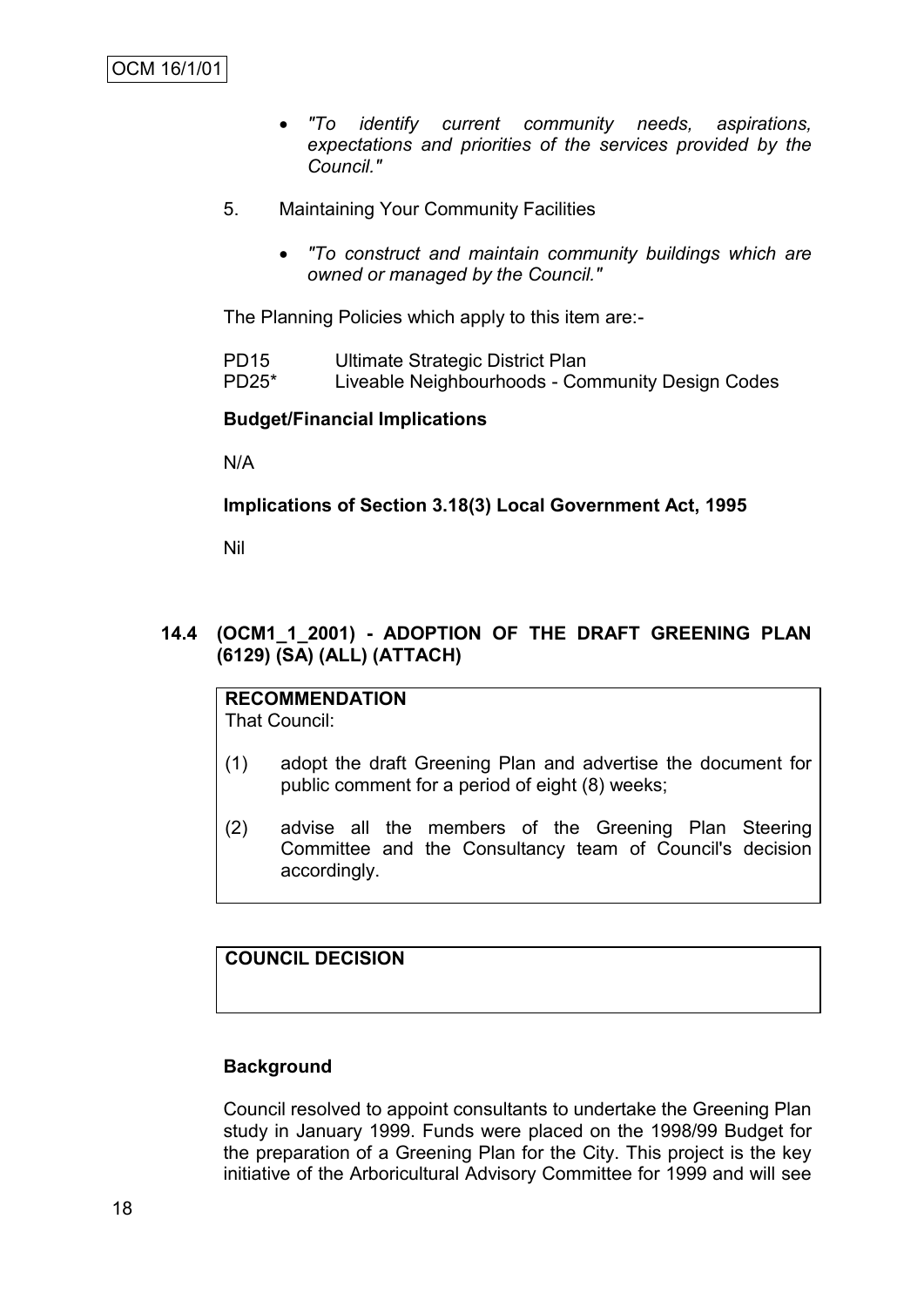the development of a detailed plan for the maintenance and enhancement of remnant vegetation within the City and the revegetation of previously cleared areas, road reserves and public land to enhance ecological values, landscape, streetscape and community amenity.

A detailed study brief was developed by the Committee and expressions of interest sought from consultants with expertise in environmental management, planning, landscape architecture and community consultation.

From expressions received, the Committee developed a shortlist of firms who were invited to submit detailed proposals. A further shortlist of four of these firms were then interviewed by the Committee in late December 1998.

A thorough objective assessment process was followed for the selection of the preferred consultant which considered relevant experience and capability, approach to community consultation, landscape capability, appreciation, overall approach and methodology and value for money. Based on this assessment Alan Tingay & Associates were appointed to prepare the plan.

#### **Submission**

The Draft Greening Plan prepared by Alan Tingay and Associates.

## **Report**

In developing the draft Greening Plan, there has been extensive public consultation, including the development of a Greening Plan Steering Committee, which consisted mainly of ratepayers and interested community members. The draft report covers the following areas:

- 1. What is a Greening Plan, and the methodology used;
- 2. The existing environment, including Heritage and social values such as Aboriginal and municipal heritage; and community and recreational values;
- 3. Environmental and landscape attributes, including landforms, landscapes, and soils, wetlands, bushland and fauna
- 4. Existing Streetscapes
- 5. Objectives of the Greening Plan and Implementation including strategic, operational, monitoring and review, research, resourcing and links with other Councils
- 6. Recommendations.

As the Draft document is very detailed, it has not been included in the Agenda Attachments, however a copy of the Draft Recommendations is attached for information.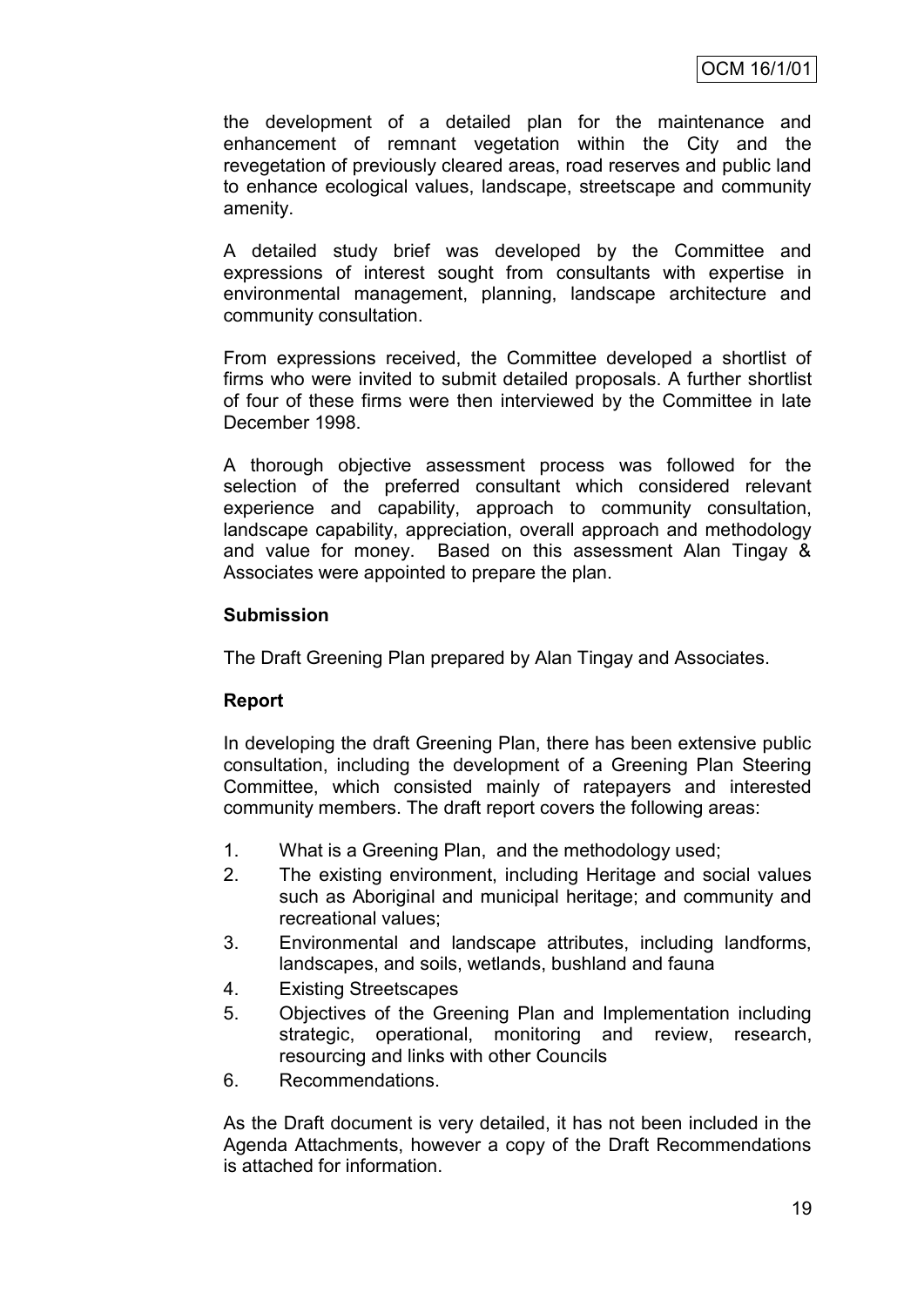It is recommended that the draft be advertised for a period of eight (8) weeks, for public comment. All comments received during this period will then be assessed by the internal Steering Committee and the final document will be produced.

It is recommended that the draft Greening Plan be advertised for public comment, in order to gain the public response to the document, and its content, prior to adopting it as Council's policy. Consultation with the public is an important part of the Greening Plan, thus an extensive advertising period is required, to allow the public to read, and understand the document, and also to make comment.

## **Strategic Plan/Policy Implications**

- 2. Planning Your City
	- *"To ensure that the planning of the City is based on an approach which has the potential to achieve high levels of convenience for its citizens."*
	- *"To ensure that the development will enhance the levels of amenity currently enjoyed by the community."*
	- *"To foster a sense of community within the district generally and neighbourhoods in particular."*
- 3. Conserving and Improving Your Environment
	- *"To conserve the quality, extent and uniqueness of the natural environment that exists within the district."*
	- *"To conserve the character and historic value of the human and built environment."*
	- *"To ensure that the development of the district is undertaken in such a way that the balance between the natural and human environment is maintained."*

#### **Budget/Financial Implications**

Council will be responsible for all costs associated with advertising the Draft Greening Plan, and all costs involved with implementing the Plan.

#### **Implications of Section 3.18(3) Local Government Act, 1995**

Nil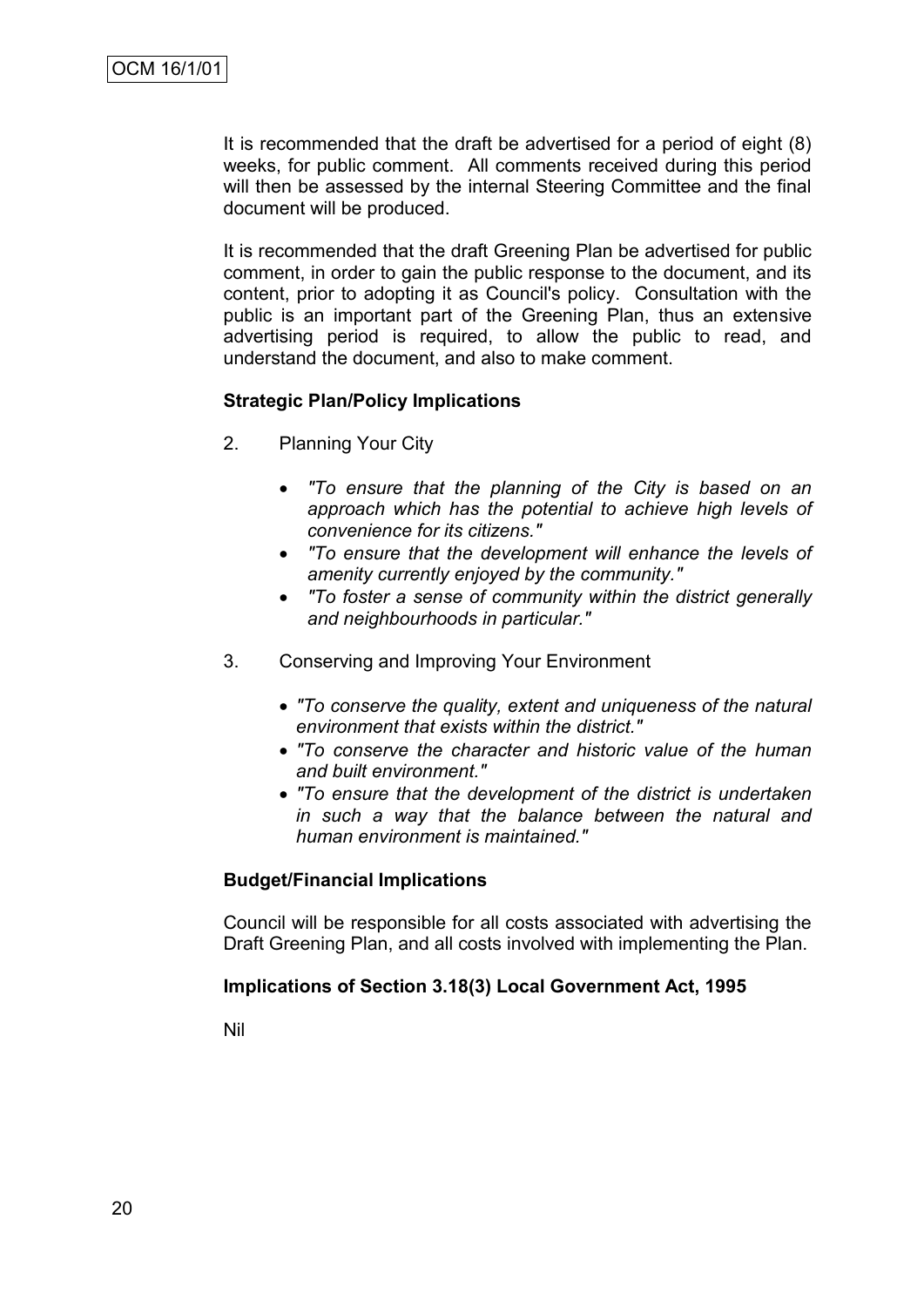**14.5 (OCM1\_1\_2001) - MODIFICATIONS TO AMENDMENT NO 205 TO DISTRICT ZONING SCHEME NO. 2 - LAND BOUNDED BY RIGBY AVENUE, MELL ROAD, ROCKINGHAM ROAD AND SOUTHERN BOUNDARIES OF LOT 11 ROCKINGHAM ROAD AND LOT 24 MELL ROAD, INCLUDING LOT 291 ZLINYA CIRCLE (92205) (SA) (ATTACH)**

| <b>RECOMMENDATION</b> |  |
|-----------------------|--|
| That Council:         |  |

(1) advise the applicant to modify the amendment documents to reflect the following, by deleting Clause 3 of the current amendment resolution, and replacing it with the following:

| <b>NINTH SCHEDULE</b>    |                                 |                                                                                                                                                                                                                                                                                                                                                                                                                                                                                              |  |  |
|--------------------------|---------------------------------|----------------------------------------------------------------------------------------------------------------------------------------------------------------------------------------------------------------------------------------------------------------------------------------------------------------------------------------------------------------------------------------------------------------------------------------------------------------------------------------------|--|--|
| <b>DEVELOPMENT AREAS</b> |                                 |                                                                                                                                                                                                                                                                                                                                                                                                                                                                                              |  |  |
| <b>REF NO.</b>           | <b>AREA</b>                     | <b>PROVISIONS</b>                                                                                                                                                                                                                                                                                                                                                                                                                                                                            |  |  |
| <b>DA1</b>               | <b>PACKHAM</b>                  | An approved Structure Plan together<br>1.<br>with all approved amendments shall<br>apply to the land in order to guide<br>subdivision and development.                                                                                                                                                                                                                                                                                                                                       |  |  |
|                          |                                 | 2.<br>Not less than seventy-five percent<br>(75%) of all land within the Residential<br>Zone shall be developed<br>for the<br>purpose of single houses.                                                                                                                                                                                                                                                                                                                                      |  |  |
|                          |                                 | 3.<br>No subdivision will be supported or any<br>residential uses or such other uses<br>deemed<br>inappropriate<br>the<br>by<br>of<br>Environmental<br>Department<br>Protection will be approved for land<br>within the 500 metre generic buffer<br>prescribed for the rendering plant at<br>Watson's which is located within the<br>"Special Industry B" zone, until the<br>buffer is scientifically determined and<br>approved by the Department<br>of<br><b>Environmental Protection.</b> |  |  |
| (2)                      |                                 | once the modified documents are received from the applicant,<br>that they are forwarded to Western Australian Planning<br>Commission with a request to advertise the amendment;                                                                                                                                                                                                                                                                                                              |  |  |
| (3)                      | Council's decision accordingly. | advise the Ministry for Planning, the<br>Department<br>οf<br>Environmental Protection, Watsons and the applicant<br>οf                                                                                                                                                                                                                                                                                                                                                                       |  |  |

**COUNCIL DECISION**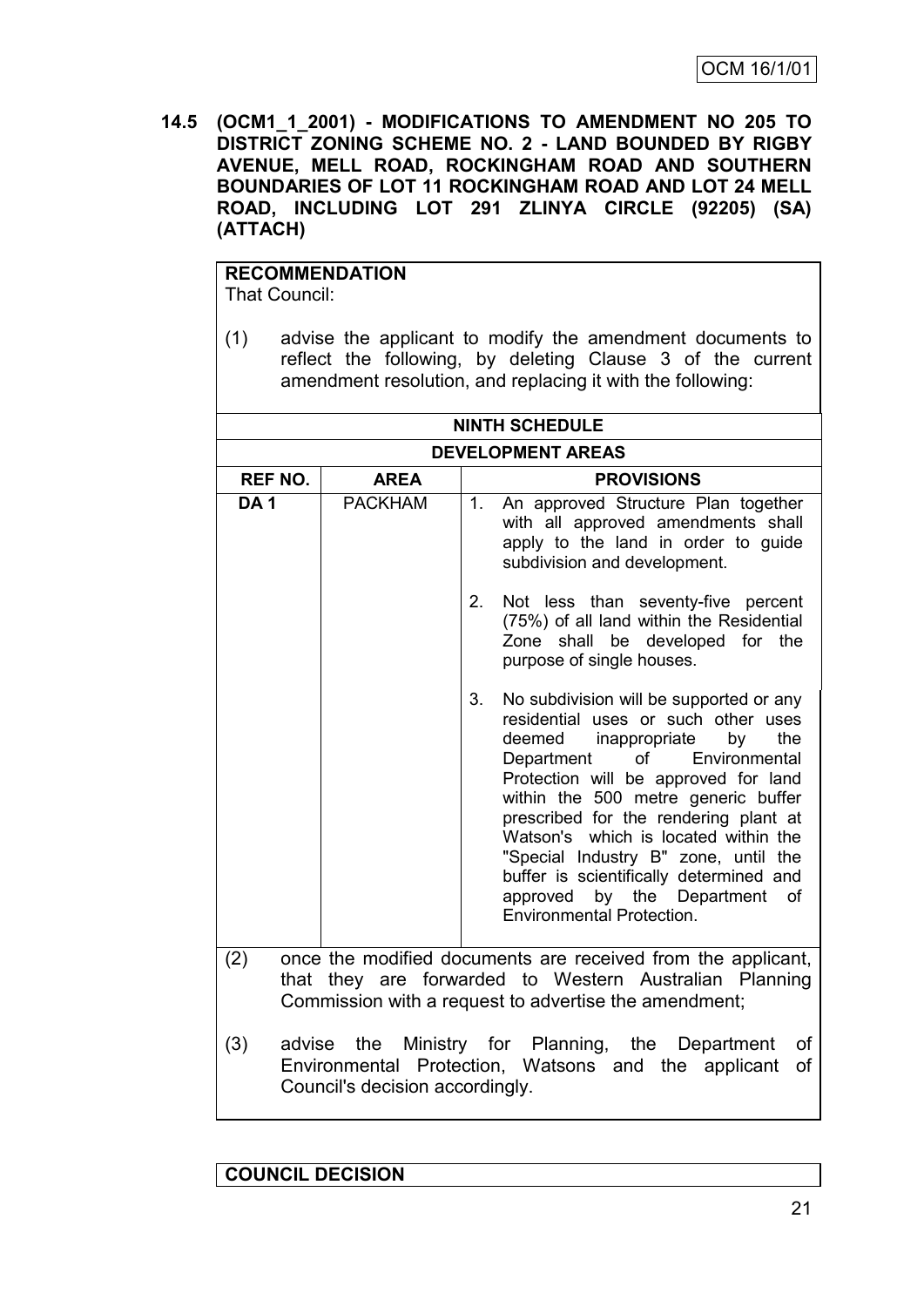### **Background**

| ZONING:    | MRS: | <b>URBAN</b>                    |
|------------|------|---------------------------------|
|            | DZS: | RURAL; LOCAL RESERVE - PUBLIC   |
|            |      | <b>PURPOSE - PRIMARY SCHOOL</b> |
| LAND USE:  | N/A  |                                 |
| LOT SIZE:  | N/A  |                                 |
| AREA:      | N/A  |                                 |
| USE CLASS: | N/A  |                                 |

The various parcels of land the subject of the amendment are located within the Packham Urban Development Area, and the land is zoned "Urban" under the Metropolitan Region Scheme. The land identified for the Primary School on the subject site is no longer required by the Education Department.

This amendment is subject to similar implications as a previous amendment in the area, Amendment No 121, where several landowners in the Watsons Odour Buffer wanted to rezone their land from "Rural" to "Residential R30". The outcome of this amendment was that the Council and the Hon. Minister refused final approval of the amendment on the grounds that the Odour Buffer and modelling issue was not resolved, resulting in a interim odour buffer. Council was advised that the Department of Environmental Protection opposed any further residential development within the interim buffer distance of 500 metres from the Watsons Plant.

The amendment will rationalise the zoning in the overall area, and the adopted structure plan will allow Lots 42, 43 and 44 Rigby Avenue to subdivide the rear portions of their properties into Residential Lots with road frontage. The proposed "Structure Plan" for the land and adjacent properties is attached.

The applicant stated that:

*"The Education Department is a willing participant in this amendment, having recently requested Urban Focus to incorporate that land held by the Minister for Education (as part of the proposed Packham Primary School Site) in a subdivision application and rezoning with the other private held land in the above site."*

The subject land included in the proposed amendment is subject to the interim 500 metre Watsons Odour Buffer currently prescribed by the Environmental Protection Authority. The Watsons Odour Buffer is to be redefined.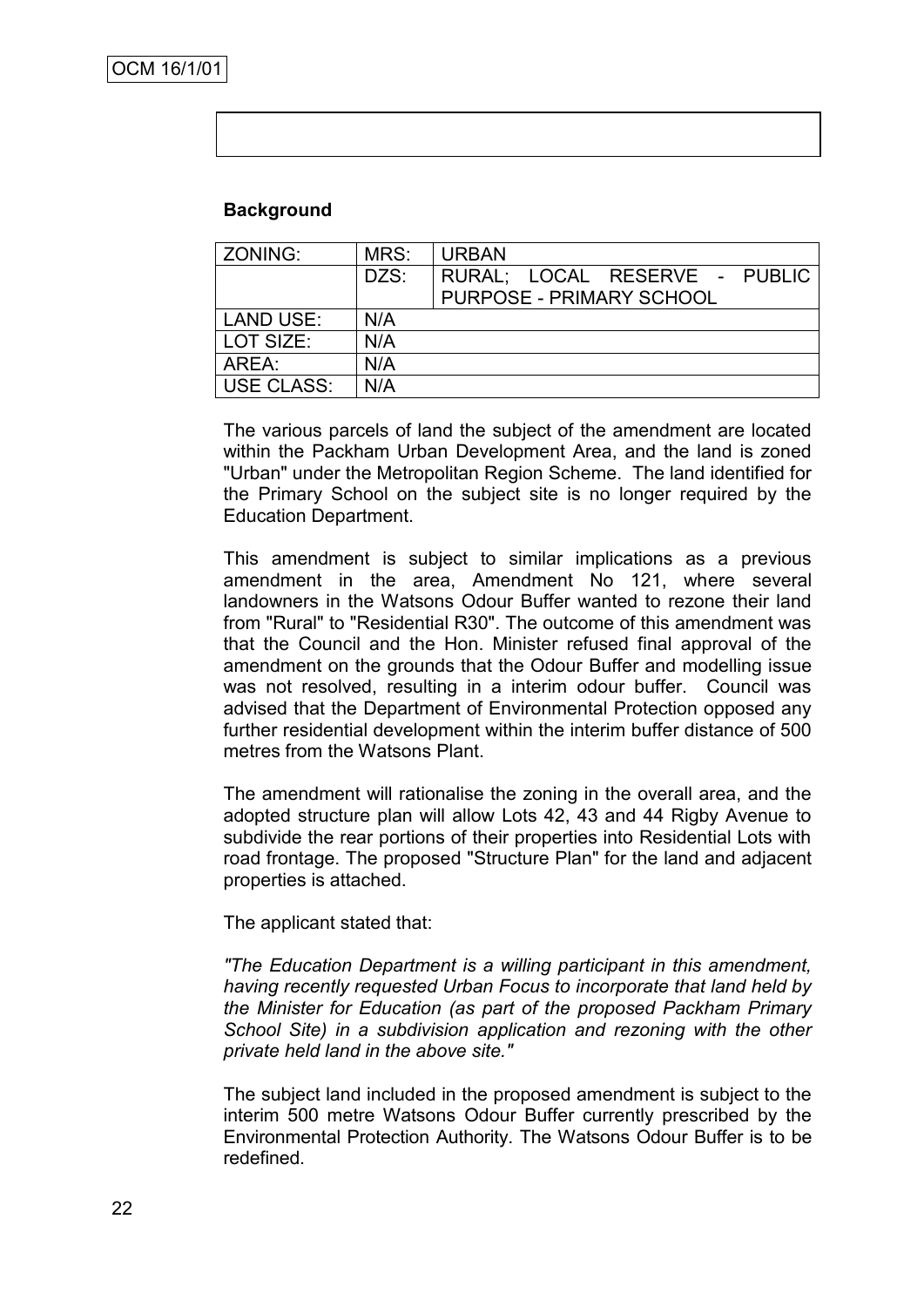Although a portion of the amendment land was included in the odour buffer, Council resolved at it Ordinary meeting, held on 21 March 2000 to initiate the amendment on the following grounds:

- 1. a significant portion of the amendment land lies **outside** the Odour Buffer and the portion that lies inside the buffer has substantial existing residential development on the land;
- 2. the amendment land is an isolated development cell within the Packham Urban Development Area, adopting this amendment will **not** set an undesirable planning precedent for other land within the odour buffer. The proposed amendment and structure plan can be assessed independently of the other land in the buffer.
- 3. the proposed amendment will be referred to the Department of Environmental Protection (DEP) as a part of the amendment process, and the DEP will be able to fully assess the impact of the odour buffer on the proposed amendment.
- 4. Based on the precedent of Amendment No. 121 the amendment will not be finalised until such time as the Watsons Odour Buffer has been redefined to the satisfaction of the DEP.

#### **Submission**

The amendment documents were referred to the Western Australian Planning Commission in July 2000, with a request to advertise the amendment. The Ministry for Planning advised Council on 5 December 2000 that the preliminary assessment of the amendment "revealed some matters regarding the proposed Clause 2 at Part 3 of the Amendment text that need further attention". A copy of the letter is attached in the Agenda Attachments.

#### **Report**

Following are the matters raised in the Ministry's letter, and Council's response to the issue:

1. The clause may be construed at fettering the Commission's power to determine applications due to the wording, "No subdivision ....will be permitted..".

This matter has been resolved by rewording the clause to say Council will "not support" subdivision in the area.

2. The terminology "development of incompatible uses" is ambiguous, and requires clarification.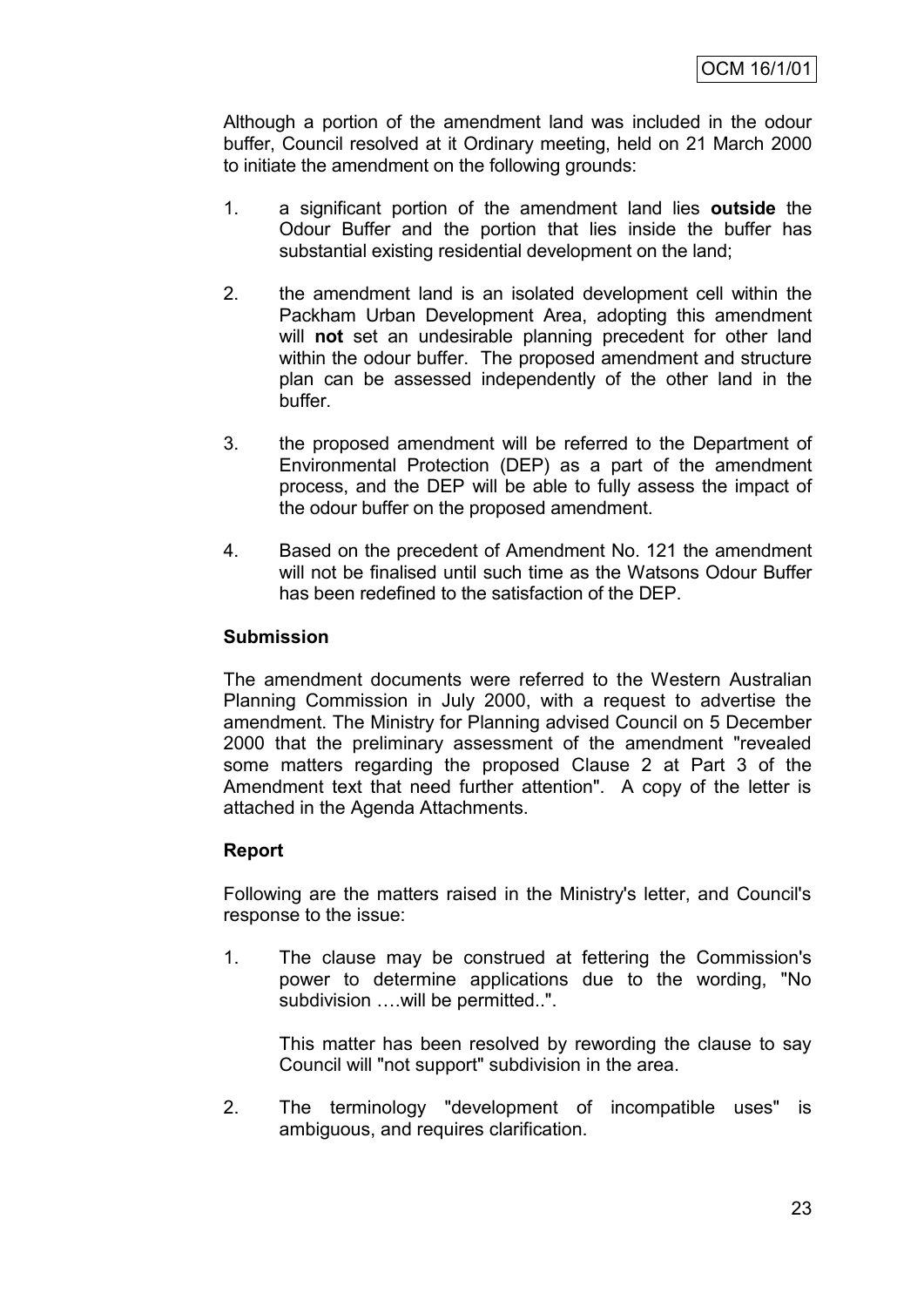Again the clause has been reworded, the term "Incompatible" has been removed and replaced with specific wording "residential use or any other uses deemed inappropriate by the Department of Environmental Protection".

- 3. The change in the above wording will resolve the problem of conflict between the Zoning Table and the proposed clause in the amendment document, as it specifies the uses.
- 4. The inference that once the buffer issue is resolved then "Incompatible" uses will be permitted is incorrect, as once the buffer area has been finalised by the Department of Environmental Protection, all land outside the buffer will be rezoned and developed for residential and associated uses. The land inside the buffer will be allocated permitted uses, as a part of the buffer resolution.

Overall the format of the amendment has been changed to make it comply with Amendment No. 192. Amendment No. 192 deletes the existing Part 8 of DZS No.2 (Urban Development Areas), and replaces it with Part 8 - Development Areas and Structure Plans. This involves inserting a Ninth Schedule into the Scheme Text listing the Development Areas. The Ninth Schedule will list all existing and proposed development areas in the City, including the Packham Urban Development Area, as seen above.

Amendment No. 192 will be finalised and gazetted in a few weeks. In order to progress Amendment No. 205, it is important to ensure its format complies with Amendment No. 192. It is therefore recommended that the above modifications to Amendment No. 205 be supported, the documents modified accordingly, and referred back to the Western Australian Planning Commission with a request to advertise.

## **Strategic Plan/Policy Implications**

The Corporate Strategic Plan Key Result Areas which apply to this item are:-

- 2. Planning Your City
	- *"To ensure that the planning of the City is based on an approach which has the potential to achieve high levels of convenience for its citizens."*
	- *"To ensure that the development will enhance the levels of amenity currently enjoyed by the community."*
	- *"To foster a sense of community within the district generally and neighbourhoods in particular."*
- 3. Conserving and Improving Your Environment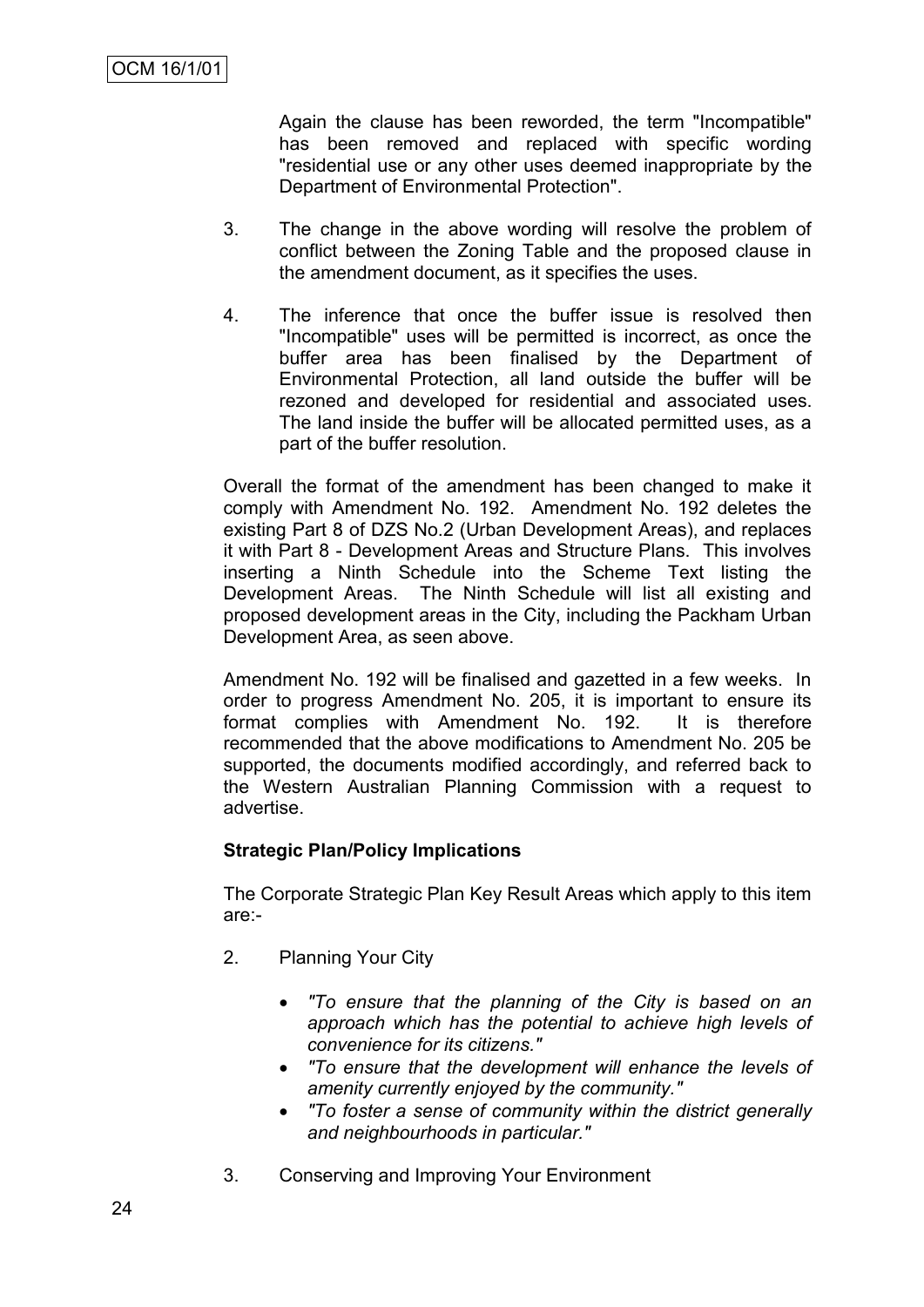- *"To conserve the quality, extent and uniqueness of the natural environment that exists within the district."*
- *"To conserve the character and historic value of the human and built environment."*
- *"To ensure that the development of the district is undertaken in such a way that the balance between the natural and human environment is maintained."*

The Planning Policies which apply to this item are:-

PD11\* Packham Urban Development Area PD48 Watsons Buffer

#### **Budget/Financial Implications**

N/A

#### **Implications of Section 3.18(3) Local Government Act, 1995**

Section 35A of the Metropolitan Region Town Planning Scheme Act (1959) requires Council's Town Planning Scheme to be in conformity with the Metropolitan Region Scheme.

The subject land is partly affected by the interim 500 metre Watsons Odour Buffer currently prescribed by the Environmental Protection Authority.

#### **14.6 (OCM1\_1\_2001) - MODIFICATIONS TO AMENDMENT NO. 193 - DEVELOPER CONTRIBUTION REQUIREMENTS (92193) (SOS) (ALL)**

#### **RECOMMENDATION** That Council:

(1) modify Amendment 193 by substituting the text in Clause 12.4 (c)(iv) with the following:

"The Cost Contribution for the Owners' land for which a contribution is to be made shall be the proportion that the land the subject of the contribution bears to the total area of land within the Development Contribution Area for which Cost Contributions have yet to be made;"

(2) forward the modified documents to the Western Australian Planning Commission for the Minister's endorsement.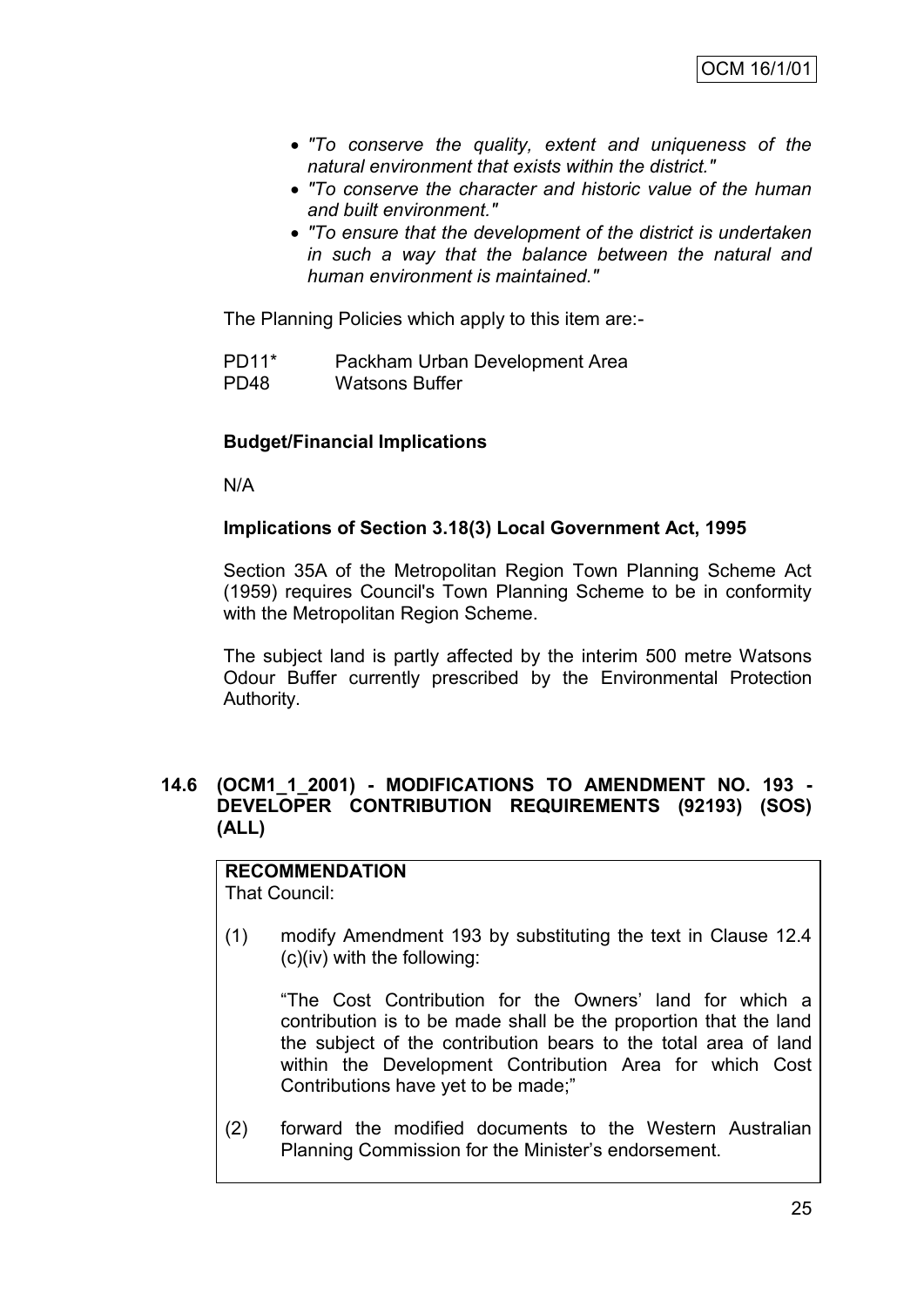## **COUNCIL DECISION**

#### **Background**

Amendment 193 proposes the introduction into District Zoning Scheme No.2 of provisions governing the establishment and administration of developer contribution arrangements.

Council, at its meeting held on 19 December 2000, resolved to adopt a very minor modification to the Amendment 193 text in line with a direction from the Minister for Planning (See Minute 933 – Item 14.5) in order to progress the Amendment to final approval.

In the meantime, the Strategic Planning Department has engaged property consultants Knight Frank to undertake the task of establishing a system to administer the individual developer contribution arrangements that are being established for various subdivisional developments in the district.

Knight Frank, having commenced this work, has suggested an additional modification be completed to the Amendment 193 text. Details of the suggested modification follow below.

#### **Submission**

Under the current drafting of Amendment 193, Clause 12.4 (c)(iv) requires that a Development Contribution Plan be prepared on the basis of the proportion of land each owner bears to the total area of land within the defined Development Contribution Area.

Knight Frank has suggested that if Clause 12.4 (c)(iv) is retained as is currently proposed, Council may not have the ability to recover the full cost of providing development infrastructure.

Knight Frank recommend that an owner's cost contribution be based on the proportion of land the owner bears in respect to the total area of the Development Contribution Area *for which cost contributions have yet to be made*.

#### **Report**

Whilst Knight Frank's recommended rewording may on the surface appear only to be a semantic change to a single clause of the Amendment text, it will have a significant impact on Council's ability to collect the full cost of providing development infrastructure.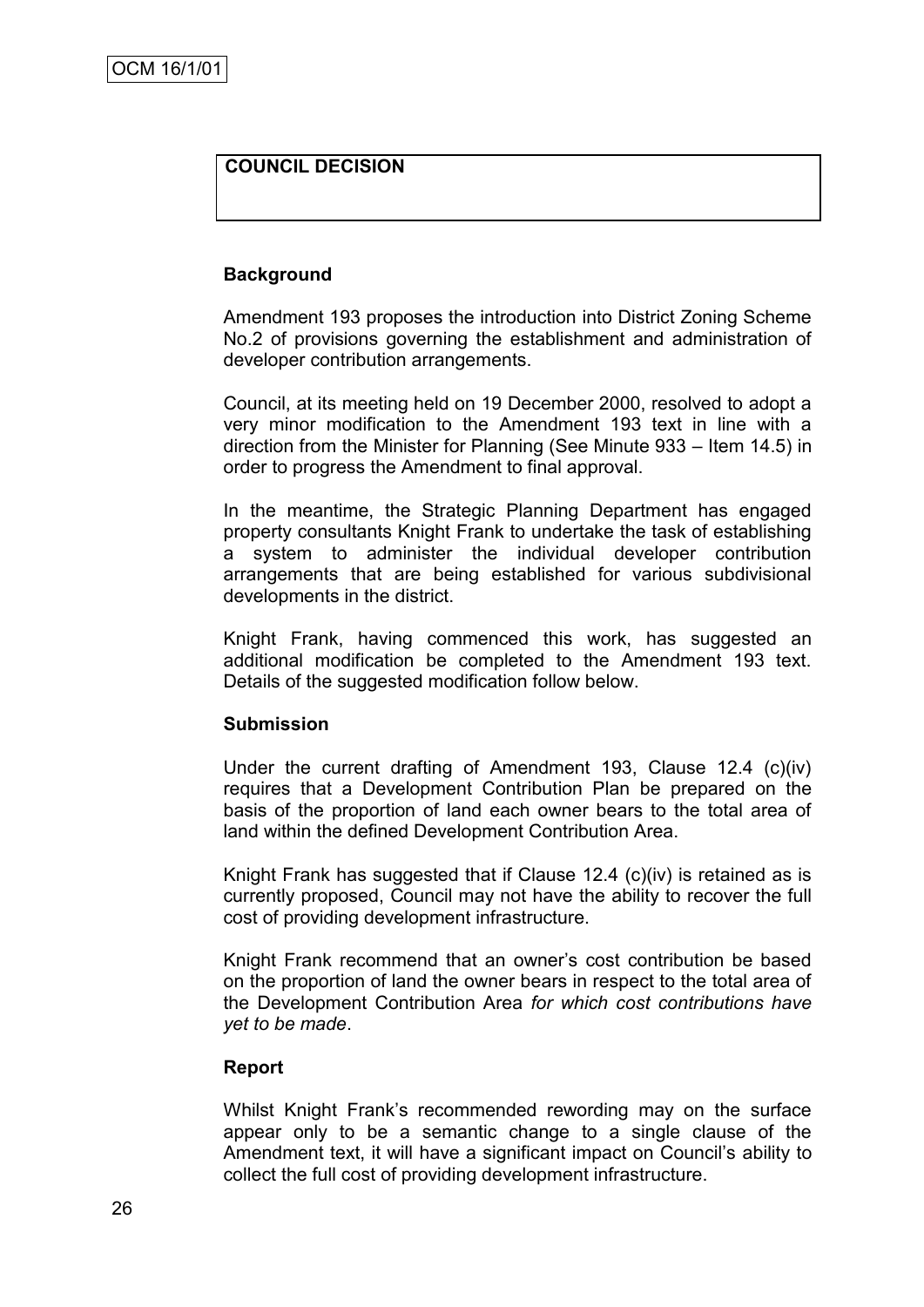Where subdivision is staged over a period of time, particularly if multiple owners are involved, there is the potential for a shortfall in contributions to result. The rewording will ensure that contribution amounts are updated as development proceeds, with recalculations based on the proportion of land being developed in relation to that remaining unsubdivided.

The Ministry for Planning has advised that it is not adverse to the modification suggested by Knight Frank and will recommend to the Minister for Planning that the modified documents be endorsed accordingly.

It is a procedural formality to again present this matter to Council despite of the minor nature of the modification required. The modification requires adoption by Council so that the required changes to the Amendment documents can be executed.

#### **Strategic Plan/Policy Implications**

The Corporate Strategic Plan Key Result Areas which apply to this item are:-

- 1. Managing the City in a competitive, open and accountable manner.
	- *To deliver services and to manage resources in a way that is cost competitive without compromising quality.*
- 2. Managing the City in a competitive, open and accountable manner.
	- *To ensure that the planning of the City is based on an approach which has the potential to achieve high levels of convenience for its citizens.*

The Planning Policies which apply to this item are:-

N/A

#### **Budget/Financial Implications**

As detailed above.

#### **Implications of Section 3.18(3) Local Government Act, 1995**

N/A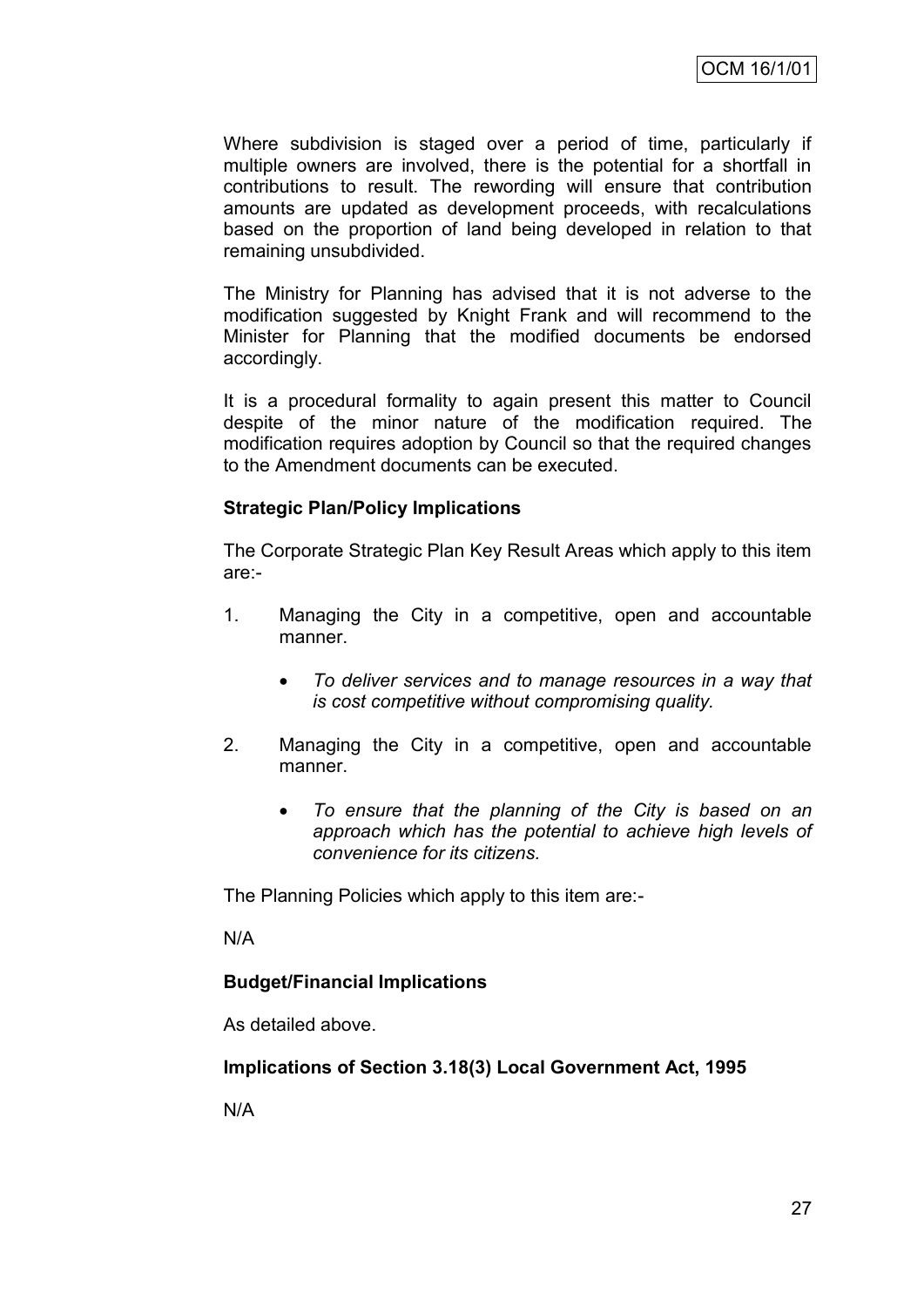## **14.7 (OCM1\_1\_2001) - PROPOSED STRUCTURE PLAN AND SUBDIVISION PROPOSALS - CELL 10, BEELIAR (9620/ 114493/ 115265) (SOS) (CENTRAL) (ATTACH)**

## **RECOMMENDATION**

That Council:

- (1) adopt the proposed Cell 10 Structure Plan without modification;
- (2) advise those persons who made a submission and the Western Australian Planning Commission of Council's decision;
- (3) in respect of Subdivisions 114493 and 115265, advise the Western Australian Planning Commission that the proposals are recommended for approval subject to:
	- 1. Modification of the Plan in accordance with the Cell 10 Structure Plan prepared by the City of Cockburn.
	- 2. Conditions of Subdivision deemed appropriate by the Delegated Officer under PA-DA 8.

## **COUNCIL DECISION**

## **Background**

New residential communities have long been planned for the area commonly referred to as "Cells 9 and 10" in Yangebup and Beeliar. Cells 9 and 10 are characterised by a large number of landholdings of approximately two to three hectares in area and held in multiple ownership. The critical planning history of the Cells 9 and 10 area was summarised in an Agenda report presented to Council on 18 July 2000 (refer to Minute 653 Item 13.14) in respect of a proposed Structure Plan submitted by Urban Focus. At this meeting Council refused to adopt the Urban Focus plan, as the proposal was not backed by the signatures of all those whose land was included in the Plan area and failed to attract clear landowner support during the public comment period.

Council, in refusing to adopt the Urban Focus Plan, indicated it was prepared to review the structure planning of Cells 9 and 10, as it had been some time since the original planning had been completed. The review had to account for issues that had become relevant since the original planning of the area, such as the advent of Liveable Neighbourhoods principles and its impact on urban structure and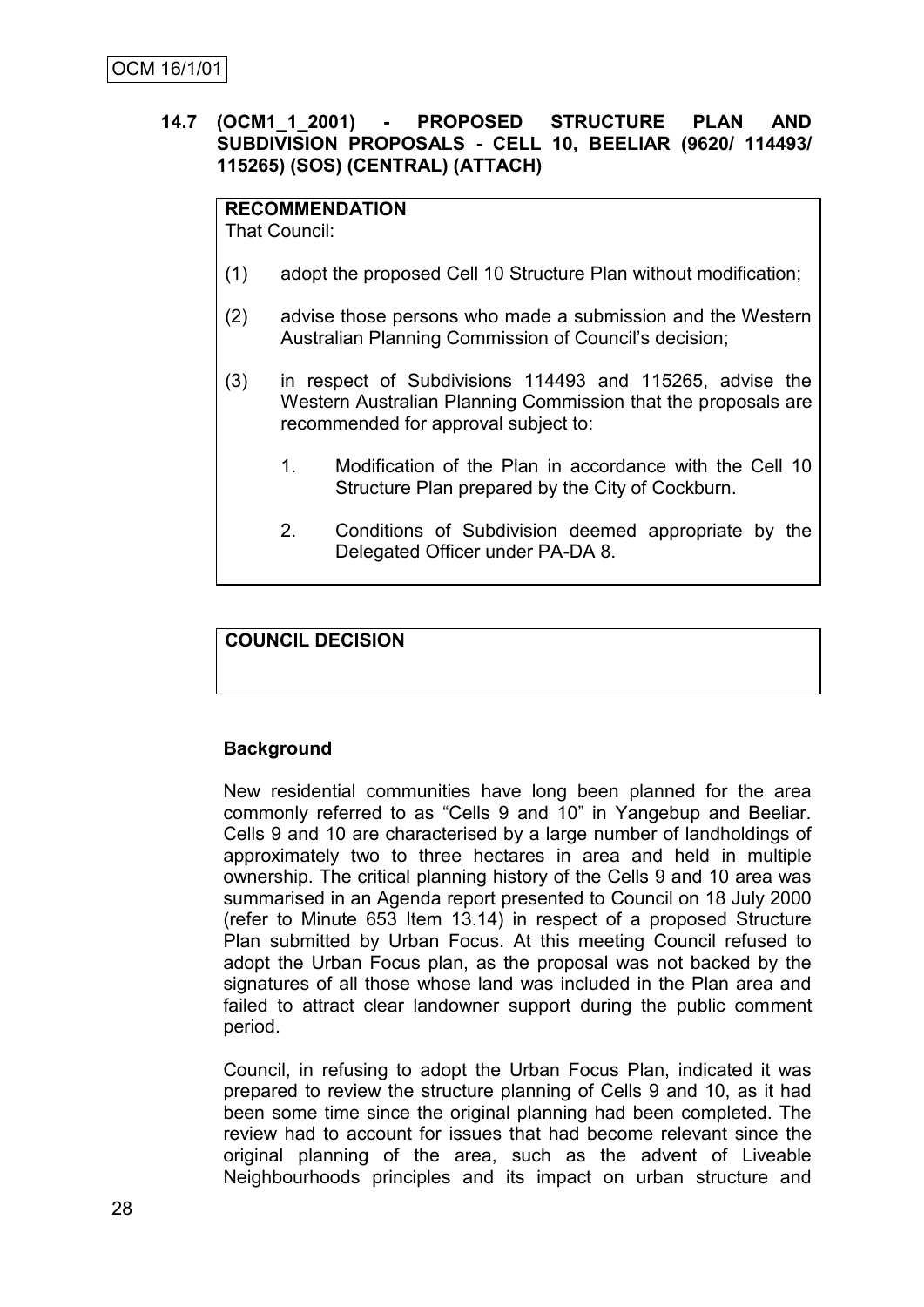design and the manner in which landowner "groups" were distributed throughout the Plan area. Other matters requiring review were the alignment of lots within the Kwinana Air Quality Buffer zone, the deletion of the primary school from Cell 10, bus route planning, the need to reflect the desire of some owners to continue existing horticultural activities and the need to reduce potential land exchanges between the landowner groups.

Council's Strategic Planning Department, in conjunction with representatives of Cells 9 and 10 landowners (Urban Focus and BSD/Evans & Gianoli) prepared a revised Structure Plan for Cell 9 in September 2000. Following the conclusion of the Plan's advertising period, it was adopted by Council at its meeting held on 21 November 2000 (Refer to Minute 825 - Item 14.11).

The Department subsequently prepared a revised Structure Plan for Cell 10. The Plan was advertised for public comment during November and December 2000 and forms the focus of this Agenda report. A copy of the proposed Cell 10 Structure Plan is included in the Agenda Attachments.

#### **Submission**

Land within Cell 10 is zoned Urban in the Metropolitan Region Scheme and Residential R20 in District Zoning Scheme No.2. It is part of the Yangebup/Munster Urban Development Area and is proposed for inclusion in the Development zone in Town Planning Scheme No.3.

As mentioned above, original planning of the area led to the approval of a subdivision application for Cell 10, however this approval has since expired. Given the time and events that have transpired since this original planning, a complete review of the planned development was necessary.

The revised Cell 10 Structure Plan has been prepared in order to guide the future development of the Cell 10 area and has been based on the principles of the Liveable Neighbourhoods Design Code. The Plan as drafted will enable subdivision applications to be made under Liveable Neighbourhoods Code as proposed by Urban Focus and the conventional process being pursued by BSD/Evans & Gianoli.

The Structure Plan has been designed to incorporate a range of planning principles to achieve a distinct identity, high level of amenity and legible and permeable environment. It has also sought to ensure the development of the Cell 10 area appropriately "gels" with development planned to the north in Cell 9 and to the east as part of Landstart's Beeliar Heights/Panorama Gardens estate.

The Plan is sympathetic to the physical features the land possesses and where possible the natural contour of the land is to be retained.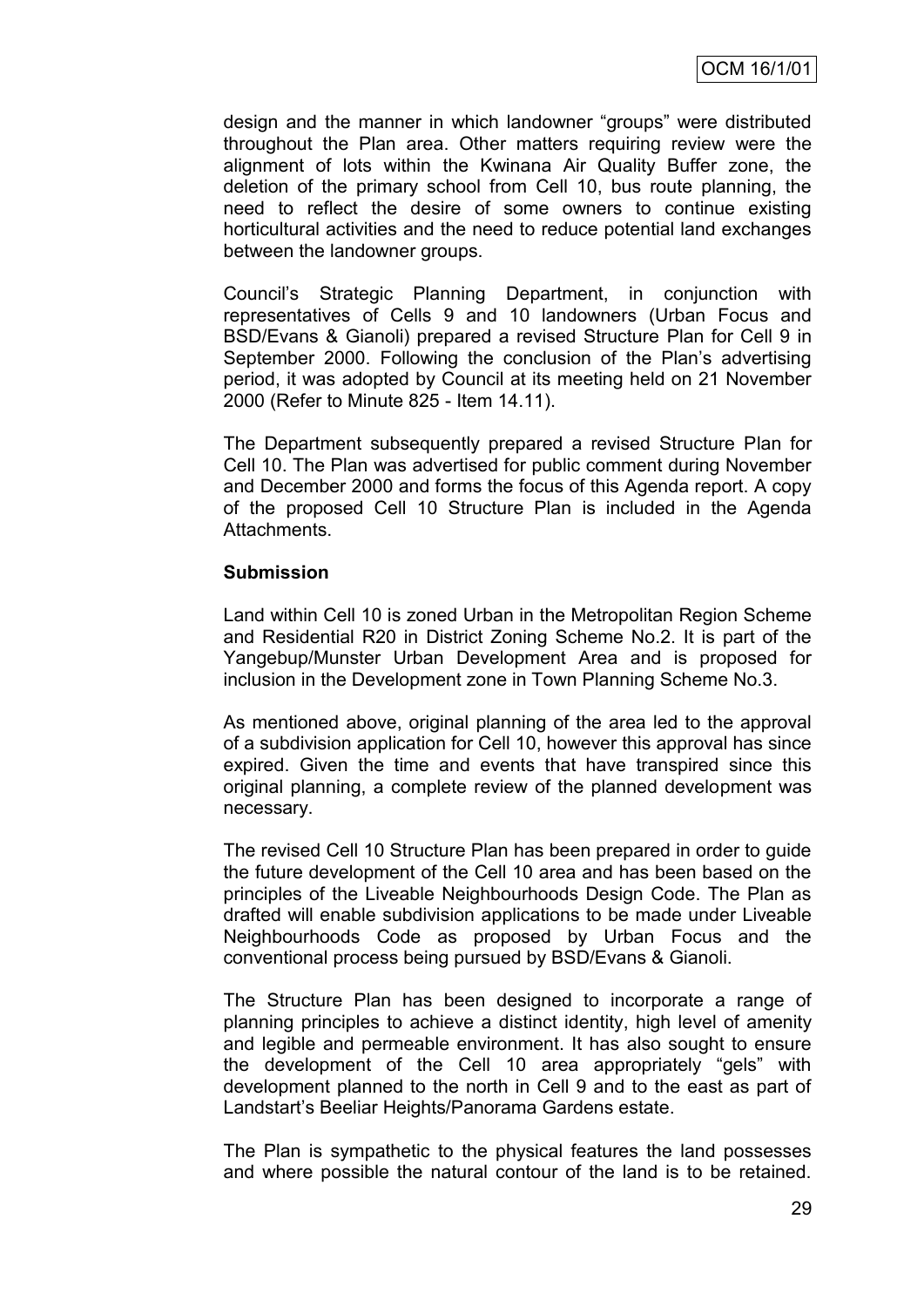Similarly, vegetation within areas of open space is to be preserved. The Plan also incorporates sustainable principles such as solar orientation of lots and an interconnected street layout and takes account of existing residences, road layout and servicing considerations.

A variety of densities are proposed aimed at producing a diversity of housing types. A base coding of R20 has been proposed for the area. Medium density of R40 is generally proposed in locations close to neighbourhood nodes such as the local retail centre, public open space (POS) and public transport routes.

The Plan reflects several changes to the planned structure of the development from that originally approved. In particular, the road layout has been amended, with the most significant changes being the use of an interconnected modified grid-type arrangement and a revision to the intersections on Beeliar Drive. Further changes include a redistribution of POS to ensure equitable provision amongst the two landowner "groups", deletion of development on land owned by Cockburn Cement and deletion of a proposed primary school that the Education Department has advised is no longer required. The Plan also accounts for those owners who have indicated that they do not intend to subdivide in the immediate future, without compromising the ability of those owners who are keen to develop to do so.

During the preparation of the Cell 10 Structure Plan, applications for subdivision have been made on behalf of the two main landowner "groups". Council previously has sought deferral of these applications pending the resolution of structure planning in the area. The current applications include:

#### *Subdivision 114493 – BSD Consultants – Various lots in Cell 10*

The proposal indicates subdivision of approximately 75% of the Cell 10 area. The subdivision design matches that which was approved in 1997.

#### *Subdivision 115265 – Urban Focus – Various lots in Cells 9 and 10*

The proposal indicates subdivision of land within both Cells 9 and 10. Urban Focus already has approval for Stage 1 of Cell 9 and is awaiting subdivision clearances for the subdivisional works undertaken. The land included in the new application is essentially the balance of land outside of the BSD applications and Stage 1 area, with the exception of four lots to which none of the three new proposals relate. Curiously, several lots are included in both the Urban Focus proposal and one of the two BSD applications.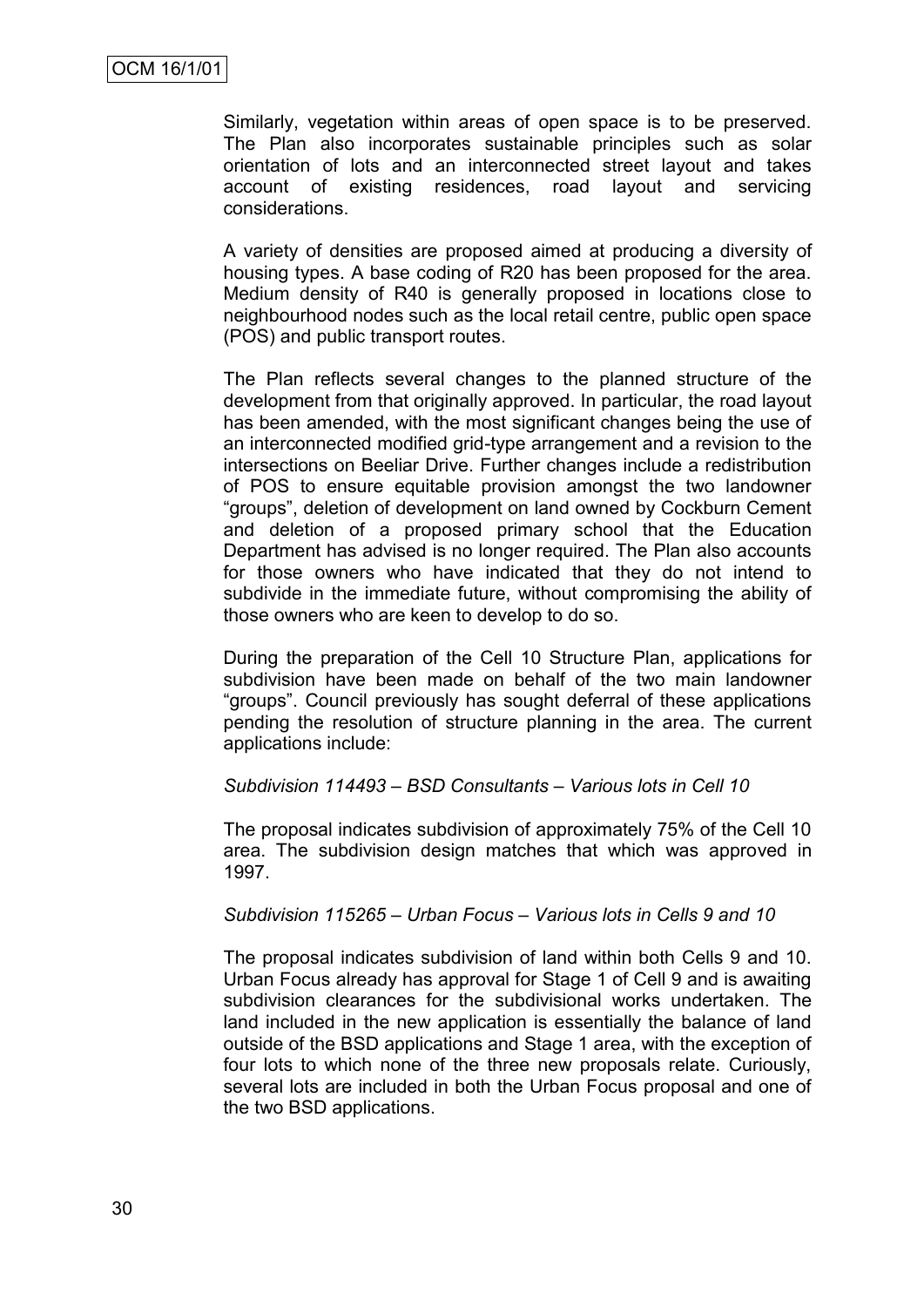Urban Focus has lodged the subdivision proposal for assessment under Liveable Neighbourhoods. Accordingly 8% POS provision is proposed.

#### **Report**

## *Cell 10 Structure Plan*

Advertising of the proposed Structure Plan concluded on 22 December 2000. A total of 12 submissions were received, with strong general support for the Plan. Furthermore, servicing authorities that responded indicate no impediment to the adequate servicing of the planned development. The Schedule of Submissions summarising each submission included in the Agenda Attachments.

Council should note that four of the submissions raise matters of detail, with each arguing for several minor modifications to be made to the Plan. Responses to the issues raised in these submissions are detailed in the Schedule of Submissions. It is not necessary to make additional comment in this report on the issues raised in these submissions, other than to note that having reviewed the issues raised no modifications are recommended to the Plan.

Accordingly it is recommended that the proposed Cell 10 Structure Plan be adopted without modification.

#### *Subdivision 114493 – BSD Consultants – Various lots in Cell 10*

Given the recommendation to adopt the proposed Cell 10 Structure Plan, it is now appropriate to recommend that Council support the proposed subdivision by BSD Consultants. This support for the subdivision should be subject to the proposed plan being modified to conform with the adopted Structure Plan and subject to other standard conditions of subdivision approval as deemed appropriate by the Delegated Officer.

#### *Subdivision 115265 – Urban Focus – Various lots in Cells 9 and 10*

Similarly, given the adoption of Structure Plans for both Cells 9 and 10, it is recommended that the Urban Focus subdivision proposal be supported, subject to it being modified in line with the adopted Structure Plans, in particular, the increase of POS provision from 8% to 10%.

## **Strategic Plan/Policy Implications**

The Corporate Strategic Plan Key Result Areas which apply to this item are:-

2. Planning Your City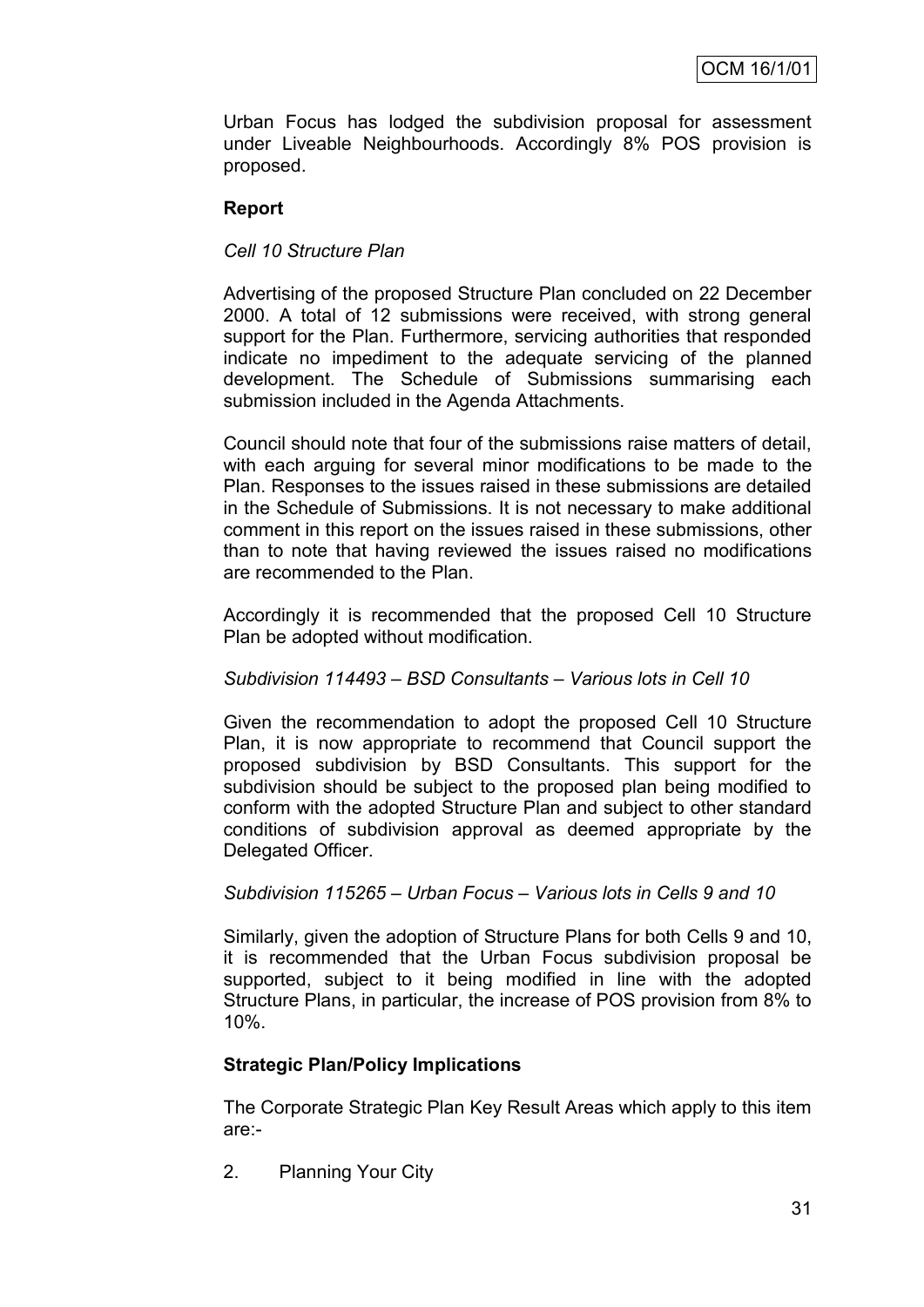- *"To ensure that the planning of the City is based on an approach which has the potential to achieve high levels of convenience for its citizens."*
- *"To ensure that the development will enhance the levels of amenity currently enjoyed by the community."*
- *"To foster a sense of community within the district generally and neighbourhoods in particular."*
- 3. Conserving and Improving Your Environment
	- *"To conserve the quality, extent and uniqueness of the natural environment that exists within the district."*
	- *"To ensure that the development of the district is undertaken in such a way that the balance between the natural and human environment is maintained."*
- 5. Maintaining Your Community Facilities
	- *"To construct and maintain roads, which are the responsibility of the Council, in accordance with recognised standards, and are convenient and safe for use by vehicles, cyclists and pedestrians."*
	- *"To construct and maintain parks which are owned or vested in the Council, in accordance with recognised standards and are convenient and safe for public use."*

The Planning Policies which apply to this item are:-

- PD8\* Bushland Conservation Policy
- PD13\* Public Open Space
- PD25\* Liveable Neighbourhoods Community Design Codes

#### **Budget/Financial Implications**

The City will be responsible for administering cost sharing arrangements in respect of the construction of Beeliar Drive. The Developer Contribution Plan is being progressed through Amendment No.210/TPS 3.

#### **Implications of Section 3.18(3) Local Government Act, 1995**

Nil

**14.8 (OCM1\_1\_2001) - UNAPPROVED LAND USE - STORAGE OF MATERIALS - POSSIBLE HOME OCCUPATION - LOT 215, 15 VENETA CIRCUIT, ATWELL - OWNER: INULNISSA STANISLOUS (5516791) (RH) (EAST) (MAP 20) (ATTACH)**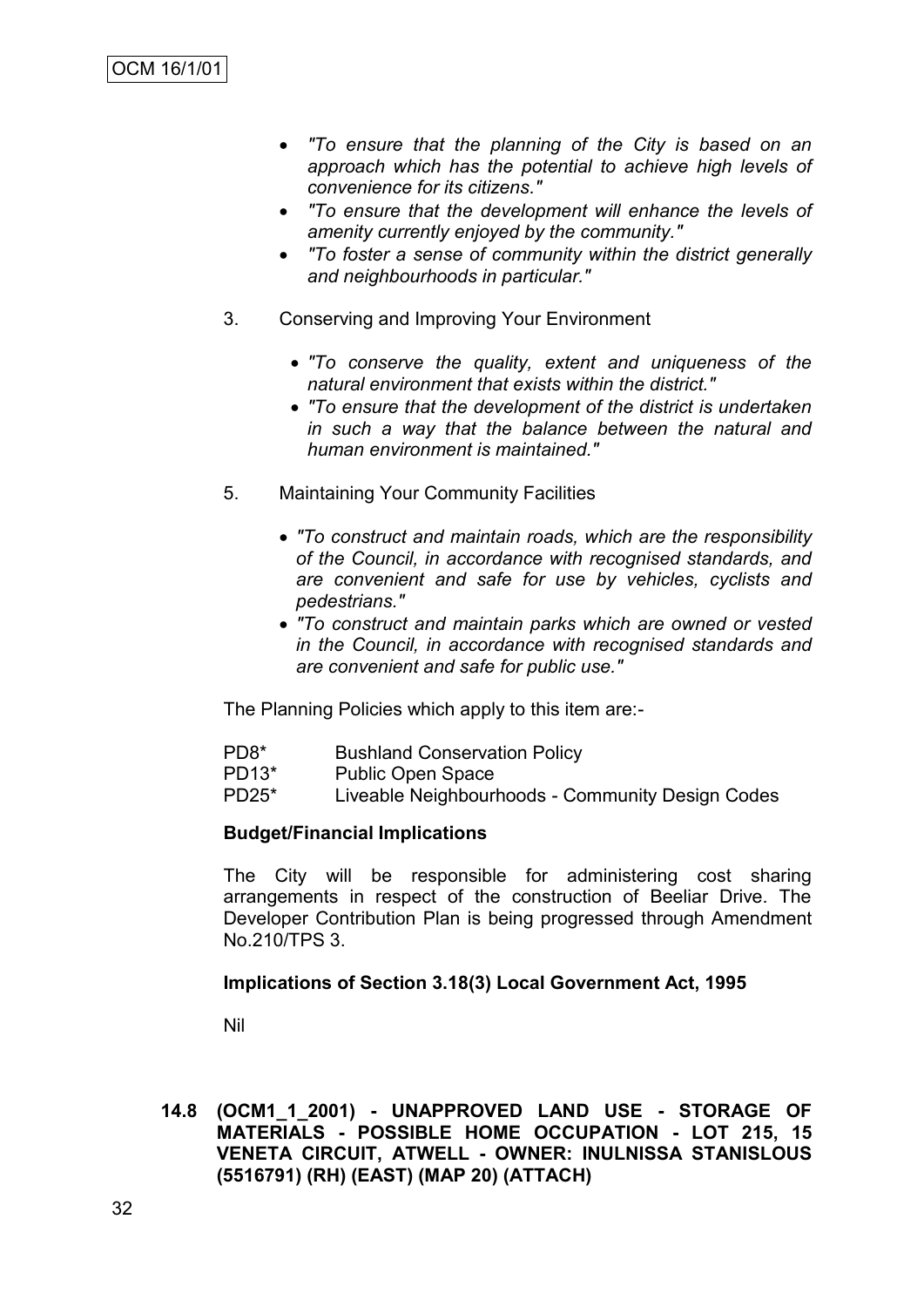## **RECOMMENDATION**

That Council:

- (1) instruct its solicitors to initiate legal action against the owner of Lot 215, 15 Veneta Circuit, Atwell for contravening Council's District Zoning Scheme No. 2. and the Town Planning and Development Act, in the event that an application for the Use or Home Occupation is not received by Council by the 1 February, 2001 for the unlawful use currently being carried out on the property:-
- (2) allow the Chief Executive Officer to defer legal action if an application for a Home Occupation is received or the activity ceases by the 1 February, 2001, whichever occurs first;
- (3) advise the owner of Council's decision.

## **COUNCIL DECISION**

#### **Background**

| <b>ZONING:</b>    | MRS:             | Urban                               |
|-------------------|------------------|-------------------------------------|
|                   | DZS:             | Residential                         |
| <b>LAND USE:</b>  |                  | Storage of materials – possible H/O |
| LOT SIZE:         | 750 $M^2$        |                                     |
| AREA:             | N/A              |                                     |
| <b>USE CLASS:</b> | To be determined |                                     |

The property has been in an untidy condition for approximately a year. There are numerous piles of bricks, rope, trampolines and other material that are stored not only within the garage of the residence, but also spill out into the yard and verge area of the house. The owner also has approximately four trailers that are parked on the lot in an untidy fashion. The quantities of materials and the nature of activity on the site is not consistent with what is acceptable as incidental to the domestic use of the property. No approval has been issued for the storage of materials or a home occupation.

#### **Submission**

Council has received numerous complaints from surrounding neighbours in relation to the untidiness of the site, the parking of people buying goods from the property and the disturbance caused to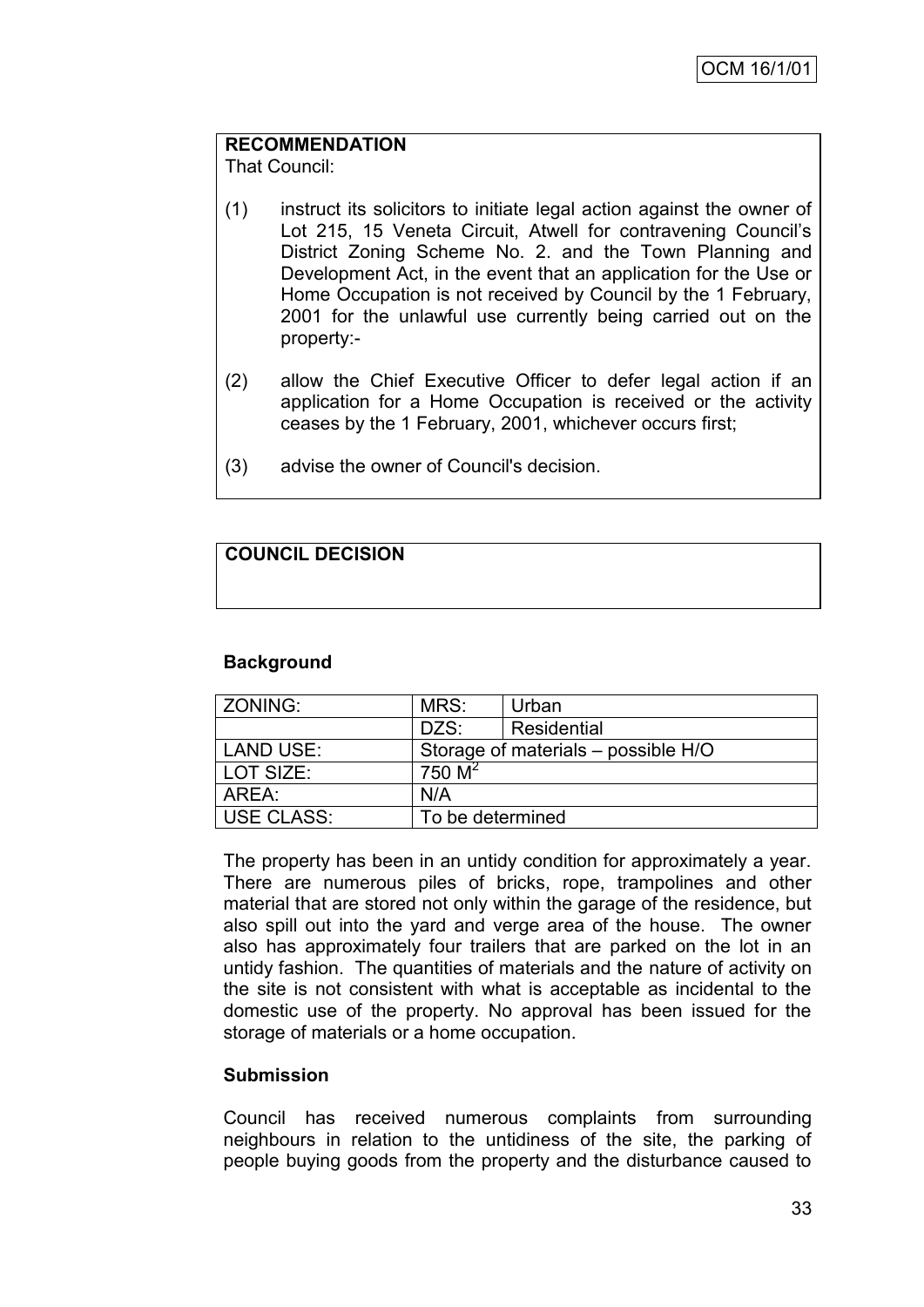these residents by people who mistakenly call at the wrong address to purchase goods.

The owner contends that he will not submit an application as he is not running a home occupation. He said he is just trying to sell some goods that were excess to his requirements since moving into his new residence.

#### **Report**

The owner has previously been requested to submit an application for Council's determination. It may be possible to limit the activity to an area of 20 square metres as is consistent to a home occupation. Further, Council could implement conditions to screen the materials in the yard from view along Veneta Circuit and the volume of customers and hours of trade.

The land is highly visible as it is a corner lot in the new estate.

Council should consider the fact that the matter could take some time before it goes to court and if significant progress is made with an application to Council for the use, legal action can be halted.

#### **Strategic Plan/Policy Implications**

The Corporate Strategic Plan Key Result Area which applies to this item is:

- 2. Planning Your City
	- *To ensure that the development will enhance the levels of amenity currently enjoyed by the community.*

#### **Budget/Financial Implications**

N/A

#### **Implications of Section 3.18(3) Local Government Act, 1995**

Nil

**14.9 (OCM1\_1\_2001) - POLICY PD55 - SUBDIVISION POLICY FOR SAND EXTRACTION AND OTHER SITES IN JANDAKOT AND BANJUP NORTH OF ARMADALE ROAD (9003) (CC) (EAST) (MAPS 18, 19 & 20) (ATTACH)**

**RECOMMENDATION** That Council: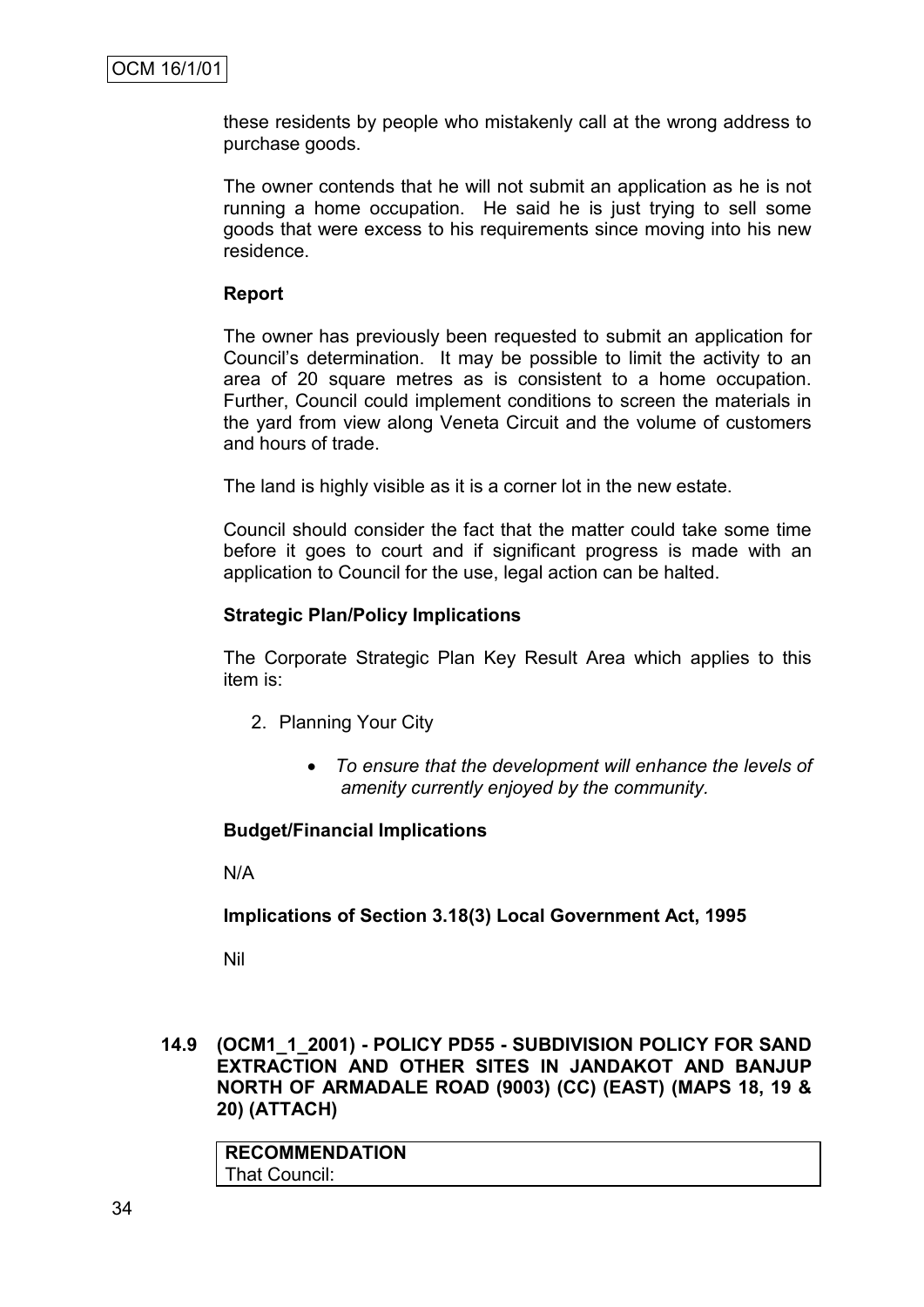- (1) adopt Policy PD55 "Subdivision Policy For Sand Extraction And Other Site In Jandakot And Banjup North of Armadale Road" as attached to the Agenda and include it in the Council's Policy Manual;
- (2) send a copy of the Policy to affected landowners and consultants working on behalf of affected landowners.

## **COUNCIL DECISION**

#### **Background**

| ZONING:           | MRS: | <b>RURAL – WATER PROTECTION</b>        |
|-------------------|------|----------------------------------------|
|                   | DZS: | <b>RESOURCE</b>                        |
| <b>LAND USE:</b>  |      | SAND EXTRACTION, SOIL BLENDING & RURAL |
| LOT SIZE:         | N/A  |                                        |
| AREA:             | N/A  |                                        |
| <b>USE CLASS:</b> | N/A  |                                        |

The Council is required to make recommendation on subdivision proposals referred to it by the WAPC (Western Australian Planning Commission).

In the locality of Banjup and Jandakot north of Armadale Road there are a number of large lots which have subdivision potential under the provisions of WAPC Statement of Planning Policy 6 – Rural Ground-Water Protection Policy, and the provisions of the Resource zone of the Council's TPS No. 2. Some landowners have already expressed an interest in subdividing.

These larger lots are generally characterised by the following development:

- former or active sand extraction sites with active ones likely to cease operating within ten years as the resource becomes exhausted;
- lots with natural bushland developed with houses and;
- former and active sand extraction sites developed with associated uses such as brick works, fertiliser factories and soil blending.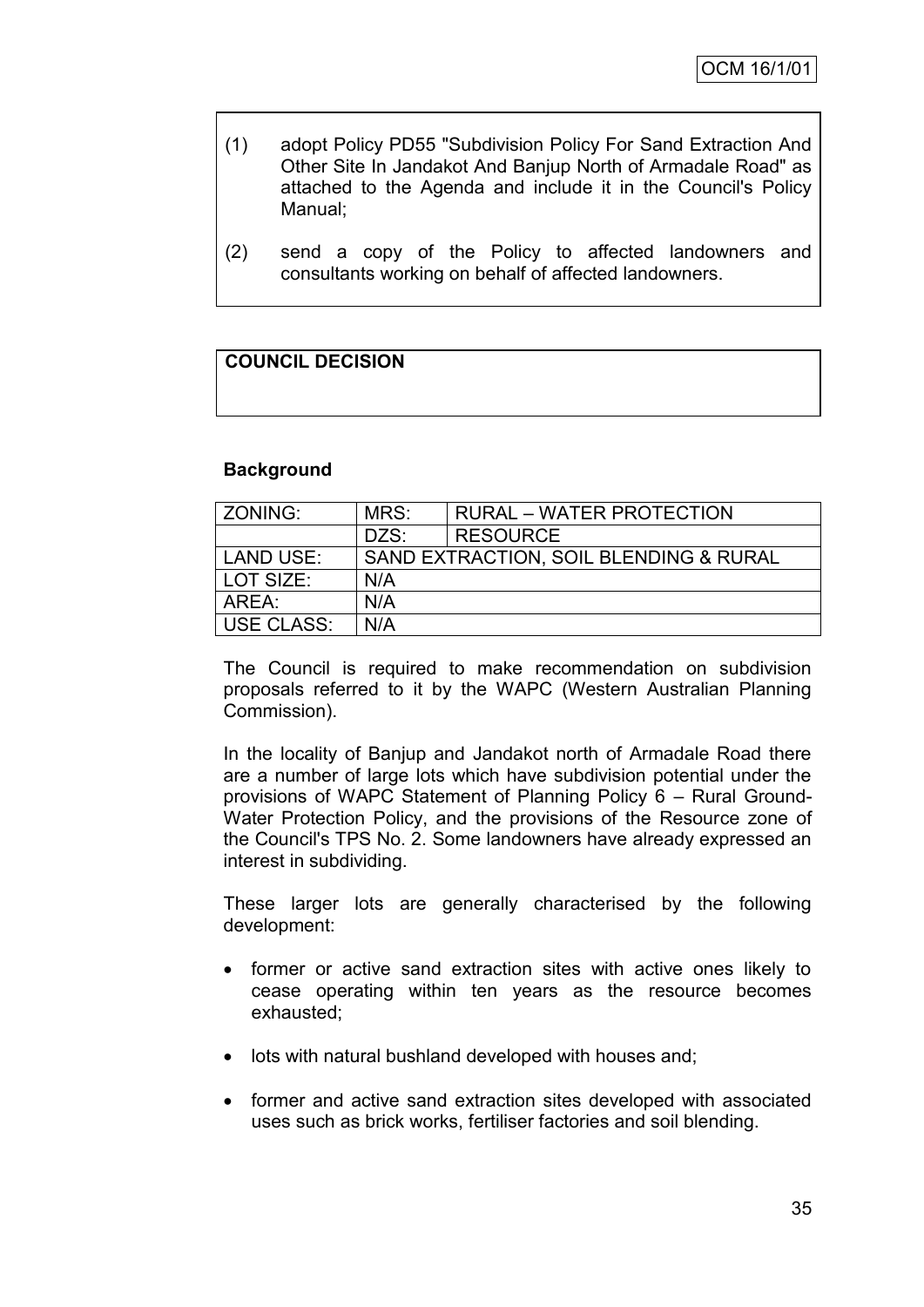Whilst land-uses of these sites are constraints to subdivision in their own right, there are other land-uses in the locality such as Jandakot Airport, dog kennels and poultry farms which are also constraints.

Opportunities also exist to ensure that remnant bushland is retained and linkages are enhanced through the subdivision process.

Conveniently, these sites form readily identifiable 'precincts'. A Policy with recommendations and requirements for subdivision is considered necessary to ensure issues arising from prior land-uses are resolved, subdivision is carried out within a structure plan framework, regard is given to the relevant opportunities and constraints of the locality and development complies with the Resource zone provisions of the Scheme. *See Agenda Attachments for Policy PD55 and Concept Plan*

#### **Strategic Plan/Policy Implications**

- 1. Managing your City
	- 'To conduct Council business in open public forums and to manage Council affairs by employing publicly accountable practices'.
- 2. Planning your City

 $\bullet$ 

- 'To ensure that development will enhance the levels of amenity currently enjoyed by the community'.
- 3. Conserving and improving your environment
	- 'To conserve the quality, extent and uniqueness of the natural environment that exists in the district'.
	- 'To ensure that development of the district is undertaken in such a way that the balance between the natural and human environment'.

The Planning Policies which apply to this item are:

PD 16 'Standard Subdivision Conditions and Reasons for Refusal' PD 8 'Bushland Conservation Policy' PD 45 'Wetland Conservation Policy' PD 3 'Jandakot Airport'

#### **Budget/Financial Implications**

Future subdivision under the Policy may include public open space (i.e Lukin Swamp) which will be the responsibility of Council to manage.

#### **Implications of Section 3.18(3) Local Government Act, 1995**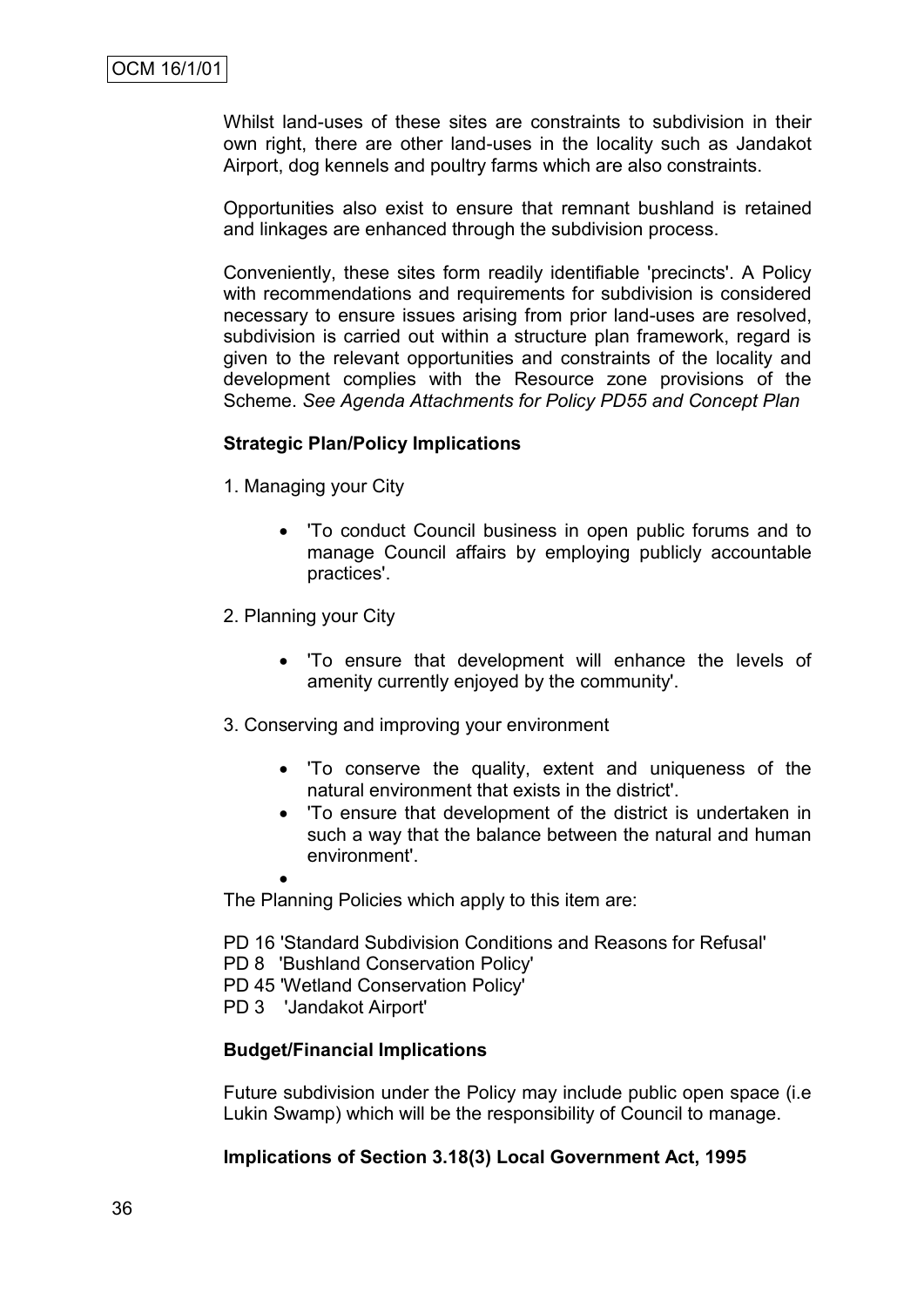## **14.10 (OCM1\_1\_2001) - ABORICULTURAL COMMITTEE (4704) (AJB)**

## **RECOMMENDATION** That Council: (1) Establish a "Greening Plan Review Group" to meet on an as needs basis to satisfy the requirements of Recommendation 9 of the Greening Plan; (2) the Group comprise Manager Planning Services, Manager Parks and two Elected Members, namely …………………. and …………………………………

#### **COUNCIL DECISION**

#### **Background**

Council at its meeting held on 12 December 2000 requested an officer's report on the possible establishment and member composition of an Arboricultural Committee.

#### **Report**

The Arboricultural Advisory Committee was established by Council in 1966 to provide guidance on revegetation projects within the City.

The Committee was Chaired by Councillor Lee and met on a monthly basis since late 1996. By 1998 the main focus of the Committee was on the development and implementation of roadside revegetation programs particularly on major roads within the City.

In response to approaches from members of the community in 1997/98 the Committee prepared a study outline for the development of a Greening Plan for the City. A detailed proposal for the Greening Plan including a request for funding consideration in the 1998/99 budget was presented to Council in March 1998.

The Greening Plan Study was commenced in January 1999 and the Arboricultural Advisory Committee was abandoned in favor of a Greening Plan Steering Committee.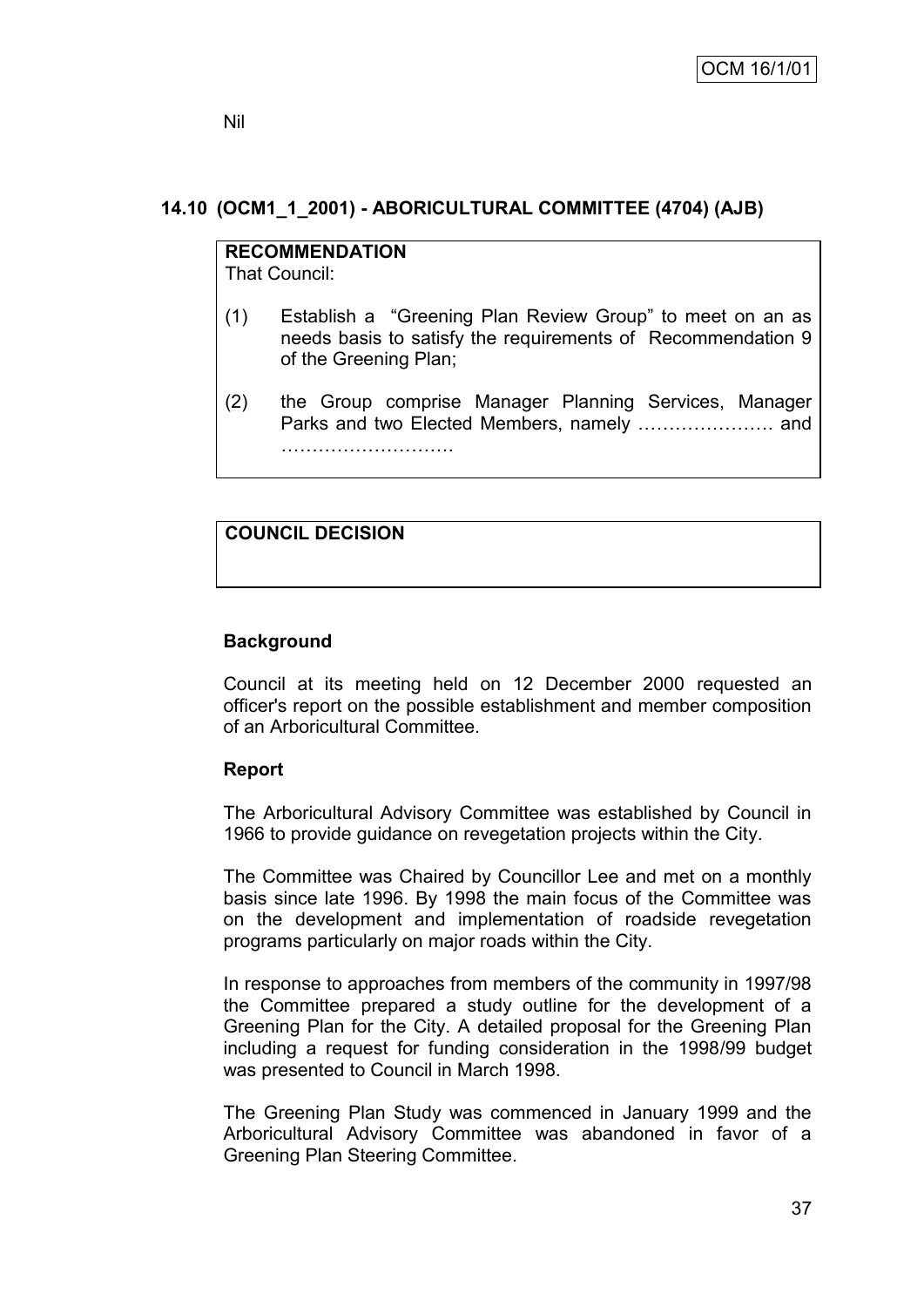The Greening Plan has now been completed and provides a comprehensive strategy for bushland conservation and management, amenity and a rationalised approach to the greening requirements of parks, major and minor road reserves, other public land and private land. The plan contains very clear objectives and strategies to guide the activities of both Environmental Management Services and the Parks Department.

The need for re-establishing the Arboricultural Advisory Committee to meet on a regular basis to discuss specific projects is no longer appropriate given the following;

- The comprehensive list of objectives and strategies outlined in the Greening Plan provides the overview that will guide the activities of both the Parks and Environmental Management Services.
- That Officers from Environmental Management Services meet regularly with community reference groups on specific projects including Market Garden Swamps, Lake Coogee, Yangebup-Little Rush Lakes and other projects as the need arises to provide the opportunity for community input.
- That both Parks and Environmental Management Services have the necessary experience and expertise to plan and manage programs necessary to implement recommendations of the Greening Plan.
- A Parks Manager was appointed in 1998 to specifically increase the expertise that is required in this area.
- The value of regular meetings and their impact on staff resources.

Recommendation 9 of the Greening Plan recommends that the effectiveness of the Greening Plan strategies and actions and its implementation should be reviewed annually with the review being linked to the annual budget and plans for the business units within the City to ensure adequate resourcing. It is considered that Recommendation 9 would be most effectively satisfied through a specific Committee.

The formation of a "Greening Plan Review Group" to meet on an as needs basis to satisfy the requirements of Recommendation 9 of the Greening Plan is recommended. In order to satisfy the requirements of Recommendation 9 the Group would complete an annual review and set priorities for consideration in the budget process.

The Group should comprise two Councillors, Mr Allen Blood, Manager Planning Services and Mr Allan Conroy, Manager Parks to ensure adequate representation of the two service units that will be largely responsible for implementing recommendations of the Greening Plan.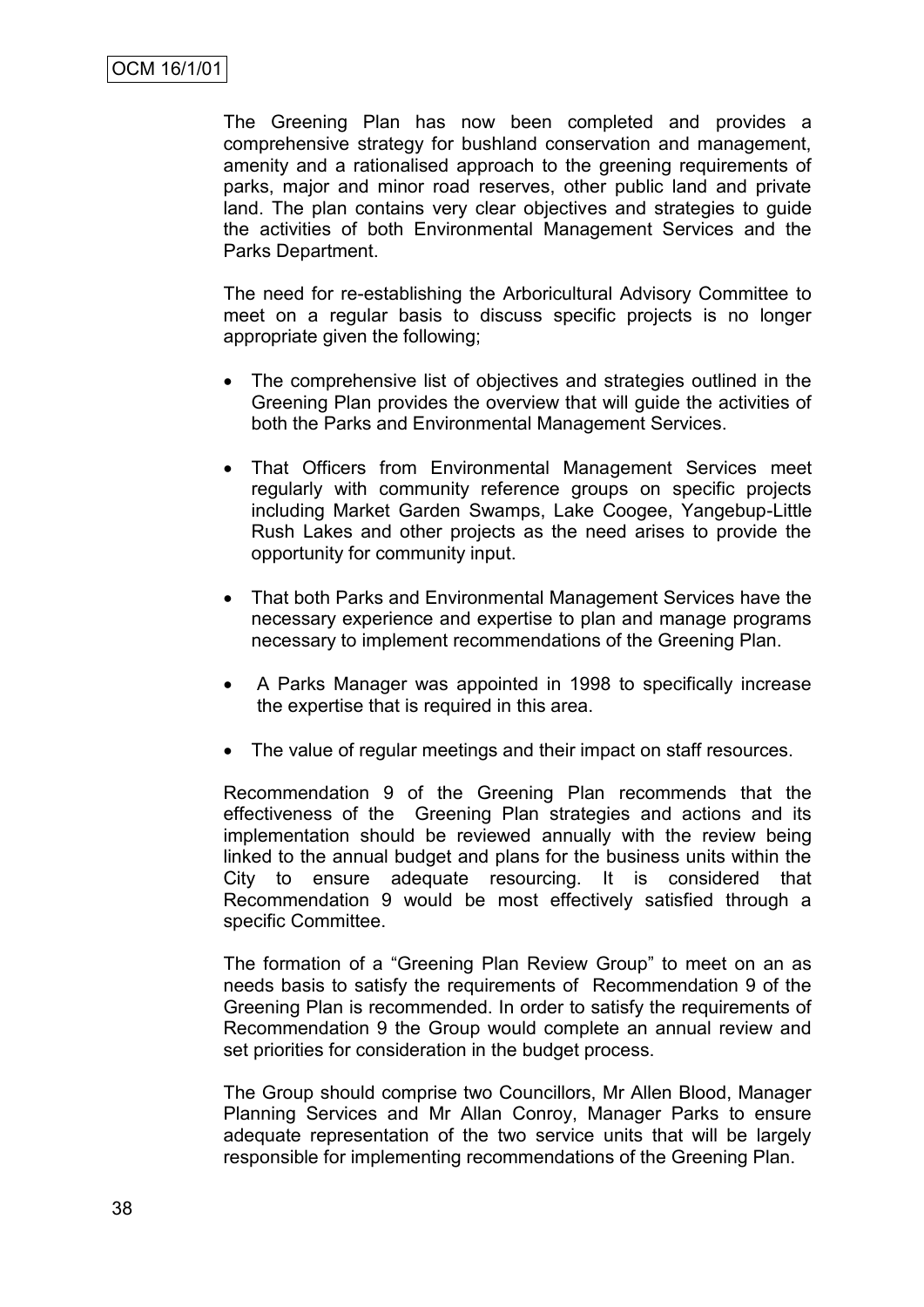This report has been prepared by the Manager Planning Services in liaison with the Manager Parks.

It is important that the technical functions related to the implementation of the Strategy be separated from the review of the plan and budget allocations which will be undertaken by the Group which has elected member representation. Elected members should not be involved in the day to day implementation of the Strategies and Actions.

## **Strategic Plan/Policy Implications**

The Corporate Strategic Plan Key Result Areas which apply to this item are:-

- 1. Managing Your City
	- *"To deliver services and to manage resources in a way that is cost competitive without compromising quality."*
- 2. Planning Your City
	- *"To ensure that the planning of the City is based on an approach which has the potential to achieve high levels of convenience for its citizens."*
	- *"To ensure that the development will enhance the levels of amenity currently enjoyed by the community."*
	- *"To foster a sense of community within the district generally and neighbourhoods in particular."*
- 3. Conserving and Improving Your Environment
	- *"To conserve the quality, extent and uniqueness of the natural environment that exists within the district."*
	- *"To conserve the character and historic value of the human and built environment."*
	- *"To ensure that the development of the district is undertaken in such a way that the balance between the natural and human environment is maintained."*
- 4. Facilitating the needs of Your Community
	- *"To determine by best practice, the most appropriate range of sporting facilities and natural recreation areas to be provided within the district to meet the needs of all age groups within the community."*
- 5. Maintaining Your Community Facilities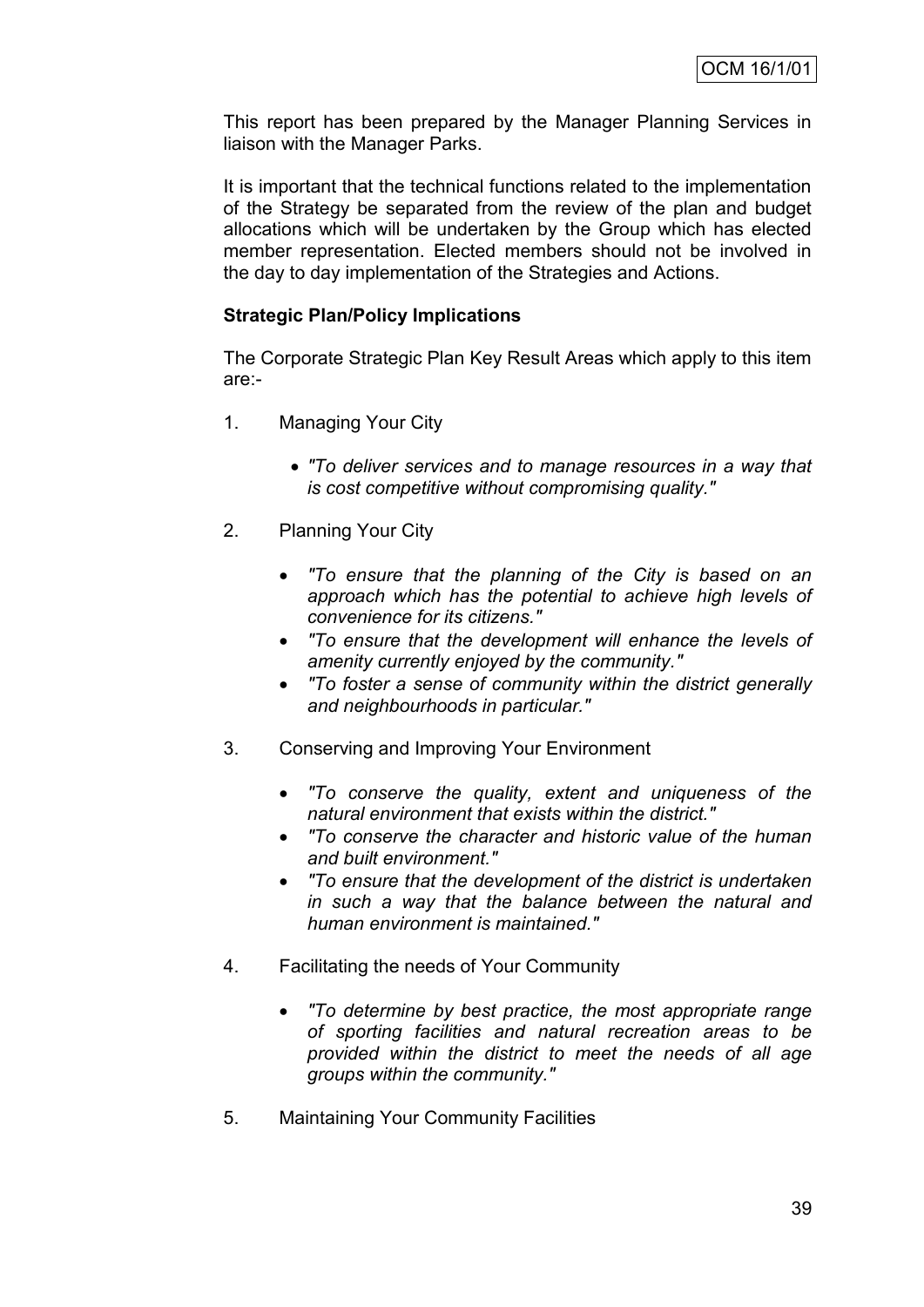*"To construct and maintain parks which are owned or vested in the Council, in accordance with recognised standards and are convenient and safe for public use."*

The Planning Policies which apply to this item are:-

N/A

### **Budget/Financial Implications**

The Group to review the annual budget allocations for the implementation of the Green Plan Strategies and Actions as part of the Budget process.

## **Implications of Section 3.18(3) Local Government Act, 1995**

Nil

## **14.11 (OCM1\_1\_2001) - PROPOSED TOWN PLANNING SCHEME NO. 3 - LATE SUBMISSION TO AMEND INDUSTRIAL ZONING IN COCOS PARK - LOMBARDO GROUP (SMH) (ATTACH)**

# **RECOMMENDATION**

That Council:

- (1) receive the report;
- (2) recommend to the Western Australian Planning Commission that it supports the proposal to change the existing light industrial zone to general industrial zone in accordance with the attached plan;
- (3) advise the WAPC that the proposed modification should be advertised as part of the re-advertising of some of the modifications to Town Planning Scheme No. 3;
- (4) support is subject to a written commitment from the Lombardo Group (White Sands Pty Ltd) to the revised road alignment with the approved subdivision (Ref. 111042) to facilitate a road connection north into the adjacent Landcorp land west of South Lake;
- (5) advise the Lombardo Group of the Council's decision accordingly.

**COUNCIL DECISION**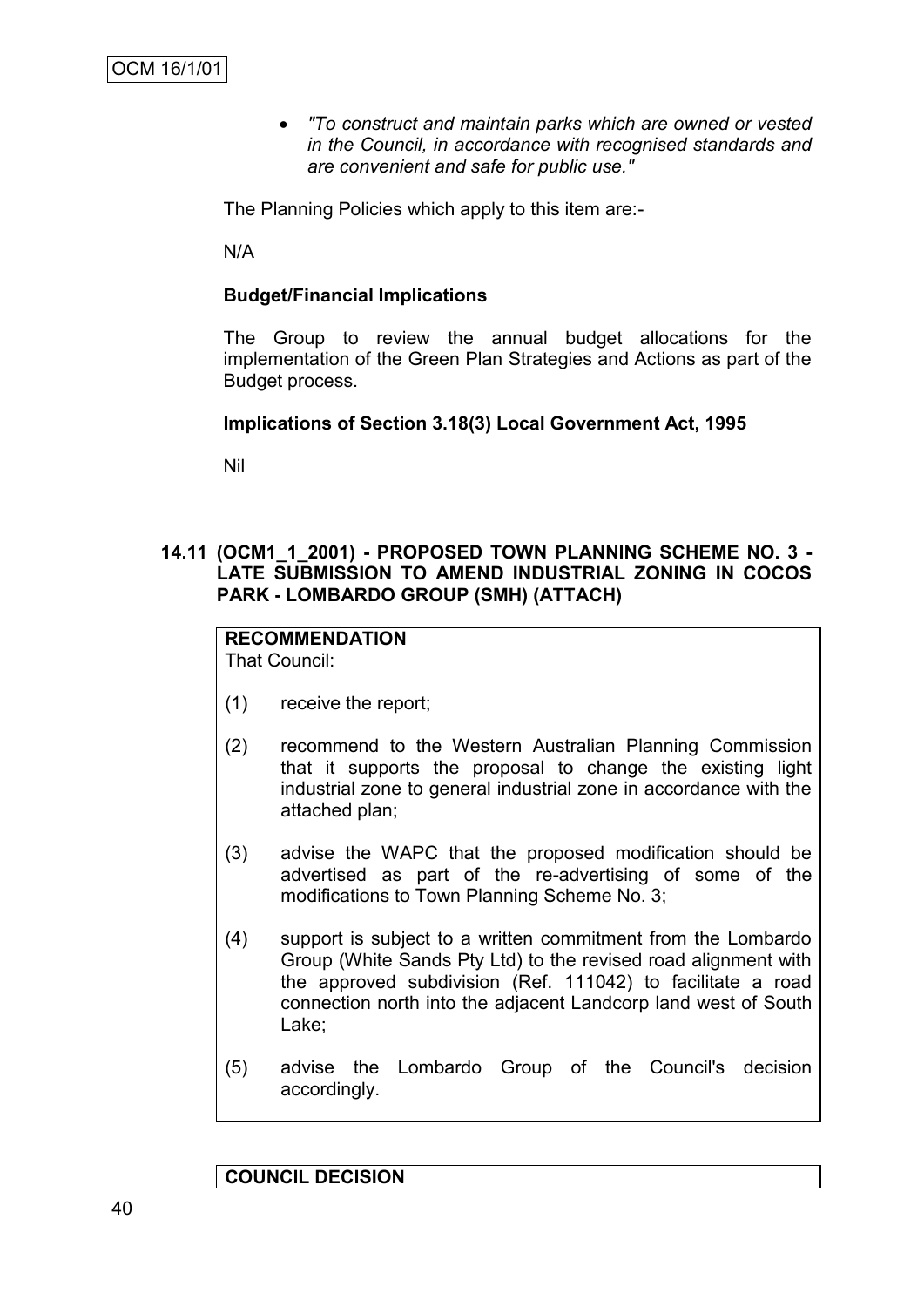#### **Background**

The eastern portion of the Cocos Park Industrial Estate has been zoned light industrial so as to provide a transition of uses within this Industrial zone under the MRS between the residential area to the south and the South Lake Conservation Reserve.

The owner of the last stage of the Cocos Park subdivision is White Sands Pty Ltd.

The subdivision for the land was approved by the WAPC on 16 July 1999, subject to conditions.

Clearance notifications have already been issued for the most easterly part of the subdivision and the lots are being offered for sale.

The owners have approached the Council on a number of occasions to consider extending Cocos Drive east to North Lake Road and to rezone the land to General Industry. The primary reason for this is to increase the accessibility and exposure for the land and to increase its development potential and marketability.

To date the Council has not supported these approaches.

However, since Landcorp purchased the AMCOR land to the north for industrial development, the opportunity exists to achieve an alternative road access from Cocos Park to North Lake Road via the Landcorp (AMCOR) land.

Currently all the access into Cocos Park is via Miguel Road, and is limited to only 3 road connections. By virtue of this traffic is directed into Spearwood Avenue and Yangebup Road.

Council's Planning Services prepared a revised plan showing a connection from the Landcorp land across the vacant railway reserve into the White Sands subdivision.

Given that the White Sands subdivision has already been approved, the owners do not have to co-operate by amending their existing plan to accommodate this possible future connection.

However, the road connection, when it eventuates is unlikely to benefit White Sands as the current subdivider, but will be of great benefit to the Cocos Park Industrial Estate and for the adjoining roads, because of the improved circulation pattern.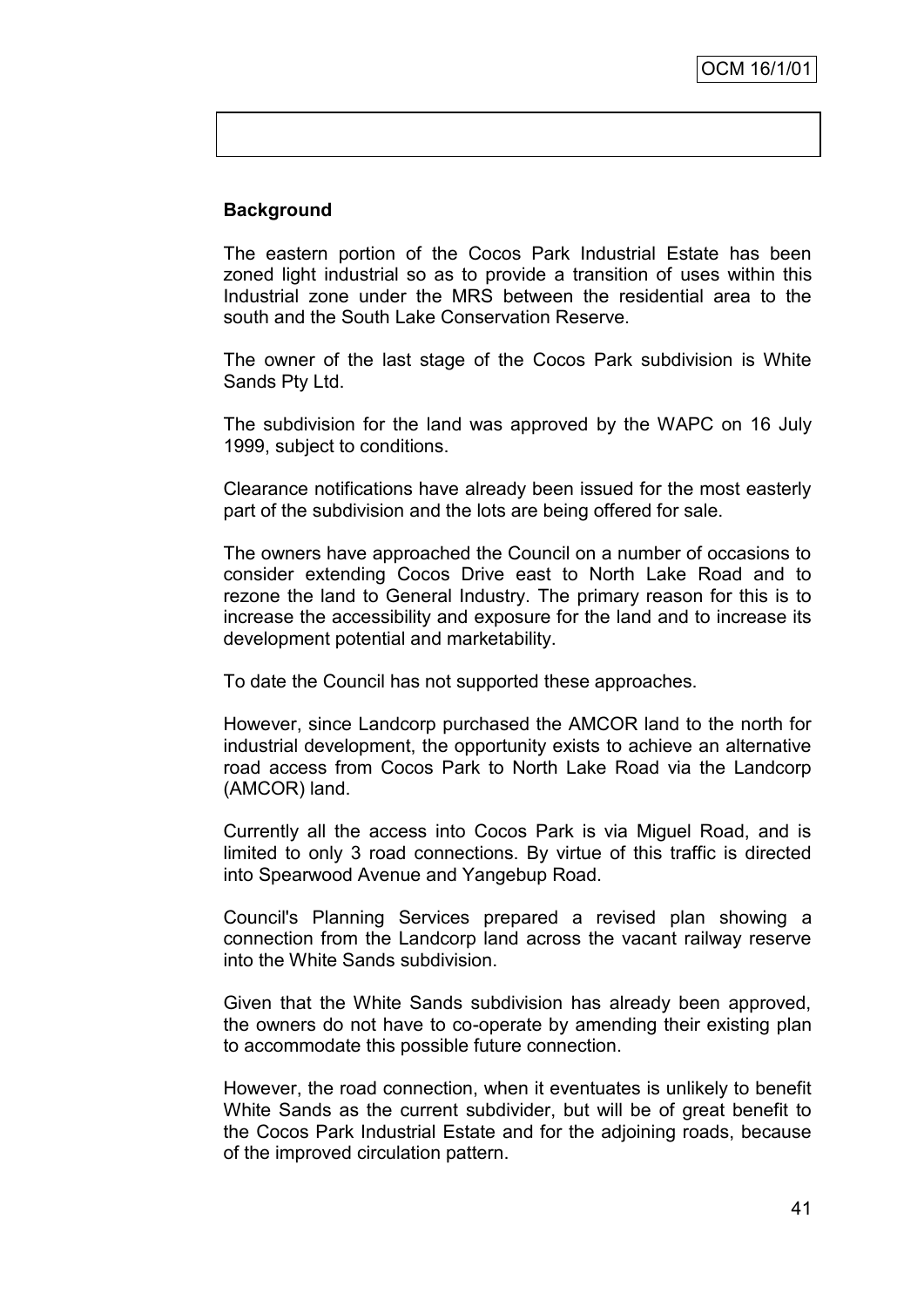#### **Submission**

The submission via the Ministry for Planning from the Lombardo Group is attached.

In essence the Group have suggested that all the light industrial land north of Cocos Drive, except that directly fronting, be rezoned to general industry, which would affect 31 lots.

The proposal contains the revised road alignment.

#### **Report**

Council's Planning Services is keen to achieve a road connection between the Cocos Drive and the Landcorp land because of the direct benefits that should accrue to the industrial area and the surrounding road system.

The revised road connection relies on the co-operation of Landcorp and White Sands Pty Ltd.

As yet the Landcorp land does not have an approved subdivision over it, and therefore the road connection can be made a condition of subdivision. Landcorp have indicated a willingness to co-operate.

As far as the White Sands land is concerned it already has an approved subdivision over it and therefore there is no requirement for the owners to modify their approved subdivision to accommodate the possible road connection.

Given this, it is suggested that subject to White Sands Pty Ltd formally agreeing to modify their subdivision in accordance with the Planning Services plan (the lot yield is the same) the Council support the extension of the general industrial zoning to the east in accordance with the attached plan.

The extension to the general industrial zone as recommended, would cause 14 light industrial lots to become suitable for general industrial, as opposed to 31 suggested by Lombardo.

The reason for putting this to Council is because of the need to protect the road connection opportunity and if the Council agrees to the recommendation to enable the WAPC to advertise the proposal as part of the re-advertising of some of the modifications to Town Planning Scheme No. 3. If this does not occur now, any amendment would need to be considered as part of Town Planning Scheme No. 3 and this could be many months away.

#### **Strategic Plan/Policy Implications**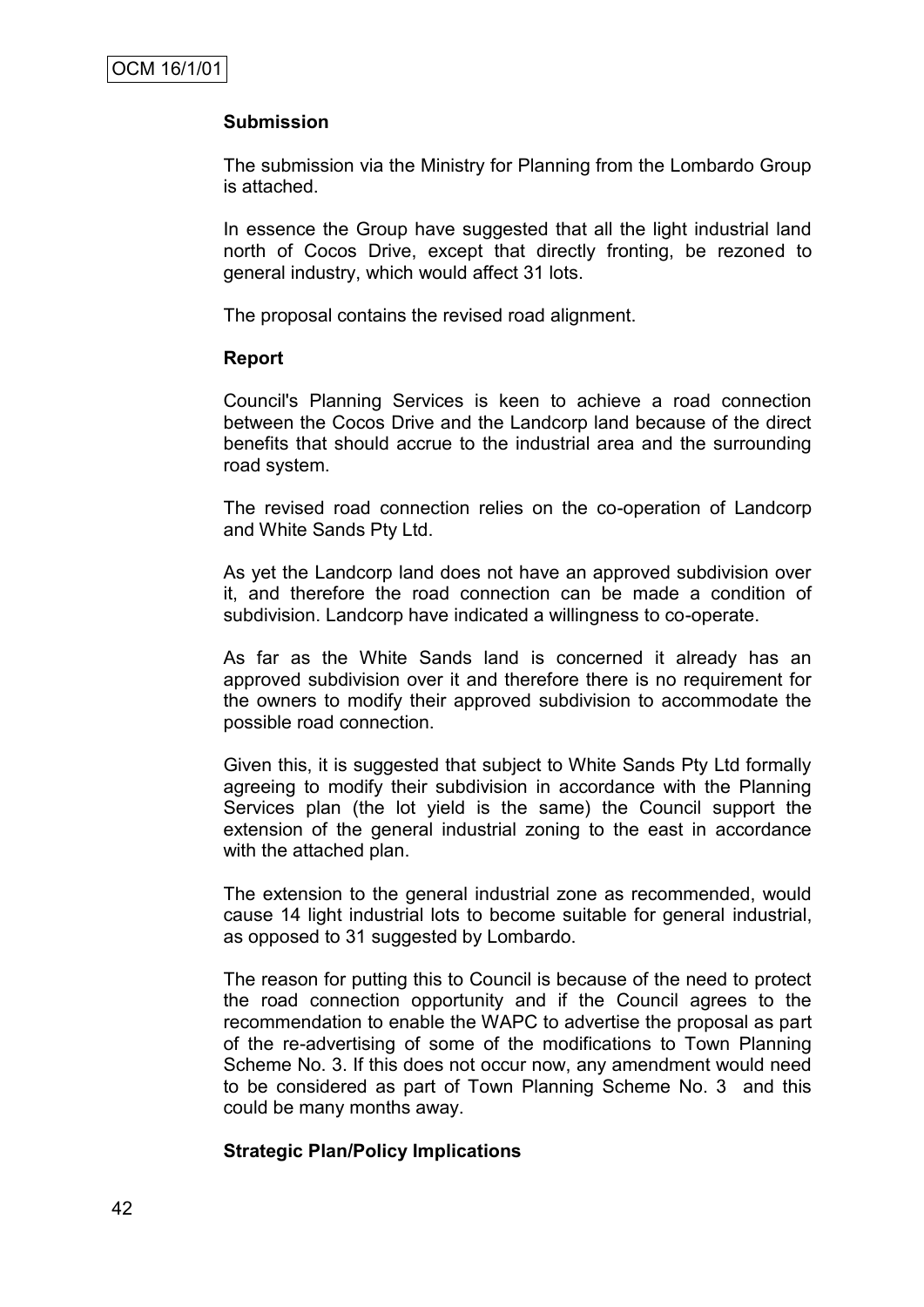- 2. Managing the City in a competitive, open and accountable manner.
	- *To ensure that the planning of the City is based on an approach which has the potential to achieve high levels of convenience for its citizens.*
	- *To ensure that the development will enhance the levels of amenity currently enjoyed by the community.*
- 5. Facilitating a range of services responsive to the community needs.
	- *To construct and maintain roads, which are the responsibility of the Council, in accordance with recognised standards, and are convenient and safe for use by vehicles, cyclists and pedestrians.*

## **Budget/Financial Implications**

N/A

**Implications of Section 3.18(3) Local Government Act, 1995**

Nil

## **14.12 (OCM1\_1\_2001) - PLANNING APPLICATION FEES FOR THE RENEWAL OR MODIFICATION OF PLANNING APPROVALS (9003) (MR)**

#### **RECOMMENDATION**

That Council amend the Schedule of Planning Fees adopted by the Council on 21 November 2000 to include an application fee of \$200 for the renewal or modification to an Approval to Commence Development.

## **COUNCIL DECISION**

#### **Background**

In September 2000, the Western Australian Planning Commission published Planning Bulletin No. 44 - "Town Planning (Local Government Planning Fees) Regulations 2000" to establish a standard set of maximum fees and charges for planning services for local government across the State.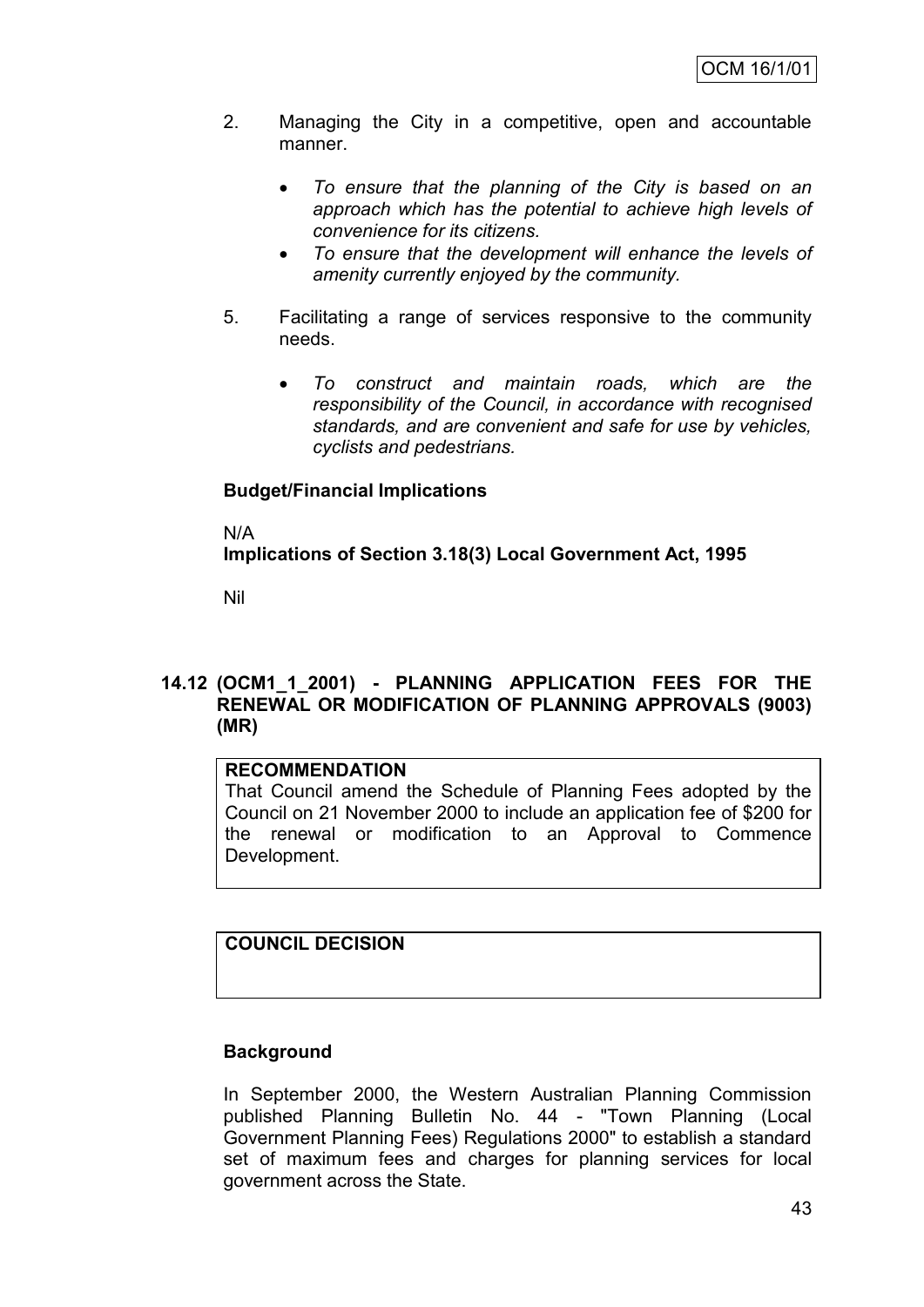On 21 November 2000 the Council adopted new Planning Fees in accordance with the requirements of the Town Planning (Local Government Planning Fees) Regulations 2000. Refer to Item 14.1 Ocm 21 November 2000.

#### **Submission**

The City has recently received a request from an applicant for planning fees to be reduced/waived for an application for a renewal of an existing development approval, which will soon expire.

#### **Report**

The schedule of planning fees adopted by the Council are an upper limit to development fees. The Council can exercise its discretion to reduce the development application fee where it considers it unreasonable or inappropriate to apply the full fees.

The current planning fees and charges based on the above Regulations are not reflective of the simple processing of renewal/modification of existing development approvals.

It is proposed to charge a nominal \$200 administration fee for the renewal or modification of a development approval. This is a similar type of fee already charged for an application for a change of use and change or discontinuation of a non-conforming use.

#### **Strategic Plan/Policy Implications**

The Corporate Strategic Plan Key Result Areas which apply to this item are:-

- 1. Managing Your City
	- *"To deliver services and to manage resources in a way that is cost competitive without compromising quality."*

#### **Budget/Financial Implications**

The expected revenue from the change in fees proposed are more reflective of the costs involved in issuing renewal or modifications to development approvals.

#### **Implications of Section 3.18(3) Local Government Act, 1995**

The Council is complying with the Town Planning Regulation.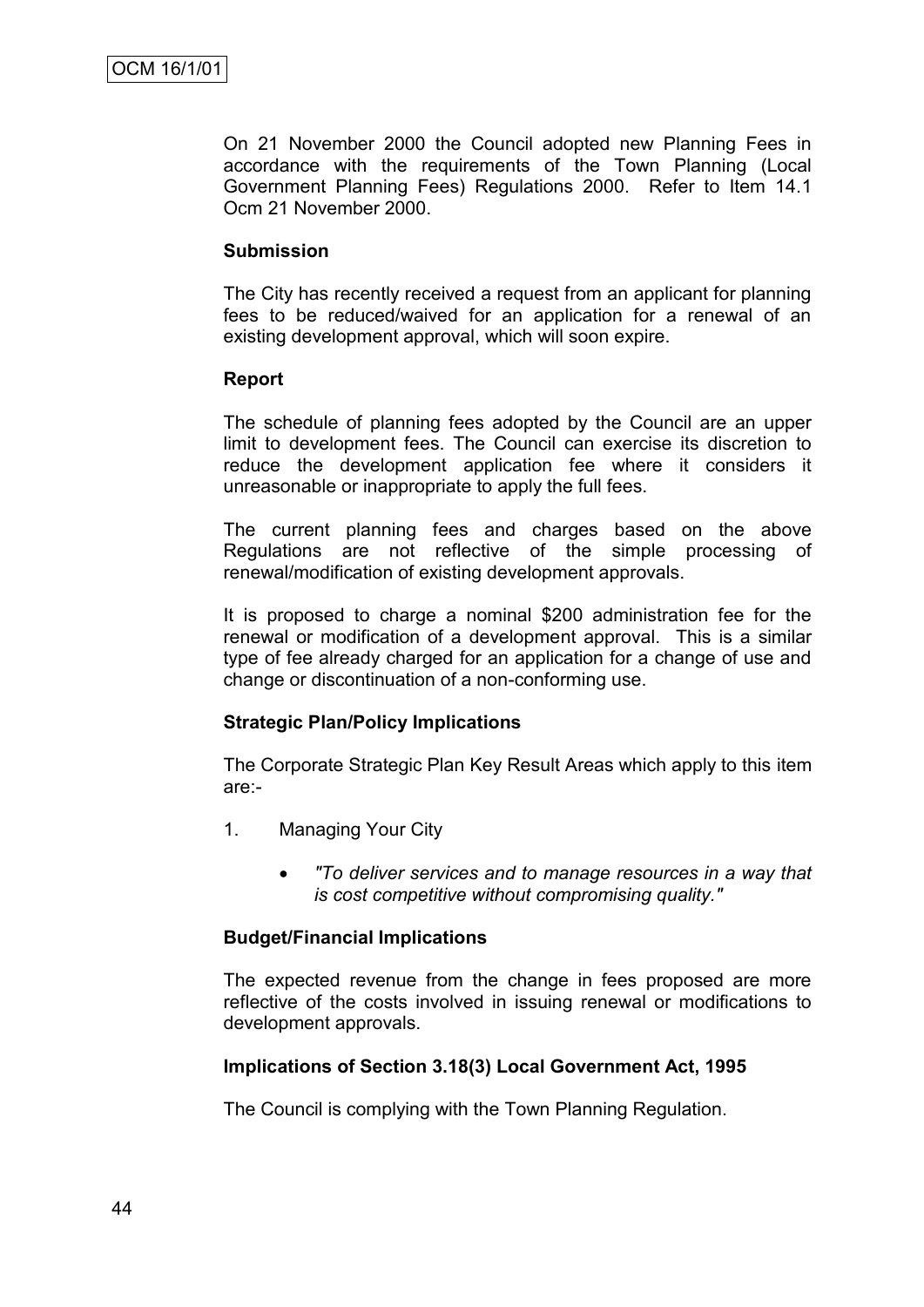## **15. FINANCE AND CORPORATE SERVICES DIVISION ISSUES**

## **15.1 (OCM1\_1\_2001) - LIST OF CREDITORS PAID (5605) (KL) (ATTACH)**

## **RECOMMENDATION**

That Council receive the List of Creditors Paid for December 2000 as attached to the Agenda.

## **COUNCIL DECISION**

#### **Background**

It is a requirement of the Local Government (Financial Management) Regulations 1996, that a List of Creditors be compiled each month and provided to Council.

#### **Submission**

N/A

#### **Report**

N/A

**Strategic Plan/Policy Implications**

N/A

## **Budget/Financial Implications**

N/A

**Implications of Section 3.18(3) Local Government Act, 1995**

Nil

## **16. ENGINEERING AND WORKS DIVISION ISSUES**

Nil

## **17. COMMUNITY SERVICES DIVISION ISSUES**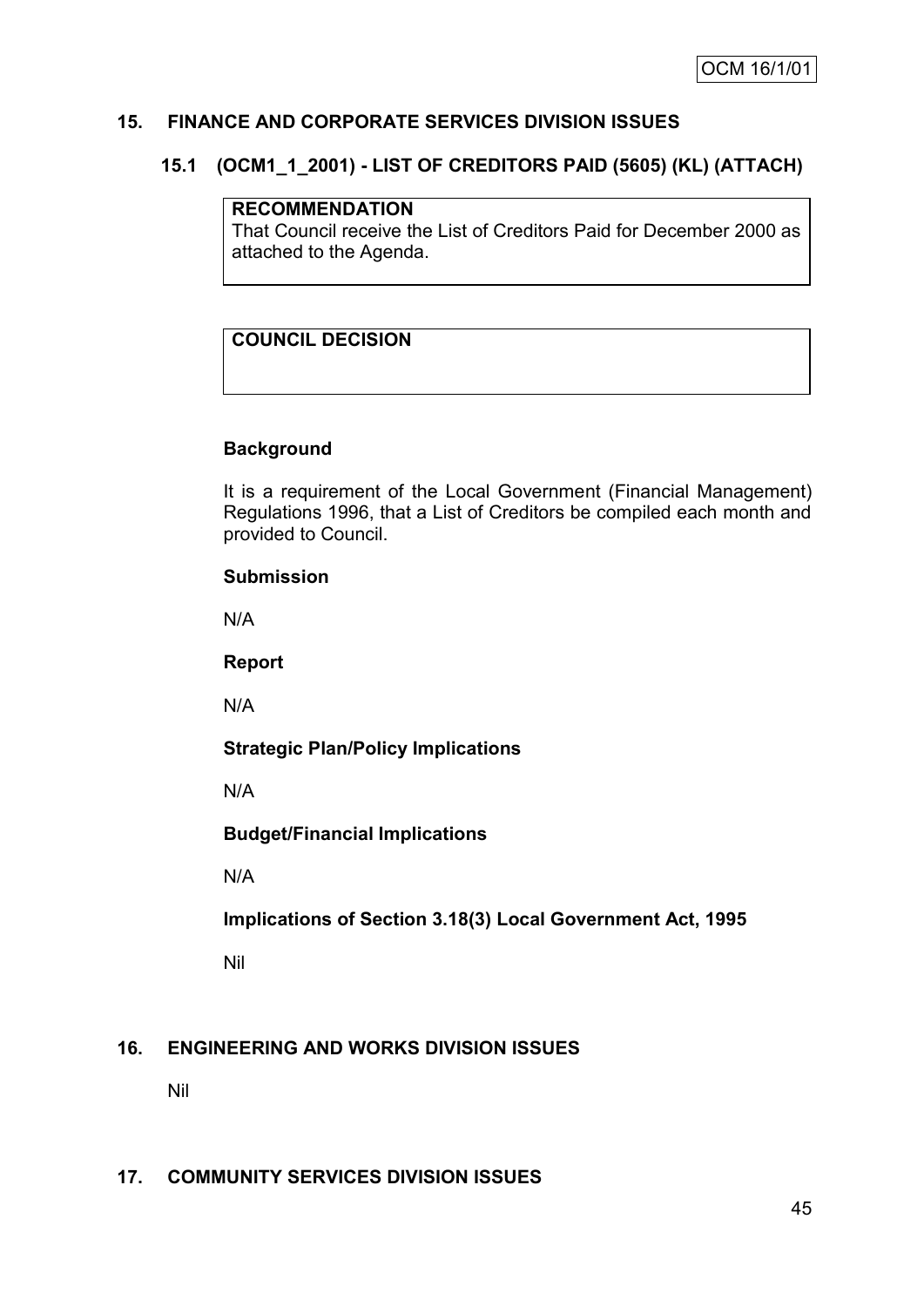OCM 16/1/01

Nil

#### **18. EXECUTIVE DIVISION ISSUES**

Nil

#### **19. MOTIONS OF WHICH PREVIOUS NOTICE HAS BEEN GIVEN**

Nil

#### **20. NOTICES OF MOTION GIVEN AT THE MEETING FOR CONSIDERATION AT NEXT MEETING**

Nil

#### **21. NEW BUSINESS OF AN URGENT NATURE INTRODUCED BY DECISION OF MEETING BY COUNCILLORS OR OFFICERS**

Nil

#### **22. MATTERS TO BE NOTED FOR INVESTIGATION, WITHOUT DEBATE**

Nil

#### **23. CONFIDENTIAL BUSINESS**

Nil

#### **24. RESOLUTION OF COMPLIANCE (Section 3.18(3), Local Government Act 1995)**

That Council is satisfied that resolutions carried at this Meeting and applicable to items concerning Council provided services and facilities, are:-

(a) integrated and co-ordinated, so far as practicable, with any provided

46